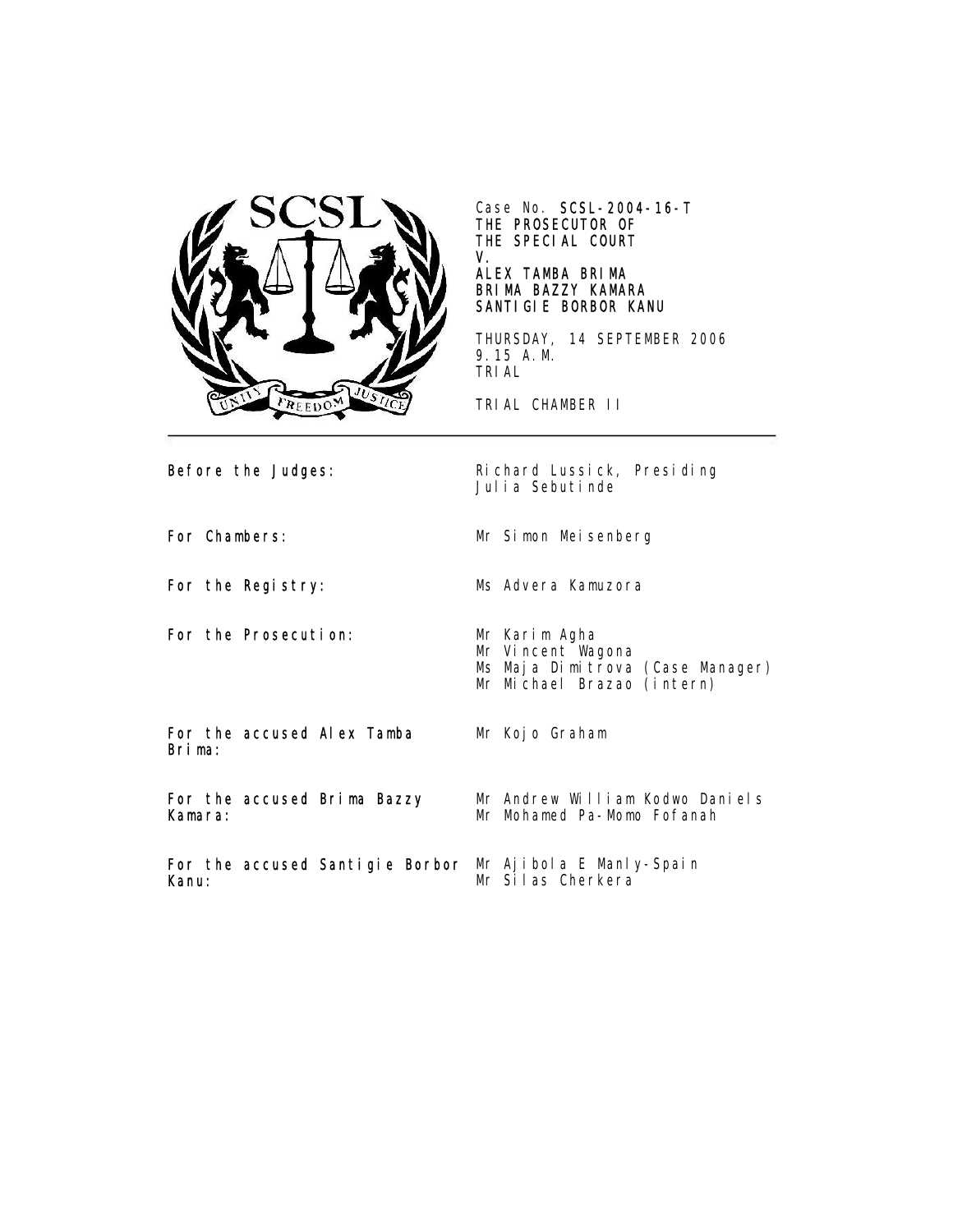1 2 3 4 5 6 7 8 9 09:19:18 10 11 12 13 14 09:19:36 15 16 17 18 19 09:19:50 20 21 22 23 24 25 09:20:06 26 27 28 29 [AFRC 14SEP06A-MC] Thursday, 14 September 2006 [Open session] [The accused present] [The witness entered court] [Upon commencing at 9.15 a.m.] WITNESS: DAB-131 [Continued] [The witness answered through interpreter] PRESIDING JUDGE: Good morning, Mr Witness, I will remind you that you're still on that oath. I will remind you that you are still on the oath to tell the truth, the oath that you took yesterday. JUDGE SEBUTINDE: Could the witness's mic -- thank you. PRESIDING JUDGE: Did you hear what I said, Mr Witness? You are still on your oath to tell the truth; that is, the oath that you took yesterday. THE WITNESS: Yes, sir. PRESIDING JUDGE: Yes, Mr Agha. MR AGHA: Your Honours, before we start, as is the custom before this Court, I would like to introduce the new member of the Prosecution team. This is Mr Michael Brazao sitting behind me, and has just risen. PRESIDING JUDGE: Well, welcome to the Court Mr Brazao. Yes, Mr Graham. MR GRAHAM: Yes, good morning, Your Honours. PRESIDING JUDGE: Good morning. EXAMINED BY MR GRAHAM: [Continued] Q. Good morning, Mr Witness. A. Yes, good morning, sir.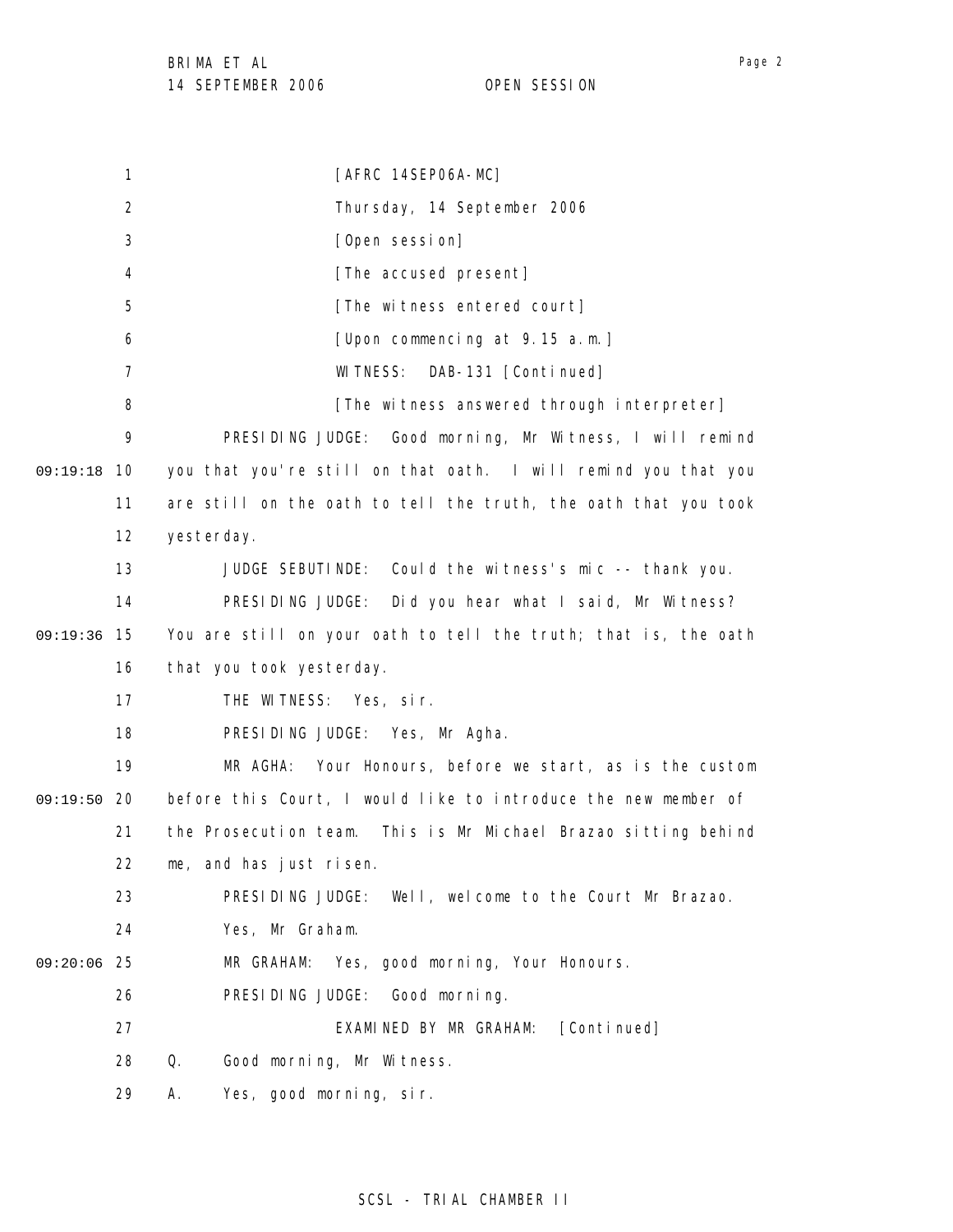|          | $\mathbf{1}$   | Mr Witness, we are going to continue from where we left off<br>Q. |
|----------|----------------|-------------------------------------------------------------------|
|          | $\overline{2}$ | yesterday. Yesterday you told us about the Operation Pay          |
|          | 3              | Yourself. You also gave testimony to this Court that Tamba Brima  |
|          | 4              | What do you mean by the statement that he was a<br>was a big man. |
| 09:20:36 | 5              | big man?                                                          |
|          | 6              | Well, they used to call him PLO 2. That is what I mean<br>А.      |
|          | $\overline{7}$ | when I said he was a big man.                                     |
|          | 8              | Mr Witness, you also told this Court that he<br>Q.<br>Thank you.  |
|          | 9              | was there with his soldiers and I'm asking you, did you see --    |
| 09:21:06 | 10             | how many soldiers did you see with Tamba Brima PLO 2?             |
|          | 11             | Well, I saw a group of soldiers in his area at Masingbi<br>А.     |
|          | 12             | Road. I can't know the number.                                    |
|          | 13             | Approximately five, ten, 15? Can you give this Court an<br>Q.     |
|          | 14             | approximation?                                                    |
| 09:21:31 | 15             | Well, I can't know, sir.<br>А.                                    |
|          | 16             | Thank you, Mr Witness. Mr Witness, did you see any of<br>Q.       |
|          | 17             | these soldiers who were with Tamba Brima PLO 2 engaged in any     |
|          | 18             | looting after you heard the Operation Pay Yourself.               |
|          | 19             | MR AGHA:<br>Objection, Your Honour. That is a leading             |
| 09:21:54 | -20            | question.                                                         |
|          | 21             | THE WITNESS: No, sir.                                             |
|          | 22             | PRESIDING JUDGE: It goes to the indictment. I will allow          |
|          | 23             | it.                                                               |
|          | 24             | That is so, Your Honours.<br>MR GRAHAM:                           |
| 09:22:02 | 25             | Q.<br>And did anyone tell you that they had seen soldiers that    |
|          | 26             | were with Tamba Brima PLO 2 engaged in any form of looting?       |
|          | 27             | No, sir.<br>Α.                                                    |
|          | 28             | Q.<br>And, Mr Witness, have you heard the name Kamajor, before?   |
|          | 29             | Α.<br>CDF.<br>We heard the name CDF when they entered Kono.       |

## SCSL - TRIAL CHAMBER II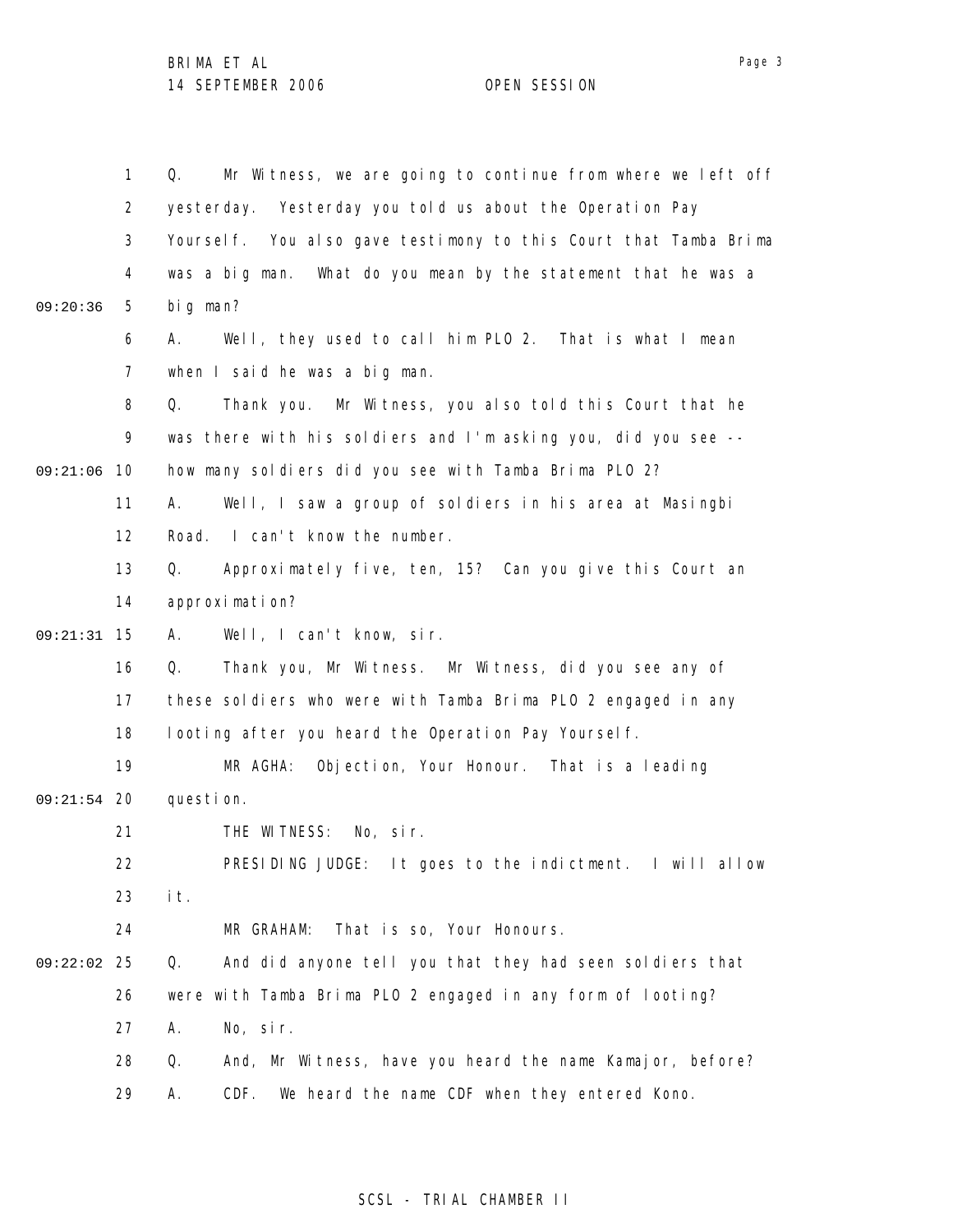|          | $\mathbf{1}$   | My question to you was that, have you heard the name<br>Q.        |
|----------|----------------|-------------------------------------------------------------------|
|          | $\overline{2}$ | Kamajor before? You can answer with yes or no, Mr Witness.        |
|          | 3              | Yes.<br>Α.                                                        |
|          | 4              | Q.<br>And do you know who the Kamajors are?                       |
| 09:22:50 | 5              | They were the CDF group, sir.<br>Α.                               |
|          | 6              | And Mr Witness, do you know what CDF stands for?                  |
|          | $\overline{7}$ | Yes.<br>Α.                                                        |
|          | 8              | Q.<br>Can you please tell this Court, Mr Witness, what CDF stands |
|          | 9              | for?                                                              |
| 09:23:09 | 10             | Civil Defence Forces.<br>А.                                       |
|          | 11             | Q.<br>And the Civil Defence Forces, did you -- do you know what   |
|          | 12             | they do?                                                          |
|          | 13             | Well, they, too, were in the district to fight against the<br>А.  |
|          | 14             | sol diers and the rebels.                                         |
| 09:23:35 | 15             | When did you see the Kamajors whom you call the CDF? When<br>Q.   |
|          | 16             | did you see them in the district?                                 |
|          | 17             | А.<br>Well, it was at that time that Tamba Brima drew from Kono,  |
|          | 18             | out of Kono. That was the time they came into Kono District.      |
|          | 19             | After the Operation Pay Yourself.                                 |
| 09:24:00 | 20             | And, Mr Witness, did you see the Kamajors/CDF, yourself,<br>Q.    |
|          | 21             | come into Kono District?                                          |
|          | 22             | Yes, sir.                                                         |
|          | 23             | Q.<br>And do you recall how many of them you saw in the Kono      |
|          | 24             | District during this period you've told this Court about?         |
| 09:24:24 | 25             | Well, there were many, sir. Over a thousand who came.<br>А.       |
|          | 26             | And, Mr Witness, do you know why they came to Kono<br>Q.          |
|          | 27             | District?                                                         |
|          | 28             | Α.<br>When they went to Kono, yes, sir.                           |
|          | 29             | Please tell this Court why they -- you believe they came to<br>Q. |

# SCSL - TRIAL CHAMBER II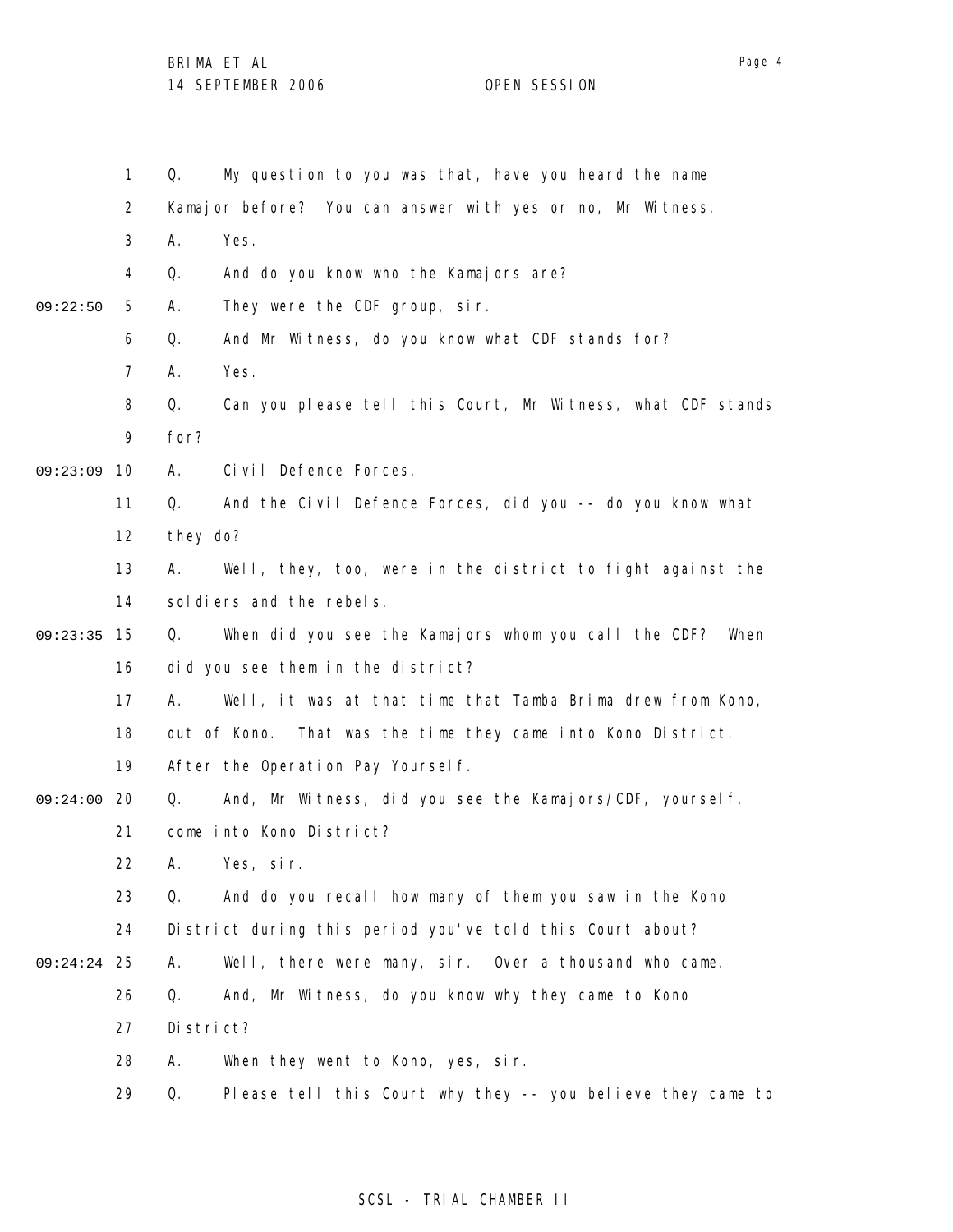1 2 3 4 5 6 7 8 9 09:25:33 10 11 12 13 14 15 09:27:24 16 17 18 19 09:27:24 20 21 22 23 24 25 09:27:24 26 27 28 29 09:25:06 the Kono District? A. Well, they went to Kono District to go and dislodge the soldiers who were in Kono District. Q. How do you know that, Mr Witness? How do you know that? A. Because when they went, they started looking out for sol di ers. Q. Mr Witness, how did you know that the Kamajors/CDF were looking out for soldiers? A. Well, they were arresting soldiers and killing them. Q. Mr Witness, did you yourself witness any killing of sol diers by the Kamajors/CDF? A. Yes, they killed two soldiers who -- which I saw. Q. Where did you see this, Mr Witness? A. Well, at the Konomanyi Park. That was one of the areas. MR GRAHAM: Your Honours -- Q. Can you mention that name again, the park -- the name you just mentioned, Mr Witness? A. Konomanyi Park. MR GRAHAM: Your Honours -- PRESIDING JUDGE: It's a park, isn't it? MR GRAHAM: Yes, Your Honour. K-O-N-O-M-A-N-Y-I. Q. And did you know the name of the -- and these soldiers that were killed, do you know whether they were SLA or AFRC? A. Yes, sir. Q. Please tell the Court. A. SLA soldiers were killed. Q. How did you know that these were SLA soldiers, Mr Witness? A. The soldiers that were deployed at Ngaia, with Colonel Sinah, sir.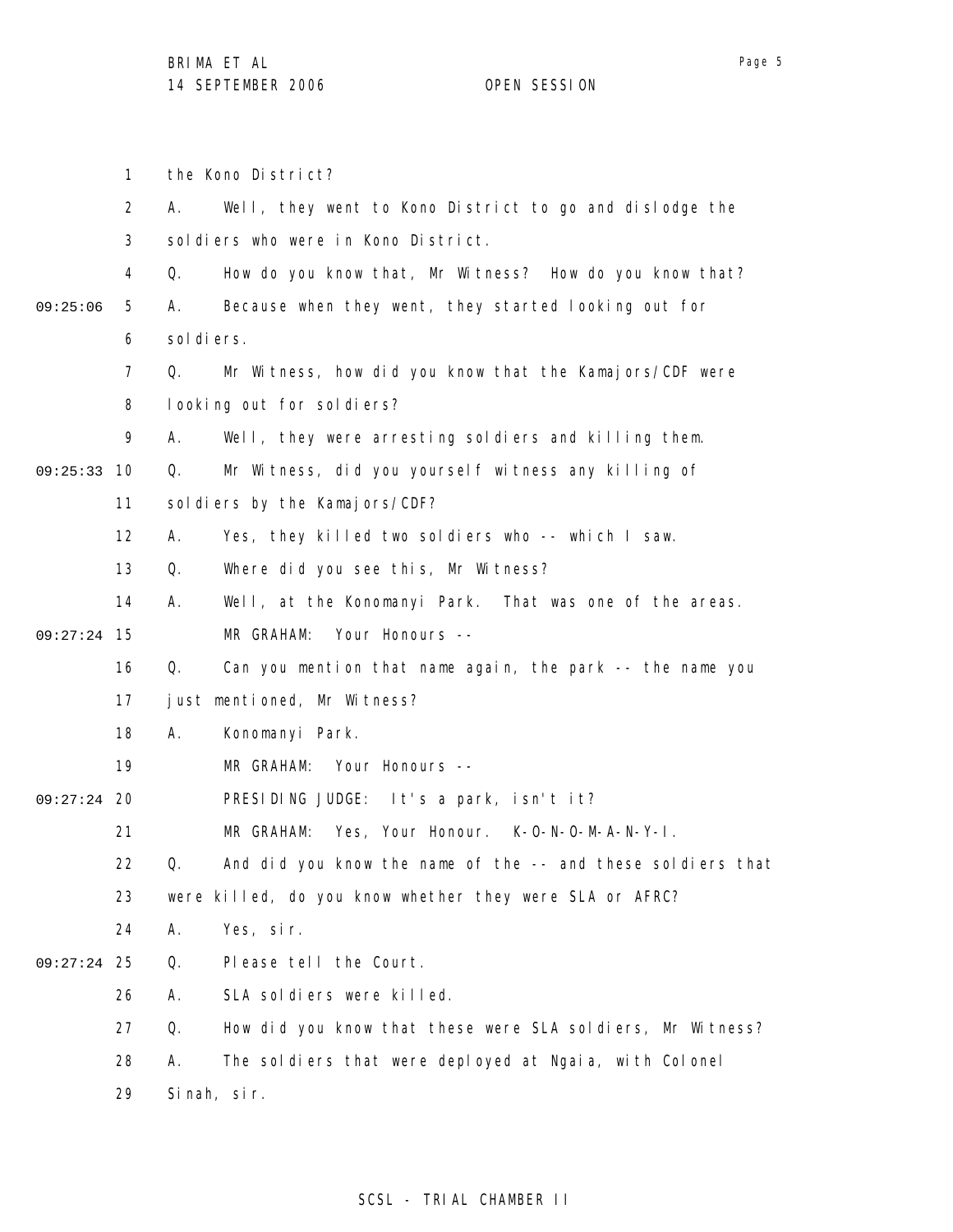|          | $\mathbf{1}$   | And, Mr Witness, do you -- did you know why the<br>Q.             |
|----------|----------------|-------------------------------------------------------------------|
|          | 2              | Kamajor/CDF, do you know why they were -- why they were           |
|          | 3              | killing -- why they killed the SLA soldier?                       |
|          | $\overline{4}$ | Well, because they said they did not want them.<br>А.             |
| 09:27:51 | 5              | And apart from the SLA soldiers that you yourself<br>Q.           |
|          | 6              | witnessed, did you hear of any other killing of SLA soldiers by   |
|          | 7              | the Kamajors/CDF in Kono District?                                |
|          | 8              | Well, they killed. We heard about that. They killed.<br>А.        |
|          | 9              | And, Mr Witness, do you know how they were killed?<br>Q.          |
| 09:28:27 | 10             | Well, they chopped their heads off and placed it at the<br>А.     |
|          | 11             | checkpoint.                                                       |
|          | 12             | Did you see this yourself, Mr Witness?<br>Q.                      |
|          | 13             | Yes, sir.<br>А.                                                   |
|          | 14             | Where did you see this, Mr Witness?<br>Q.                         |
| 09:28:43 | 15             | One was at the Konomanyi Park, at the checkpoint. One's<br>А.     |
|          | 16             | head was placed there.                                            |
|          | 17             | And then how many -- apart from this head -- did you see<br>Q.    |
|          | 18             | any other head that had been placed at the checkpoint,            |
|          | 19             | Mr Witness?                                                       |
| 09:29:07 | 20             | Yes.<br>Α.                                                        |
|          | 21             | How many did you see, Mr Witness?<br>Q.                           |
|          | 22             | Α.<br>I came across another one again.                            |
|          | 23             | Q.<br>Where, Mr Witness?                                          |
|          | 24             | At Masingbi Road.<br>А.                                           |
| 09:29:31 | 25             | Q.<br>And the one that you saw at Masingbi Road, how did you know |
|          | 26             | it was that of an SLA soldier?                                    |
|          | 27             | Well, they captured him and said he was an SLA soldier.<br>А.     |
|          | 28             | That was the time that he was in his military combat.<br>Close to |
|          | 29             | MP, the Military Police.                                          |

## SCSL - TRIAL CHAMBER II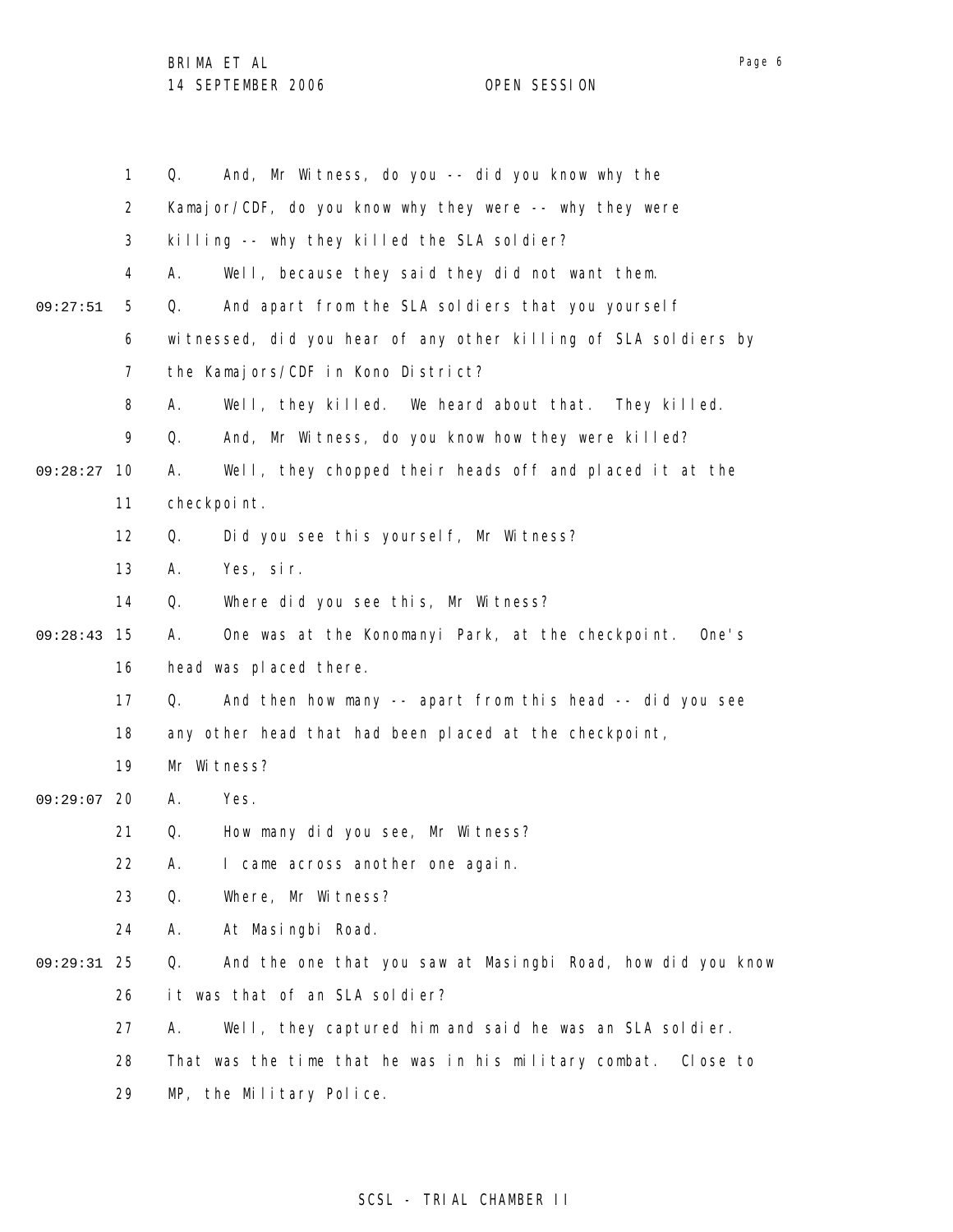1 2 3 4 5 6 7 8 9 09:30:34 10 11 12 13 14 15 09:30:51 16 17 18 19 09:31:09 20 21 22 23 24 25 09:31:27 26 27 28 29 09:30:16 Q. Thank you, Mr Witness. Mr Witness, apart from what the - what you've just told us about, the SLA soldiers, the ones that you saw, how many killings of the SLA soldiers did you hear about, yourself? A. Well, in Kono, it was many, because the youths -- and the CDF were -- THE INTERPRETER: Your Honours, can the witness kindly repeat? There is some ambiguity in his answer. MR GRAHAM: Q. Mr Witness -- A. Yes, sir. Q. -- can you please repeat your statement? And please speak a little bit clearly and into the mic. A. Some were captured and burnt. Q. How did you know that some were captured and burnt, Mr Witness? A. Well, we used to come across the place where they were burnt. Q. Did you yourself witness any burning, personally? A. Yes, sir. Q. Where did you witness this, Mr Witness? A. One was in front of the Tankoro Police Station. MR GRAHAM: Your Honours, Tankoro, T-A-N-K-O-R-O. Tankoro Police Station. JUDGE SEBUTINDE: Mr Graham, I assume this is burnt to death, not just burnt, but burnt to death. MR GRAHAM: Thank you, Your Honours. I take your que. Q. And, Mr Witness, this witness -- this soldier that you saw -- just told this Court was burnt, do you know whether

### SCSL - TRIAL CHAMBER II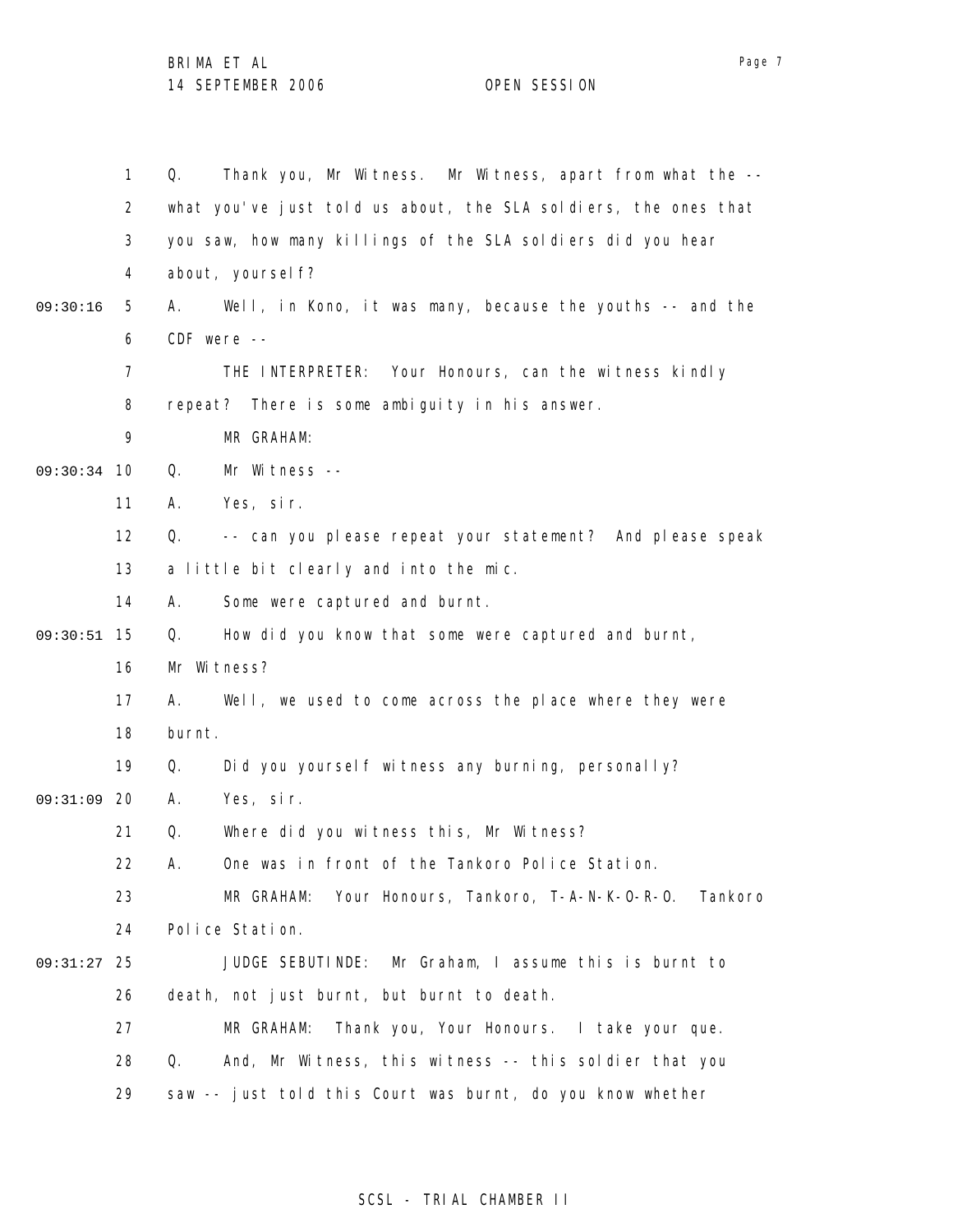|          | 1              | anything happened to him after he was burnt?                       |
|----------|----------------|--------------------------------------------------------------------|
|          | $\overline{2}$ | He continued burning until he turned into ashes.<br>А.             |
|          | 3              | Mr Witness, apart from the cutting off of heads and<br>Q.<br>0kay. |
|          | 4              | the burning, that of SLA soldiers, do you know any other means by  |
| 09:32:11 | 5              | which SLA soldiers were killed by the Kamajor/CDF during this      |
|          | 6              | peri od?                                                           |
|          | $\overline{7}$ | No, sir. Except the one that I came across.<br>А.                  |
|          | 8              | Thank you. And, Mr Witness, these Kamajors/CDF, whom<br>Q.         |
|          | 9              | you've told this Court came to Kono District, do you know whether  |
| 09:32:45 | 10             | they were sent there by anyone?                                    |
|          | 11             | Yes, they called them. The people of Kono invited them.<br>А.      |
|          | 12             | How do you know that the people of Kono invited them?<br>Q.        |
|          | 13             | Well, it was over the news, sir.<br>А.                             |
|          | 14             | And did you hear the name of any particular individual in<br>Q.    |
| 09:33:10 | 15             | Kono, who was part of those who invited the Kamajors/CDF to Kono   |
|          | 16             | District?                                                          |
|          | 17             | Yes, sir.<br>Α.                                                    |
|          | 18             | Please tell this Court, Mr Witness?<br>Q.                          |
|          | 19             | One Lebanese man called Hamouday who was at Dabundeh<br>А.         |
| 09:33:35 | 20             | Street.                                                            |
|          | 21             | Your Honours, Hamouday is spelt,<br>MR GRAHAM:                     |
|          | 22             | H-A-M-O-U-D-A-Y. And Dabundeh Street, D-A-B-U-N-D-E-H street.      |
|          | 23             | And where is Dabundeh Street? Do you know where Dabundeh<br>Q.     |
|          | 24             | Street is, Mr Witness?                                             |
| 09:33:51 | 25             | Yes, it's in the town.<br>Koi du Town.<br>А.                       |
|          | 26             | And, Mr Witness, during -- do you remember which month and<br>Q.   |
|          | 27             | year these incidents that you have just told this Court happened?  |
|          | 28             | I have forgotten the month because it's taken a long time,<br>А.   |
|          | 29             | si r.<br>But it was during the intervention.                       |
|          |                |                                                                    |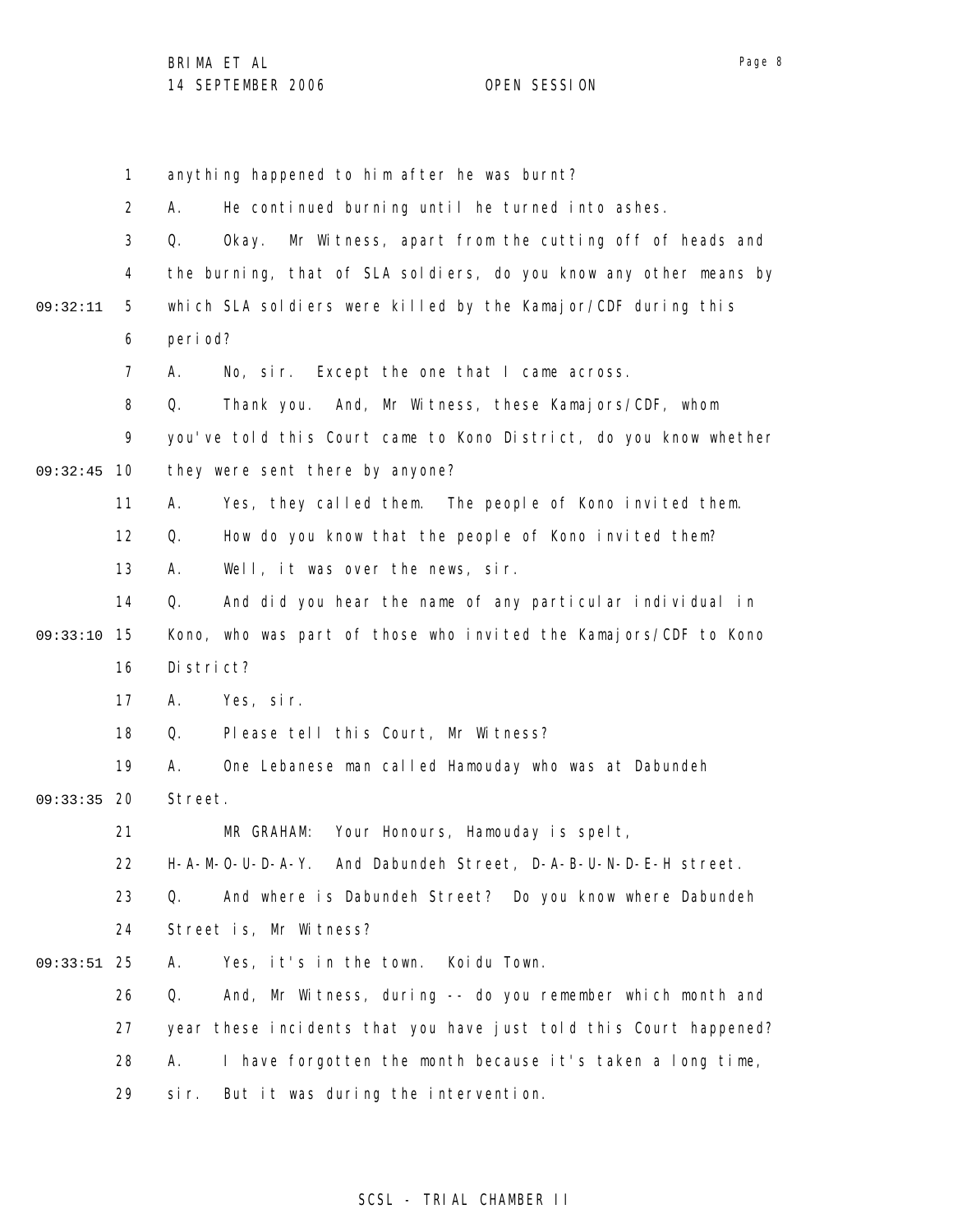| $\mathbf{1}$   | Thank you, Mr Witness. Mr Witness, you've told this Court<br>Q.   |
|----------------|-------------------------------------------------------------------|
| $\overline{2}$ | that the intervention took place, I believe, in February of 1998. |
| 3              | JUDGE SEBUTINDE:<br>Mr Graham, sorry to interrupt. Before         |
| 4              | you leave these events, what is the location of these events?     |
| 5              | I've heard Kono District, but what is the location of these       |
| 6              | events?                                                           |
| $\overline{7}$ | MR GRAHAM:                                                        |
| 8              | Mr Witness, you've told this Court -- you have given an<br>Q.     |
| 9              | account of a number of killings that took place in the Kono       |
|                | District of SLAs. Can you tell this Court, where in the Kono      |
| 11             | District that these events took place?                            |
| 12             | Well, I have mentioned the place I know to the Court.<br>А.       |
| 13             | Mr Witness, just please --<br>Q.                                  |
| 14             | А.<br>Yes, sir.                                                   |
| 15             | -- answer the question. If you've told the Court -- I<br>Q.       |
| 16             | asked you, please tell just tell us. Which place in Kono          |
| 17             | District did these things happened?                               |
| 18             | At that Konomanyi Park, the police station and Masingbi<br>А.     |
| 19             | Road.                                                             |
| 20             | I said where in Koidu are all these places -- where in Kono<br>Q. |
| 21             | District are all these places? In which part of Kono District?    |
| 22.            | A. Tankoro and Gbense                                             |
| 23             | Tankoro, Gbense is a chiefdom, isn't it, Mr Witness?<br>Q.        |
| 24             | Yes, police station in Tankoro. Masingbi Road is in<br>А.         |
|                | Konomanyi Park is in Gbense, another chiefdom.<br>Tankoro.<br>Two |
| 26             | chiefdoms.                                                        |
| 27             | This place in Gbense Chiefdom, is a town -- is it a town or<br>Q. |
| 28             | village that these things happened at -- these things you have    |
| 29             | told you us? They must have happened somewhere.                   |
|                | - 10<br>- 25                                                      |

# SCSL - TRIAL CHAMBER II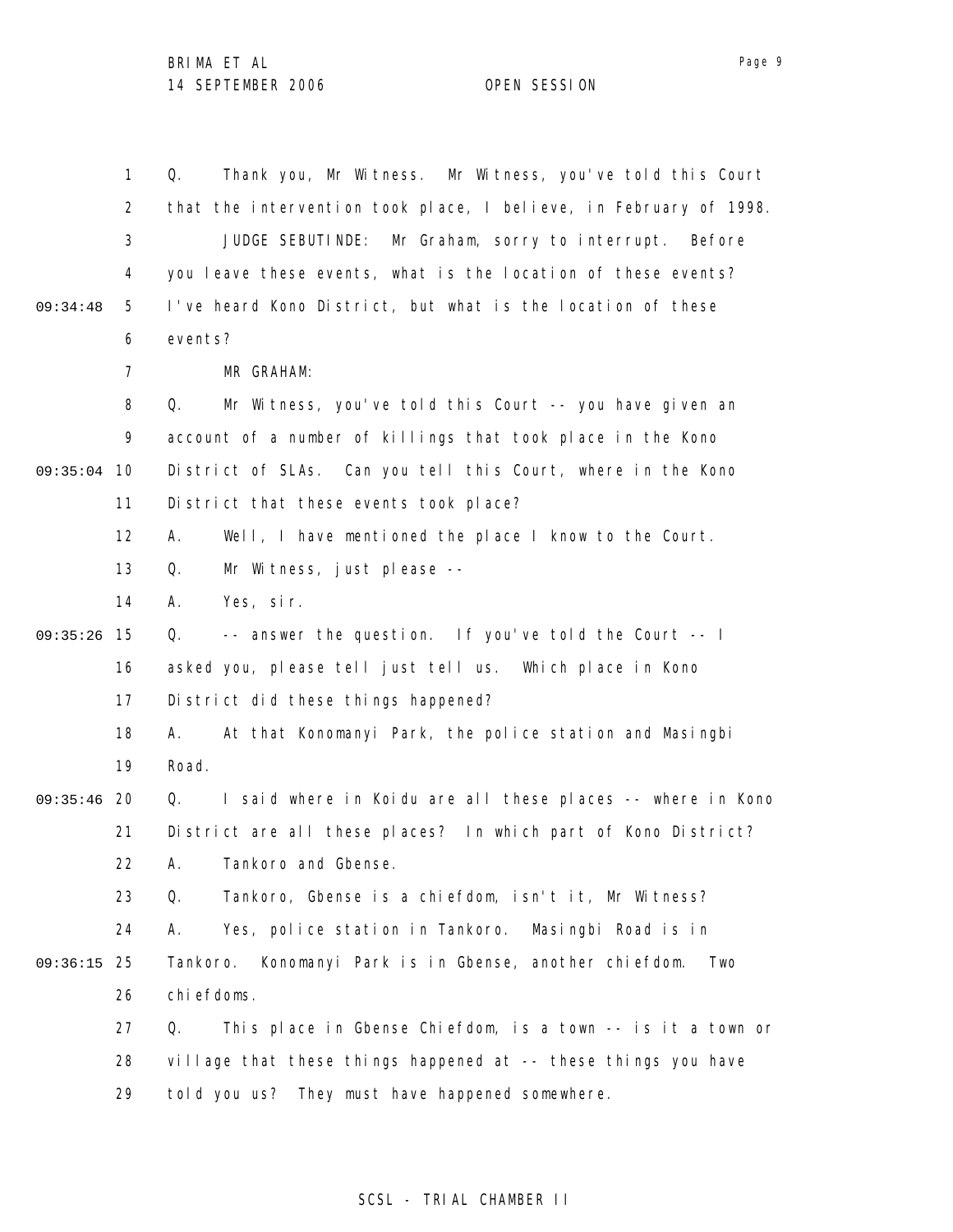1 2 3 4 5 6 7 8 9 09:37:19 10 11 12 13 14 15 09:37:41 16 17 18 19 09:38:06 20 21 22 23 24 25 09:38:28 26 27 28 29 09:36:57 A. It's a town. It's inside the Koidu township, sir. Q. Thank you, Mr Witness. And, Mr Witness, these Kamajors/CDF who came into Koidu Town in the Kono District, do you know whether they stayed in the Kono District? A. No, they did not stay, sir. They came for some time and after some time, they went. Q. When you say "some time," how long was some time? Can you give a bit more? A. Well, they spent one week, sir. Q. And, Mr Witness, do you know whether these Kamajors/CDF who came to Kono District, whether they had a leader? A. Yes, sir. Q. Can you tell this Court who their leader was, Mr Witness? A. Yes, sir. Q. Please tell the Court. A. It was Doctor. It was Doctor. He was their leader. He convened a meeting at the community centre. Q. Okay. Mr Witness, before you go on, how did you know that this person, whom you referred to as their leader of the Kamajor/CDF, how did you know that his name was Doctor? A. When he came, he convened a meeting at the community centre and introduced himself to the people. Q. And, Mr Witness, this community centre that you are talking about, where is it located? A. At Gbense Chiefdom. Q. And the community centre, do you know where -- whether it is located in the village or town in Gbense Chiefdom? A. It's in a town, sir. Q. And do you know the name of the town, Mr Witness?

## SCSL - TRIAL CHAMBER II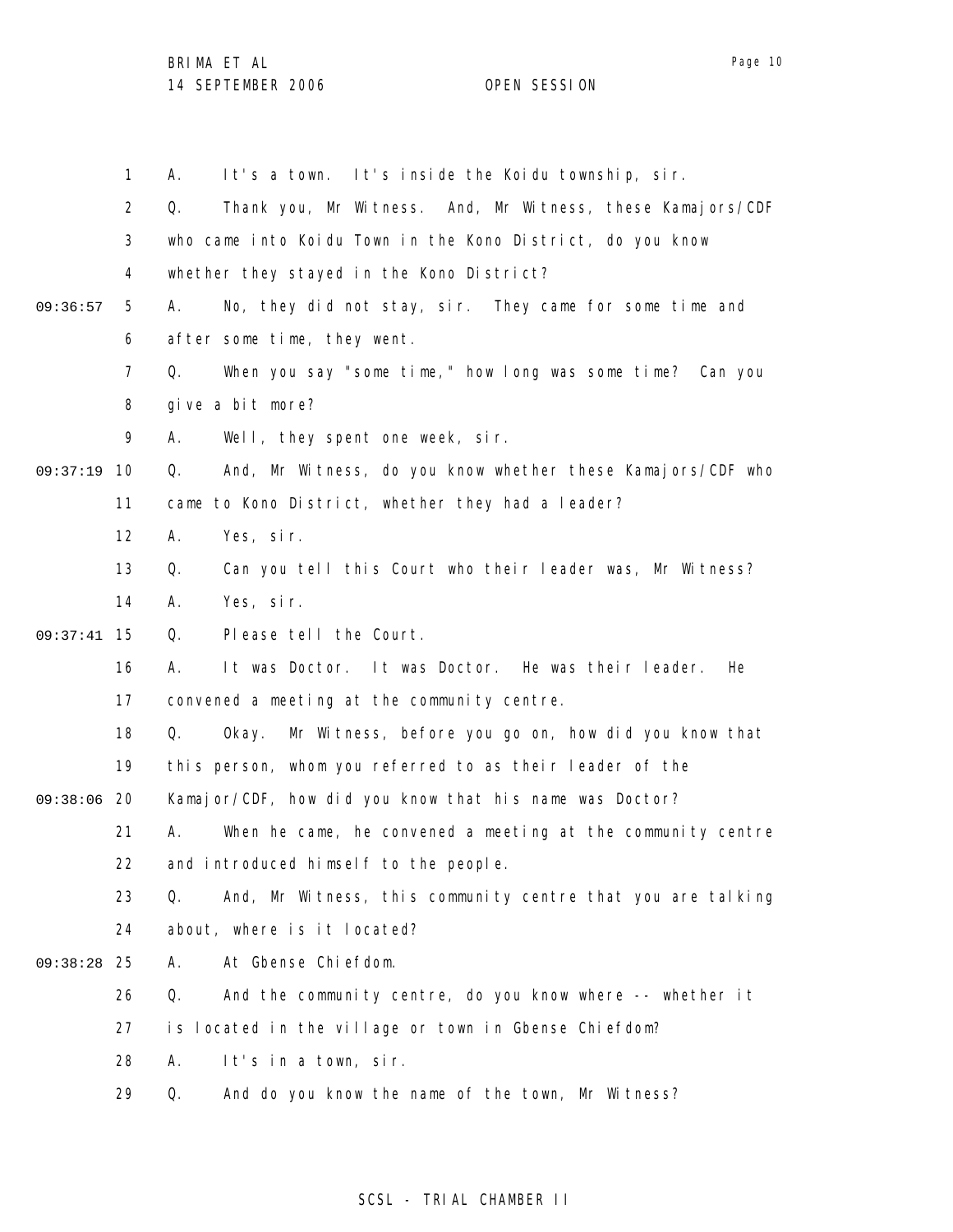1 2 3 4 5 6 7 8 9 09:39:12 10 11 12 13 14 15 09:39:34 16 17 18 19 09:39:57 20 21 22 23 24 25 09:40:23 26 27 28 29 09:39:02 A. Yes, sir. Q. Please tell the Court. A. Gbense. Gbense Town. Q. Thank you, Mr Witness. And, Mr Witness, do you know - were you yourself present? A. Yes, sir. Q. Mr Witness -- A. Yes, sir. Q. -- let me finish with my questions before you give your answers, so that the interpreters can hear both of us very clearly. I asked that, were you yourself present at the meeting at the community centre in Gbense Town? A. Yes, sir, I was there. Q. And can you tell this Court how you heard about this meeting at the community centre in Gbense Town. A. Yes, sir. Q. Please tell this Court, Mr Witness. A. Well, when the Kamajors came, they announced that they were going to have a meeting at the community centre. They invited everybody to go and listen to what -- to why they have come. So everybody went and listened to why they have come. They asked the people -- when we went, they said they were hungry. Q. Before you go on, Mr Witness, you have told this Court they invited people. How was this invitation carried out? How were people invited to this meeting? A. They made the announcement over the microphone. Q. Thank you, Mr Witness. And, Mr Witness, at this meeting at the community centre in Gbense Town, do you remember how many people were present at this meeting?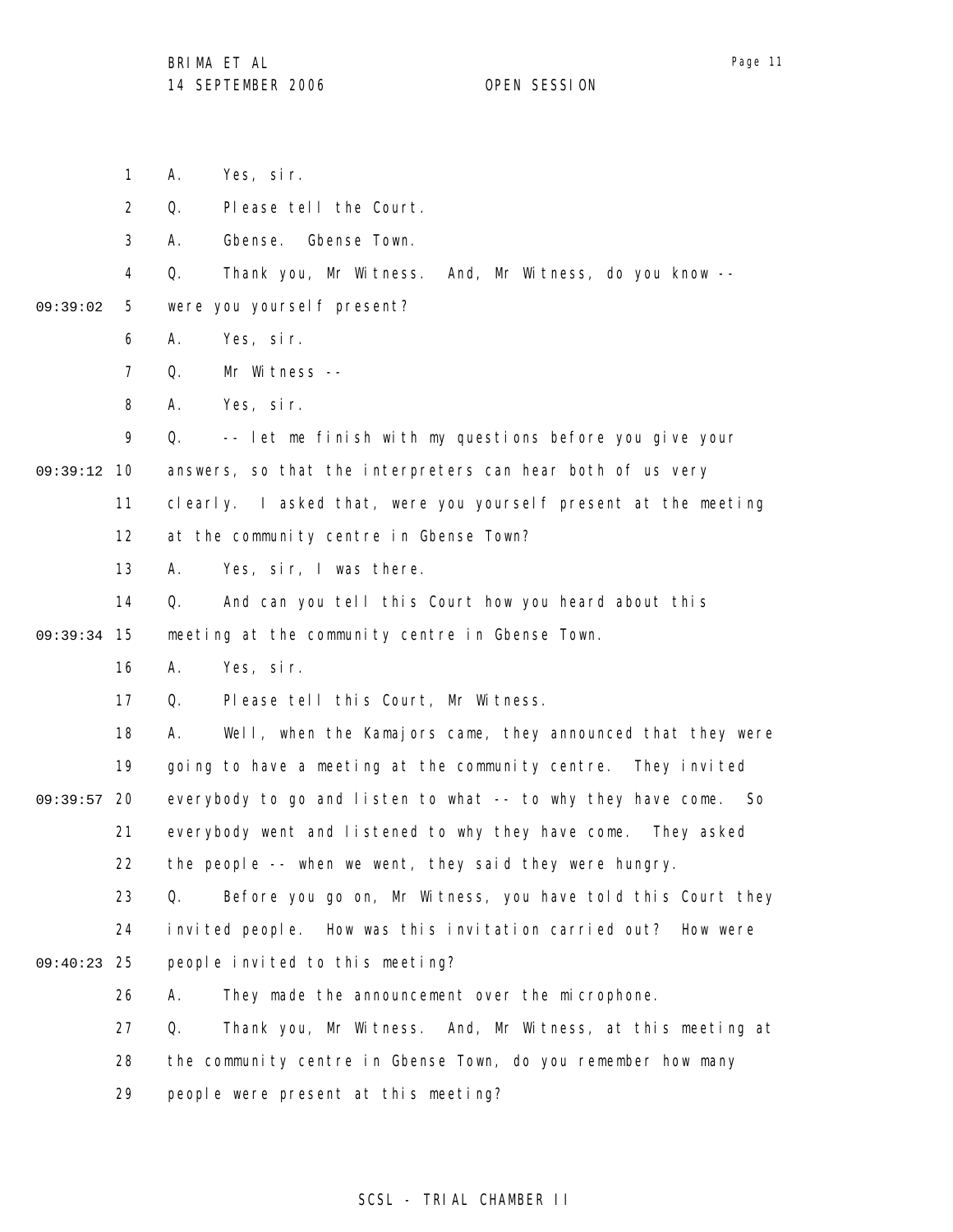1 2 3 4 5 6 7 8 9 09:41:28 10 11 12 13 14 15 09:41:54 16 17 18 19 09:42:12 20 21 22 23 24 25 09:42:37 26 27 28 29 09:41:07 A. There was a population there. Q. What do you mean by "there was a population"? Can you please, to the best of your knowledge, give this Court an approximation of about how many people were there; 50, 100? Can you give this court an approximation, either in hundreds or thousands? A. There were over 500. Q. Thank you, Mr Witness. And, Mr Witness, do you -- you've told us about the Doctor who was the leader of the Kamajors. Did anyone address this meeting at the community centre at Gbense Town? A. Well, yes, sir. Q. Who addressed the meeting, Mr Witness? A. Well, the man who had invited the Kamajors started off the meeting. Q. And who is this man who had invited the Kamajors, Mr Witness? A. This Lebanese man, Hamouday. Q. Thank you. And when Hamouday addressed the meeting, what did he say, Mr Witness? A. He introduced the Kamajors, saying that they had come for Kono District. They do -- did not want soldiers in Kono. Q. Okay. Mr Witness, do you remember those whom he introduced to the meeting? First of all, how many people did he introduce to the meeting? A. Well, he introduced three people. Q. And do you recall the name of these three people that were introduced by the Lebanese, Hamouday? A. Just the one who was the boss. It's his name that I can

## SCSL - TRIAL CHAMBER II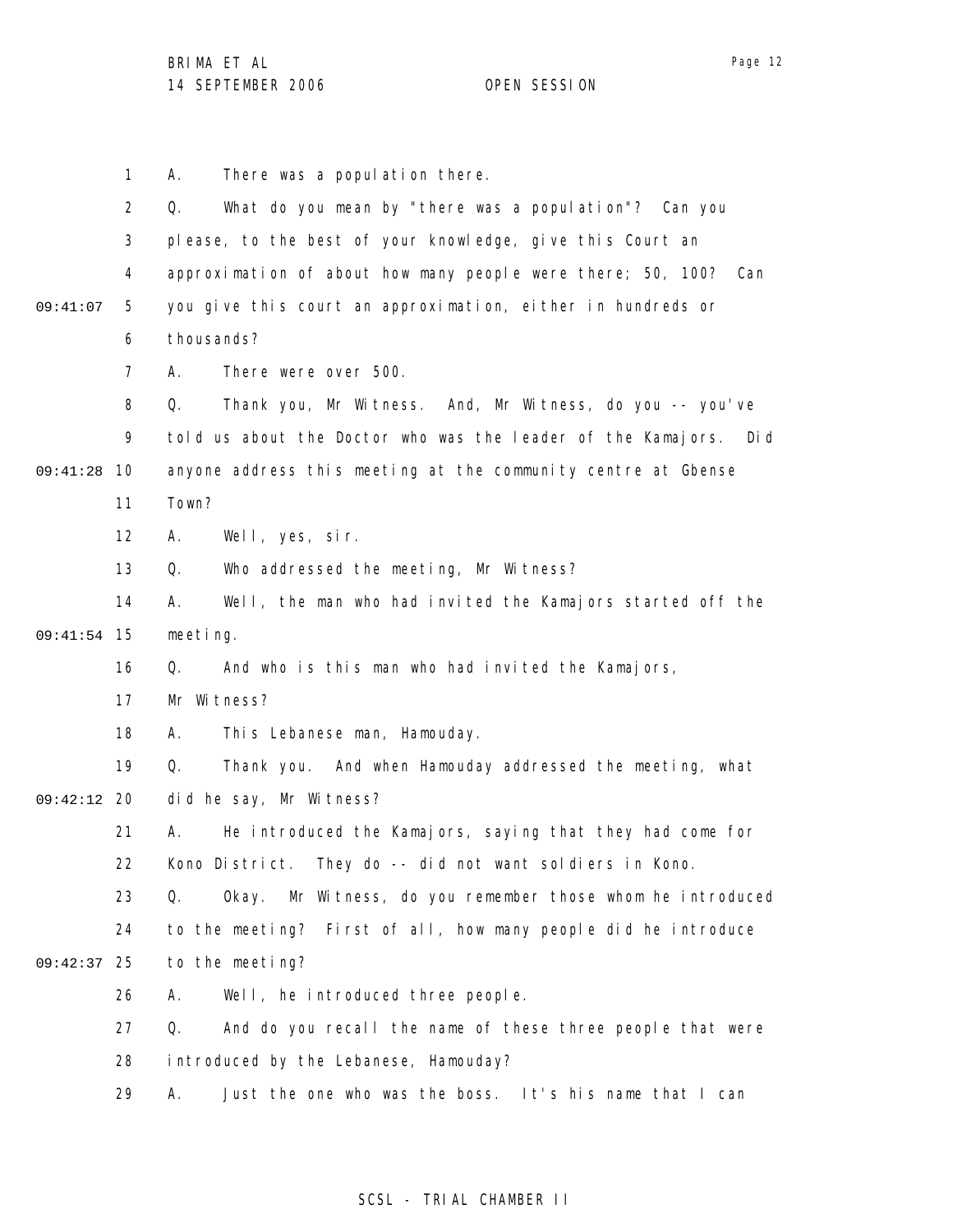|          | $\mathbf{1}$   | remember, Doctor.                                                  |
|----------|----------------|--------------------------------------------------------------------|
|          | $\overline{2}$ | Thank you, Mr Witness. And, Mr Witness, apart from<br>Q.           |
|          | 3              | Hamouday, the Lebanese, did anybody else address the meeting at    |
|          | 4              | the community centre in Gbense Town?                               |
| 09:43:19 | 5              | Yes. And -- because they had formed a committee.<br>А.             |
|          | 6              | Mr -- my question was: Apart from Hamouday, who addressed<br>Q.    |
|          | $\overline{7}$ | the meeting, did anyone else address the meeting at the community  |
|          | 8              | centre?                                                            |
|          | 9              | Yes. One of our brothers also spoke, because he was -- he<br>А.    |
| 09:43:51 | 10             | was deputy to Hamouday. A Kono man.                                |
|          | 11             | And this Kono man, do you know whether he was a CDF or a<br>Q.     |
|          | 12             | Kamajor -- Kamajor/CDF?                                            |
|          | 13             | No, sir.<br>А.                                                     |
|          | 14             | Q.<br>Okay. Mr Witness, so what did this deputy to Hamouday,       |
| 09:44:19 | 15             | what did he say to the meeting?                                    |
|          | 16             | He, too, just introduced the people, saying that they had<br>А.    |
|          | 17             | come for safety in Kono.                                           |
|          | 18             | And did Hamouday tell the meeting why he did not want the<br>Q.    |
|          | 19             | sol diers in Kono District?                                        |
| 09:44:53 | -20            | It was the Kono man who spoke.<br>А.                               |
|          | 21             | Q.<br>What did the Kono man say? Please tell this Court,           |
|          | 22             | Mr Witness.                                                        |
|          | 23             | The Kono man said they do not want soldiers in the Kono<br>А.      |
|          | 24             | District.                                                          |
| 09:45:11 | -25            | And did he give a reason why they did not want soldiers in<br>Q.   |
|          | 26             | the Kono District?                                                 |
|          | 27             | Because intervention has taken place in Freetown, so<br>Yes.<br>А. |
|          | 28             | they do not want soldiers in the Kono District.                    |
|          | 29             | And, Mr Witness, was anything else said at the<br>Q.<br>Thank you. |
|          |                |                                                                    |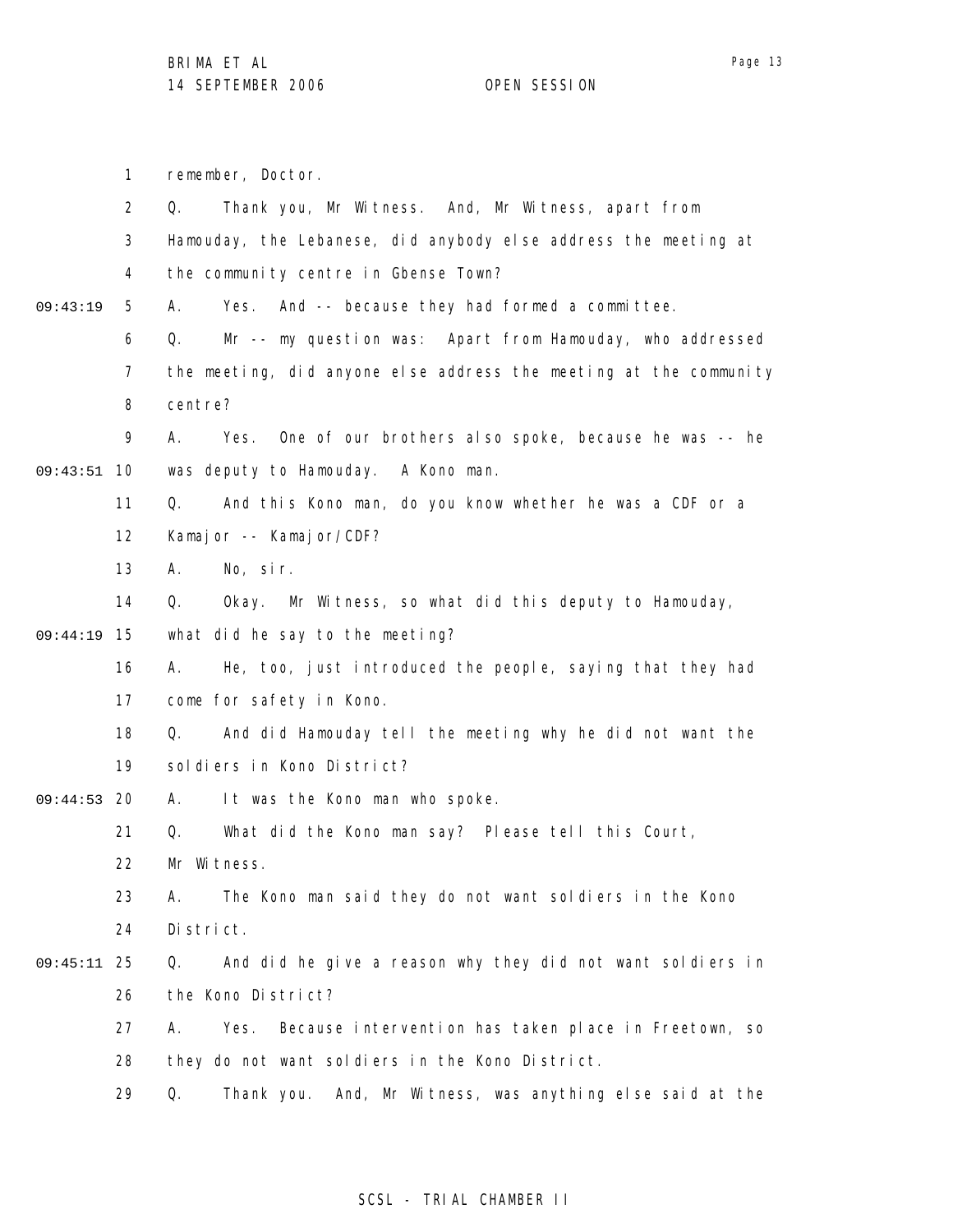1 2 3 4 5 6 7 8 9 09:46:19 10 11 12 13 14 15 09:46:41 16 17 18 19 09:46:54 20 21 22 23 24 25 09:47:09 26 27 28 29 09:45:54 meeting by those who addressed you, apart from what you've told this Court? A. They taxed us, sir. Q. What do you mean by they taxed you, Mr Witness? A. They taxed the people of Kono. Q. I asked you to explain what you mean by "They taxed the people of Kono." A. Well, they said that the Kamajors came with hunger, so we should contribute to feed them. Q. So did you contribute to feed them? A. From one house to the other, we contributed. Q. What did you contribute, Mr Witness? A. Well, they would go to the house and ask if you had rice or palm oil. Q. How did you know that, Mr Witness? A. Well, they went to our house, sir. And we, too, contributed rice. MR AGHA: Your Honours, I would like to object -- MR GRAHAM: Mr Witness. MR AGHA: -- at this stage on the ground - and I apologise for cutting off my learned friend - on the ground of relevance, as to how this is relevant to the indictment. PRESIDING JUDGE: Yes, Mr Graham. MR GRAHAM: Well, Your Honours, the indictment is very clear about a number of activities that took place in the Kono District during this period. And that man talks about looting, and he talks about a host of other things. And, Your Honour, I am laying the foundation to other activities that were also engaged in the Kono District by the Kamajor/CDF. Because the

## SCSL - TRIAL CHAMBER II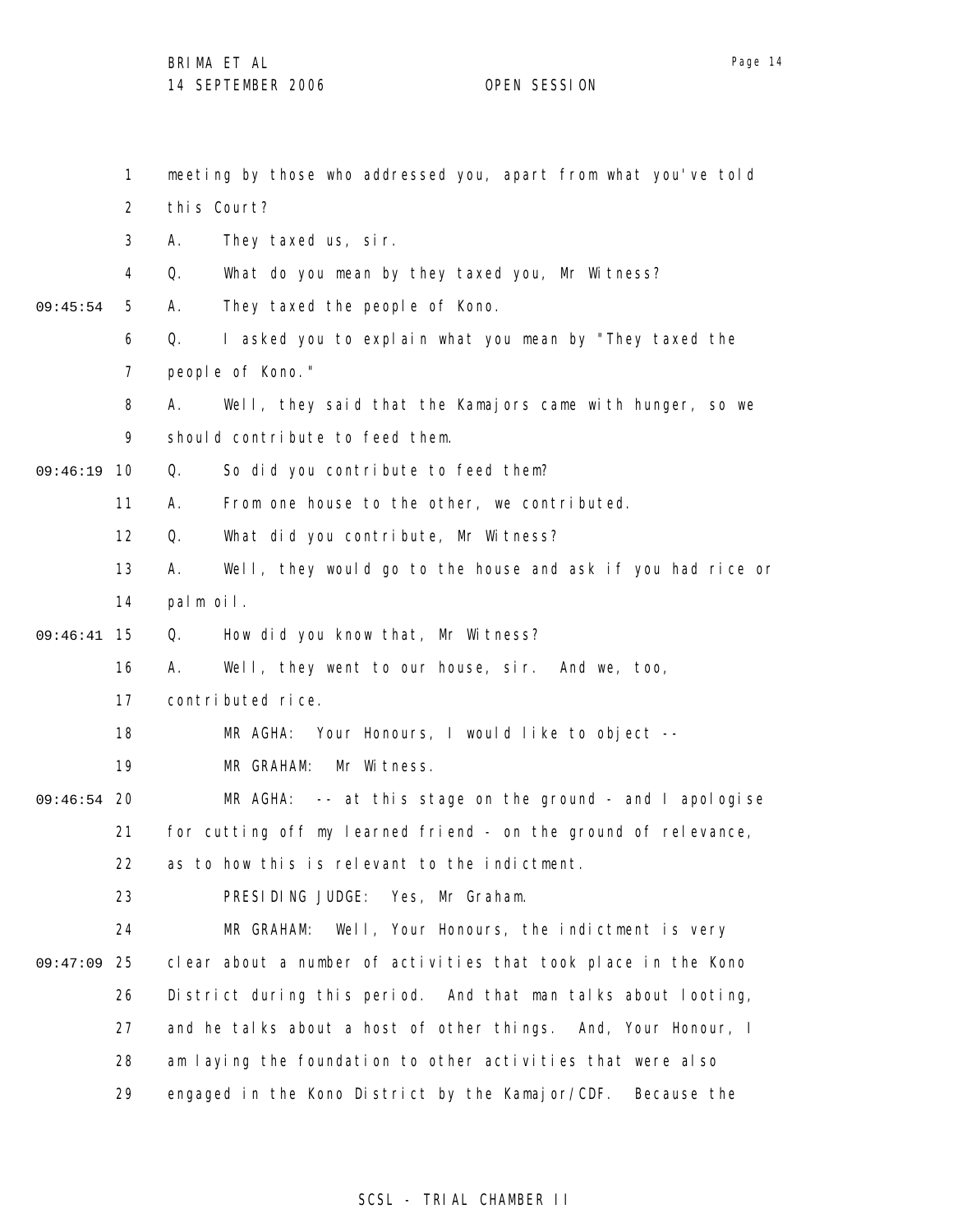|          | $\mathbf{1}$   | indictment states clearly that the AFRC/SLA were responsible for  |
|----------|----------------|-------------------------------------------------------------------|
|          | 2              | harassment and terrorising of civilians in the Kono District.     |
|          | 3              | And the activities that are indicated in the witness's testimony, |
|          | 4              | he is very clear that these are activities which amount to        |
| 09:47:48 | 5              | terrorising, if I am right in what I say, and I believe that is   |
|          | 6              | the relevance. But I'm not harping on that, I'm moving on.        |
|          | $\overline{7}$ | PRESIDING JUDGE: All right. Well, please move on.                 |
|          | 8              | MR GRAHAM: Yes, thank you. I'm grateful.                          |
|          | 9              | So, Mr Witness, apart from what you've told this Court, did<br>Q. |
| 09:48:04 | 10             | the -- did you see the Kamajors/CDF do anything else in the Kono  |
|          | 11             | District during this period?                                      |
|          | 12             | Yes, sir.<br>Α.                                                   |
|          | 13             | Please tell this Court.<br>Q.                                     |
|          | 14             | They, too, started harassing people, taking their<br>Α.           |
| 09:48:28 | 15             | properties from them.                                             |
|          | 16             | And, Mr Witness, how -- during the time that the Kamajors<br>Q.   |
|          | 17             | were in the Kono District during this period, did you hear of any |
|          | 18             | fi ghti ng?                                                       |
|          | 19             | In the Kono District?<br>А.                                       |
| 09:48:58 | 20             | Yes. In the period that the Kamajors came to the Kono<br>Q.       |
|          | 21             | District, that you've told us about, did you hear of any fighting |
|          | 22             | taking place during the time that they came there?                |
|          | 23             | At the time that they went there, they did not fight<br>А.        |
|          | 24             | because they did not find any soldiers there, except some of      |
| 09:49:25 | 25             | them.                                                             |
|          | 26             | Thank you. And, Mr Witness, do you know where -- whether<br>Q.    |
|          | 27             | the -- you have told this Court that the Kamajors stayed in Kono  |
|          | 28             | District for a period of time. Do you know why they left the      |
|          | 29             | Kono District?                                                    |

## SCSL - TRIAL CHAMBER II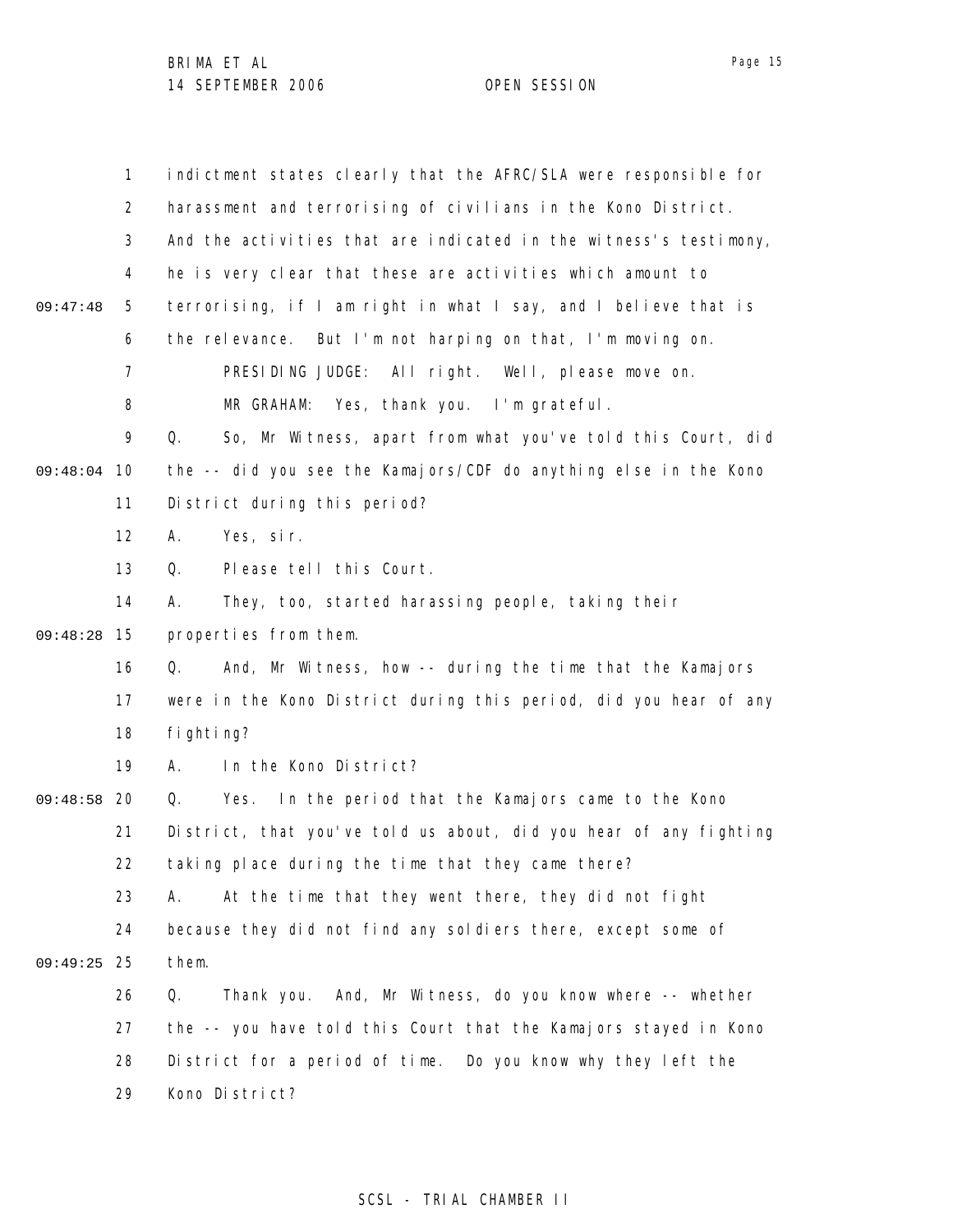|          | $\mathbf{1}$   | Well, they were in Kono for a week.<br>А.                         |
|----------|----------------|-------------------------------------------------------------------|
|          | 2              | And did anything happen after that week?<br>Q.                    |
|          | 3              | Yes.<br>А.                                                        |
|          | $\overline{4}$ | Q.<br>Can you please tell this Court what happened, Mr Witness?   |
| 09:49:59 | 5              | After a week we got information that Johnny Paul was on his<br>А. |
|          | 6              | coming.<br>way,                                                   |
|          | $\overline{7}$ | Mr Witness, before you go on, how did you get that<br>Q.          |
|          | 8              | information that Johnny Paul was on his way, coming?              |
|          | 9              | Well, people were running. People were packing and running<br>А.  |
| 09:50:21 | 10             | into the bush. Shooting was coming from the main highway end.     |
|          | 11             | Before I go on, Mr Witness, who is Johnny Paul?<br>Q.             |
|          | 12             | Well, Johnny Paul was a former AFRC leader.<br>А.                 |
|          | 13             | Q.<br>Thank you, Mr Witness. And, Mr Witness, you've just told    |
|          | 14             | this Court that you heard some shooting coming from the main      |
| 09:50:52 | 15             | Which main highway? Does this main highway have a<br>hi ghway.    |
|          | 16             | name, Mr Witness?                                                 |
|          | 17             | Freetown Highway, sir.<br>А.                                      |
|          | 18             | Q.<br>And this Freetown Highway, do you know whether it is        |
|          | 19             | referred to by any other name, Mr Witness?                        |
| 09:51:10 | -20            | It also has Masingbi Road.<br>А.                                  |
|          | 21             | Your Honours, we have heard Masingbi Road<br>MR GRAHAM:           |
|          | 22             | before.                                                           |
|          | 23             | And, Mr Witness, so when you heard that Johnny Paul was<br>Q.     |
|          | 24             | coming and shooting from the main highway, did anything else      |
| 09:51:30 | 25             | happen?                                                           |
|          | 26             | Well, the town was in chaos. Kamajors and everybody was<br>А.     |
|          | 27             | running away from the town.                                       |
|          | 28             | How do you know that the town was in chaos, and that<br>Q.        |
|          | 29             | everyone was running away, including the Kamajors, Mr Witness?    |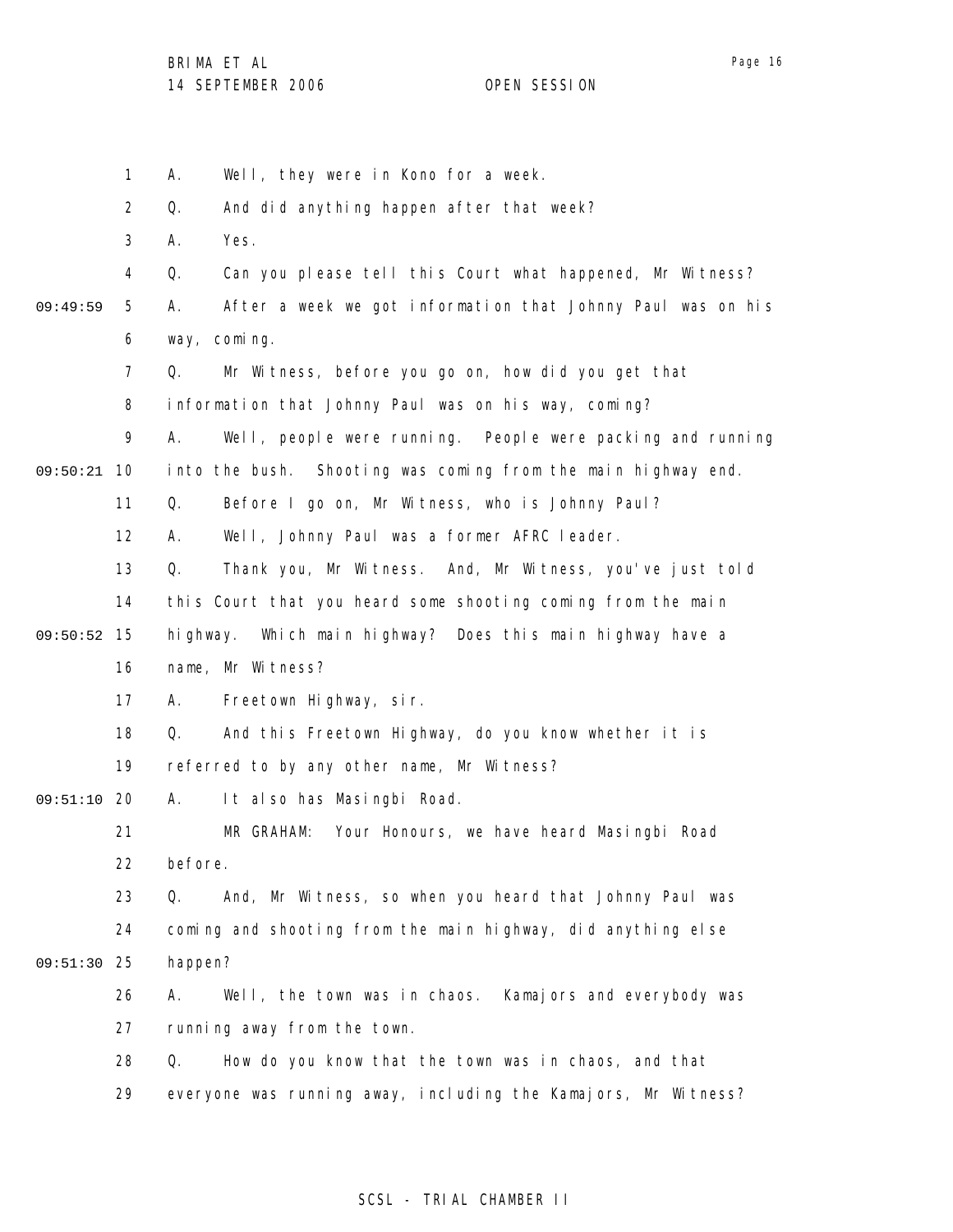1 PRESIDING JUDGE: Mr Graham --

2 THE WITNESS: Everybody.

3 4 5 6 7 8 9 09:52:15 10 11 12 13 14 15 09:52:32 16 17 18 19 09:52:46 20 21 22 23 24 09:52:58 25 26 27 09:52:02 PRESIDING JUDGE: -- just a minute please, Mr Witness. Just a moment, please. It's about time I said this: It's not necessary for you to summarise the witness's previous answer before you ask your new question. It takes up time and all you do is repeat what he just said before you ask the next question -- MR GRAHAM: Your Honour, Your Honour -- PRESIDING JUDGE: -- it's entirely unnecessary, Mr Graham. MR GRAHAM: Your Honours, I do hear you. But, Your Honours, I do that for a purpose simply also because of the issue of the fact that the witness isn't giving their testimony. As I said earlier on, Your Honours, I haven't had any contact, in whatever form, with these witnesses when they are coming in, and issues of their recollection of the events. And I believe that it is not my intention to waste the Court of its time, but I believe it also assists effectively. But, Your Honours, I take the point and it is definitely not our desire -- PRESIDING JUDGE: Well, look -- MR GRAHAM: -- to waste the Court's time. PRESIDING JUDGE: Well, if that's the case, we are not going to allow you to have your witness's interviews in court while he is giving evidence. I would suggest to you that you don't need to repeat his previous answer in full before you ask your next question. If he doesn't understand, he'll tell you that he doesn't understand your question. And then, perhaps, you

28 29 can fill him in on the answer that he gave previously. But to continuously repeat the witness's previous answer, you have been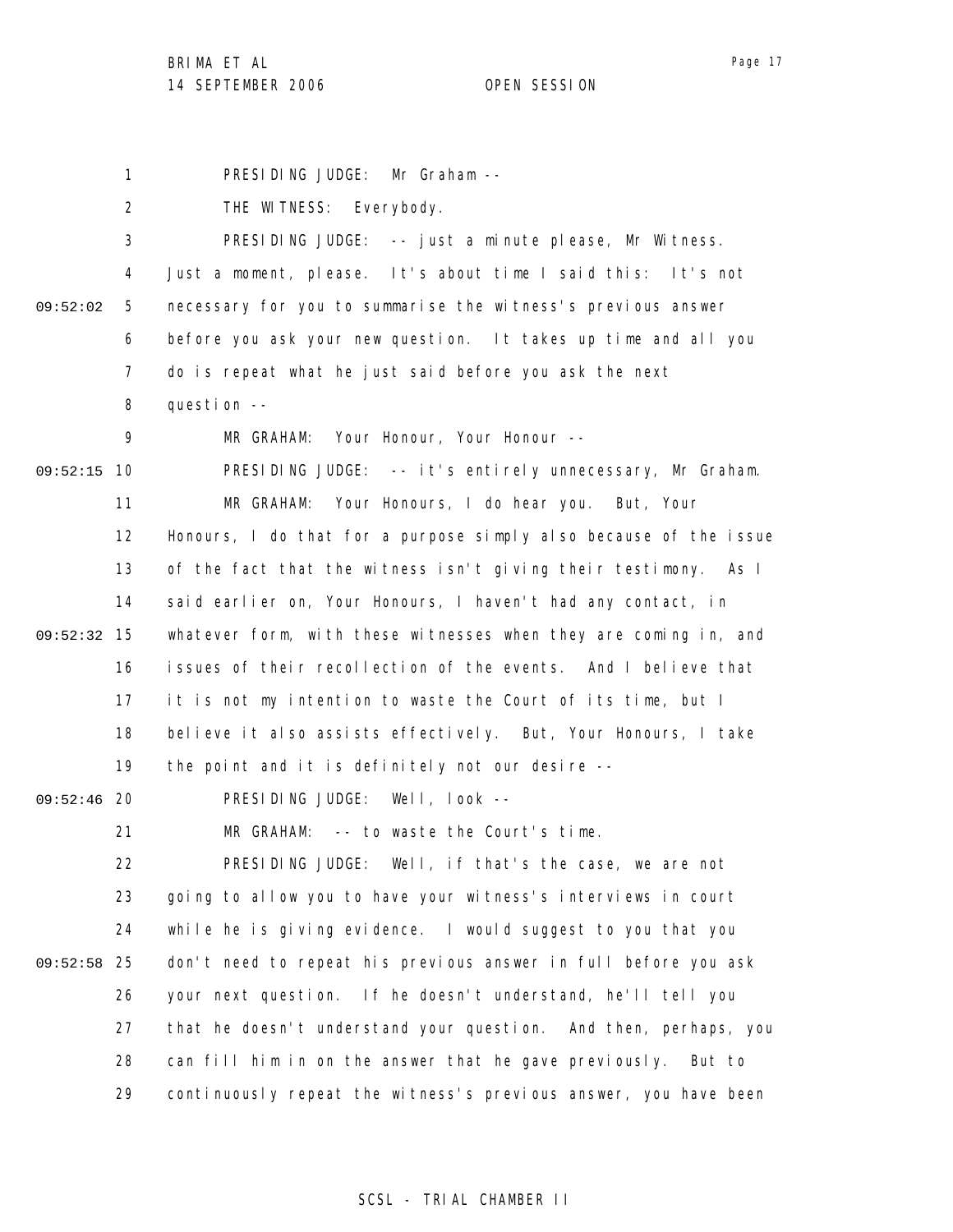1 2 3 4 5 6 7 8 9 09:53:35 10 11 12 13 14 09:53:47 15 16 17 18 19 09:54:06 20 21 22 23 24 25 09:54:21 26 27 28 29 09:53:26 prefacing it just about every question you ask, it is a great time waster and totally unnecessary. MR GRAHAM: Your Honours with --PRESIDING JUDGE: [Overlapping speakers] Mr Graham, I am still speaking. Don't interrupt. MR GRAHAM: Yes, Your Honours. PRESIDING JUDGE: I hope -- I hope I am getting a message through to you. MR GRAHAM: Your Honours, the message is very clear. I've -- I've heard the message. PRESIDING JUDGE: All right. Well -- MR GRAHAM: If I -- if I may just, with your kind permission, Your Honours, clearly it is not one's intention or desire to waste the time of the Court in that regard at all, with great respect. Your Honours, the point is well noted. MR AGHA: Your Honours, if I might also just weigh in at this point to say that I do very much support the observations by Your Honour. And would also say that on occasion, sometimes what is reproduced is not entirely accurate. For example, "Johnny Paul came firing," was not actually what the witness said. Now, I don't think that is quite right, and obviously not on all occasions, the Prosecution wants to keep objecting. PRESIDING JUDGE: Well, that's -- I hope you take notice of that, Mr Graham, because we have noticed that during the trial, too, that when you do not reproduce verbatim what the witness answered in the previous question, you leave your way open -- it leads the way to objections from the Prosecution, and all stemming from a process that need never have happened. You need never have repeated his previous answer. So in any event, you've

## SCSL - TRIAL CHAMBER II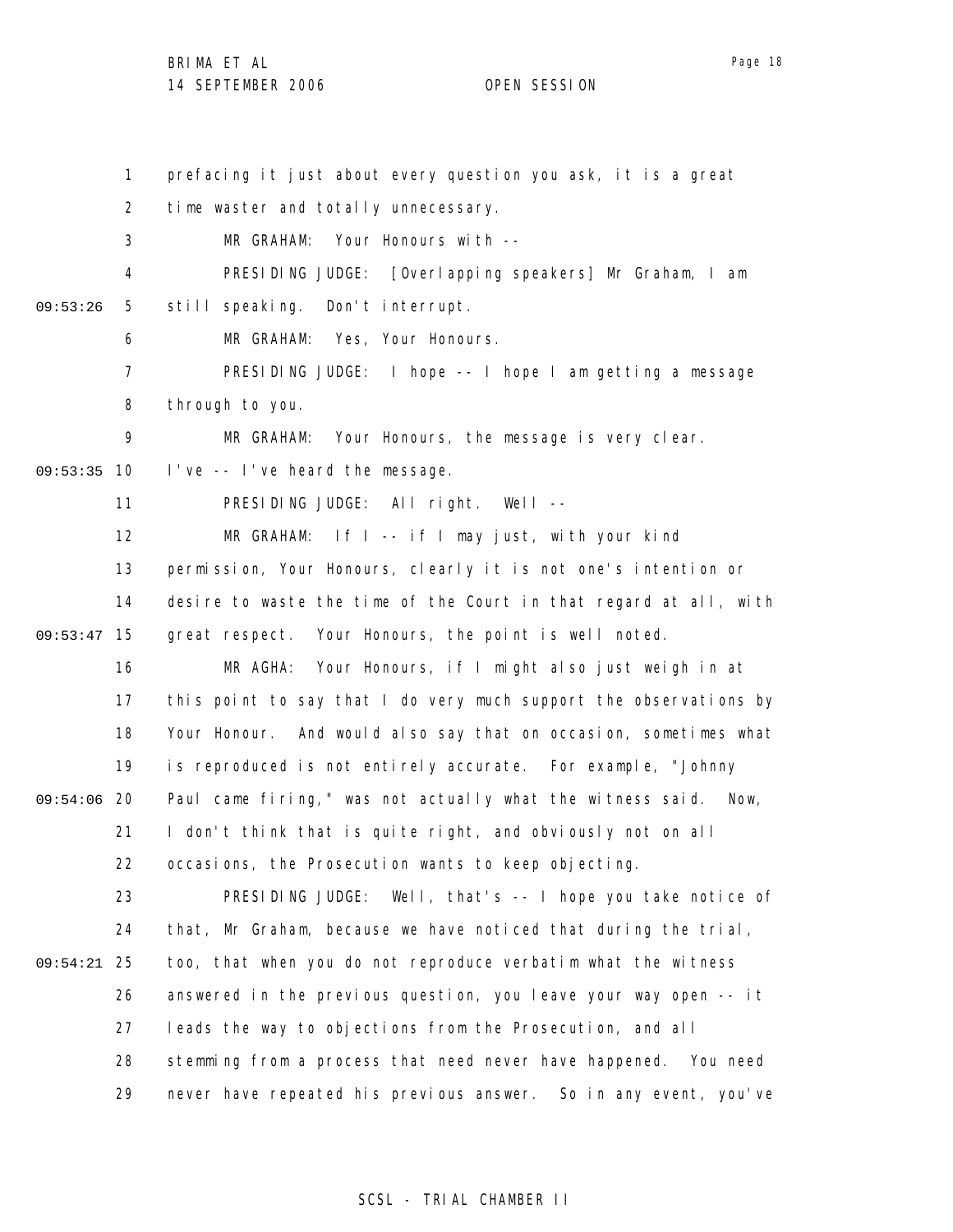|          | $\mathbf{1}$   | said you've taken all this on board. Now, please carry on.       |
|----------|----------------|------------------------------------------------------------------|
|          | $\overline{2}$ | MR GRAHAM:                                                       |
|          | 3              | Q.<br>Mr Witness, you -- what happened after you heard that      |
|          | 4              | Johnny Paul was coming to Kono?                                  |
| 09:55:03 | 5              | PRESIDING JUDGE: Well, he said that -- the last answer           |
|          | 6              | "The town was in chaos. Kamajors and civilians were<br>was:      |
|          | $\overline{7}$ | running." Now, go from there.                                    |
|          | 8              | MR GRAHAM:                                                       |
|          | 9              | Q.<br>I asked you, Mr Witness, that how did you know that the    |
| 09:55:16 | 10             | town was in chaos and people were running, including the         |
|          | 11             | Kamaj ors?                                                       |
|          | 12             | I was in the town.<br>А.                                         |
|          | 13             | And do you know -- after -- do you know whether anything<br>Q.   |
|          | 14             | happened after the chaos and the running you've told this Court  |
| 09:55:41 | 15             | about?                                                           |
|          | 16             | Well, at that time we had run into another village; the<br>А.    |
|          | 17             | town was empty.                                                  |
|          | 18             | Which village did you run to, Mr Witness?<br>Q.                  |
|          | 19             | Α.<br>Tuyor.                                                     |
| 09:56:00 | 20             | MR GRAHAM: Your Honour, Tuyor is spelt, T-U-E-Y-O-R [sic].       |
|          | 21             | But, Mr Witness, before you run away to the village called<br>Q. |
|          | 22             | Tuyor, did you see any fighting between --                       |
|          | 23             | MR GRAHAM:<br>Sorry, Your Honours.                               |
|          | 24             | Q.<br>Did you -- did you -- before you left to the village       |
| 09:56:23 | 25             | called Tuyor, do you know whether Johnny Paul actually came to   |
|          | 26             | Kono?                                                            |
|          | 27             | No, sir, except when they were talking about it over the<br>А.   |
|          | 28             | I didn't see.<br>news.                                           |
|          | 29             | Q.<br>And did you --                                             |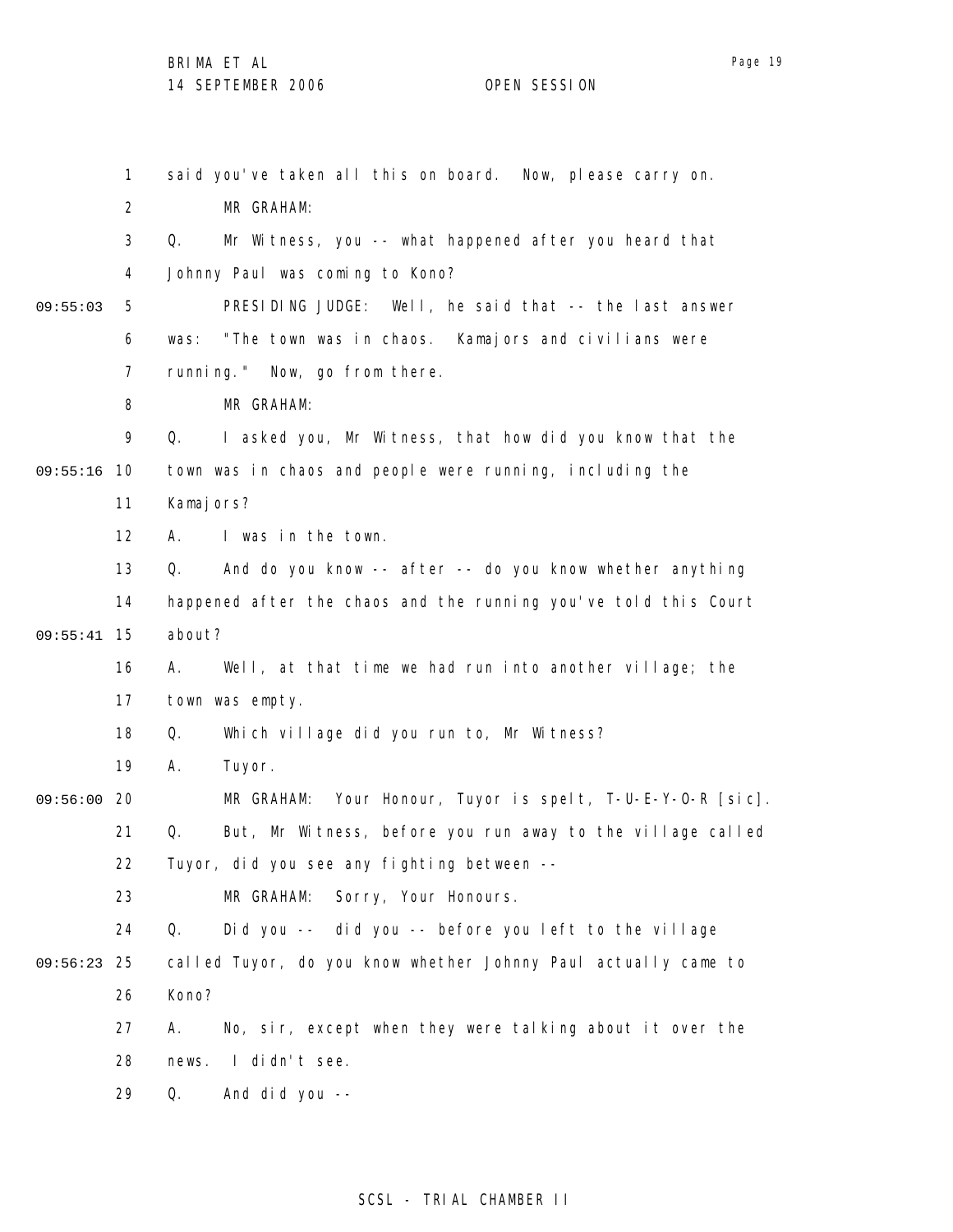BRIMA ET AL

14 SEPTEMBER 2006 OPEN SESSION

1 2 3 4 5 6 7 8 9 09:57:09 10 11 12 13 14 15 09:57:33 16 17 18 19 09:58:01 20 21 22 23 24 25 09:58:22 26 27 28 29 09:56:50 JUDGE SEBUTINDE: Mr Graham, is Kono a town? MR GRAHAM: Kono -- Kono District. JUDGE SEBUTINDE: Because this witness says "We left - fled the town." Which town did they flee to go to Tuyor? MR GRAHAM: Your Honour, I believe he -- he previously had said he was in Koidu, but I'll ask him again. Q. Mr Witness, where were you, in the Kono District, before you left to go to the village Tuyor? A. I was at my area, sir, where my father's house was. Q. And what is the name of this area, Mr Witness? A. It's around Tankoro. Q. Is Tankoro a town or village, Mr Witness? A. It's a town, sir. Q. And, Mr Witness, before you left Tankoro Town to go to Tuyor Village, did you hear whether any fighting had taken place in Tankoro Town, between the Kamajors and anyone else? A. Heavy firing was coming from Freetown, so everybody moved, even Kamajors, fathers, old people, everybody run into the bush. Heavy shooting was going on. JUDGE SEBUTINDE: Did you see heavy firing was coming from Freetown? THE WITNESS: From Freetown Highway, Your Honour. MR GRAHAM: Q. And, Mr Witness, did you go to Tuyor alone? A. No, sir. Q. With whom did you go to Tuyor, Mr Witness? A. We were many, a group of people. Civilians. We were many. Q. And how did you get to Tuyor? By what means did you get to Tuyor? Did you walk or go by transport? How did you go to

## SCSL - TRIAL CHAMBER II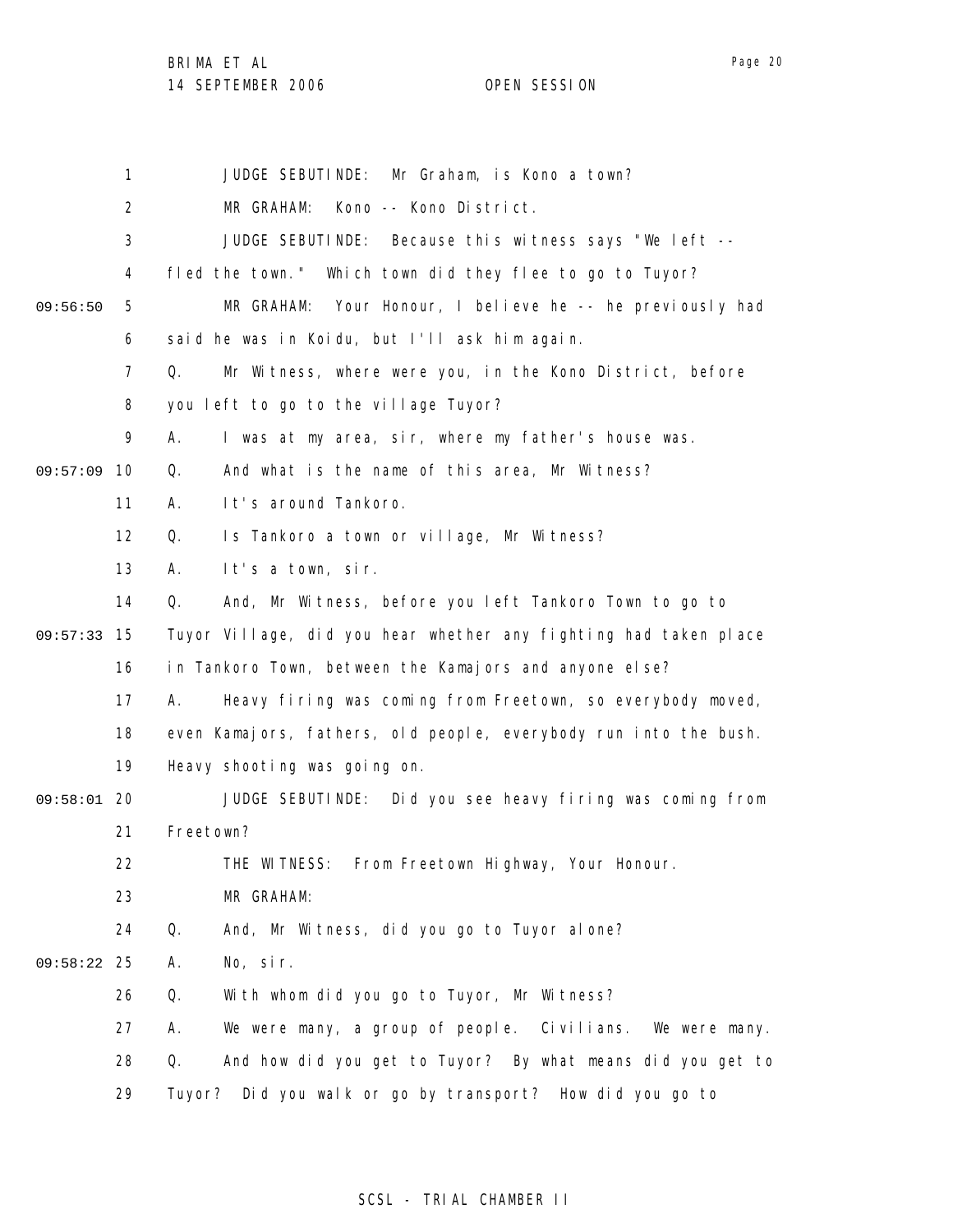1

Tuyor?

miles away.

arrive at Tuyor?

MR GRAHAM:

2

3

4

5

6

7

8

9

11

12

13

14

16

17

18

09:59:28 10

09:59:01

09:59:50 15

- A. We walked on foot, sir. Q. And, Mr Witness, do you know the distance from Koidu - from Tankoro Town to Tuyor? A. It's nearly 9 miles away. Q. How do you know that the distance is 9 miles, Mr Witness? A. Well, the distance the people were going were saying it's 9 Q. Thank you, Mr Witness. And, Mr Witness, did you eventually A. We reached Tuyor. Q. And do you remember what time of the day you reached Tuyor? A. We reached Tuyor in the evening, sir. Around three going Q. Thank you, Mr Witness. And, Mr Witness, when you reached Tuyor -- what -- did you do anything when you reached Tuyor? THE INTERPRETER: Your Honours, I didn't get the word.
- 19 20 10:00:10 Q. Mr Witness, can you please repeat. You've just said you find -- you found the place. Can you repeat it clearly for the
	- 21 interpreter.

to four.

22 A. Yes, sir.

23 24 25 10:00:33 Q. Please repeat the last part of your testimony, Mr Witness? A. When we got to Tuyor, we -- we searched for a place in order for us to hide.

- 26 Q. And did you find a place to hide, Mr Witness?
- 27 A. Yes, sir.
- 28 Q. And after you found that place, did anything happen,
- 29 Mr Witness?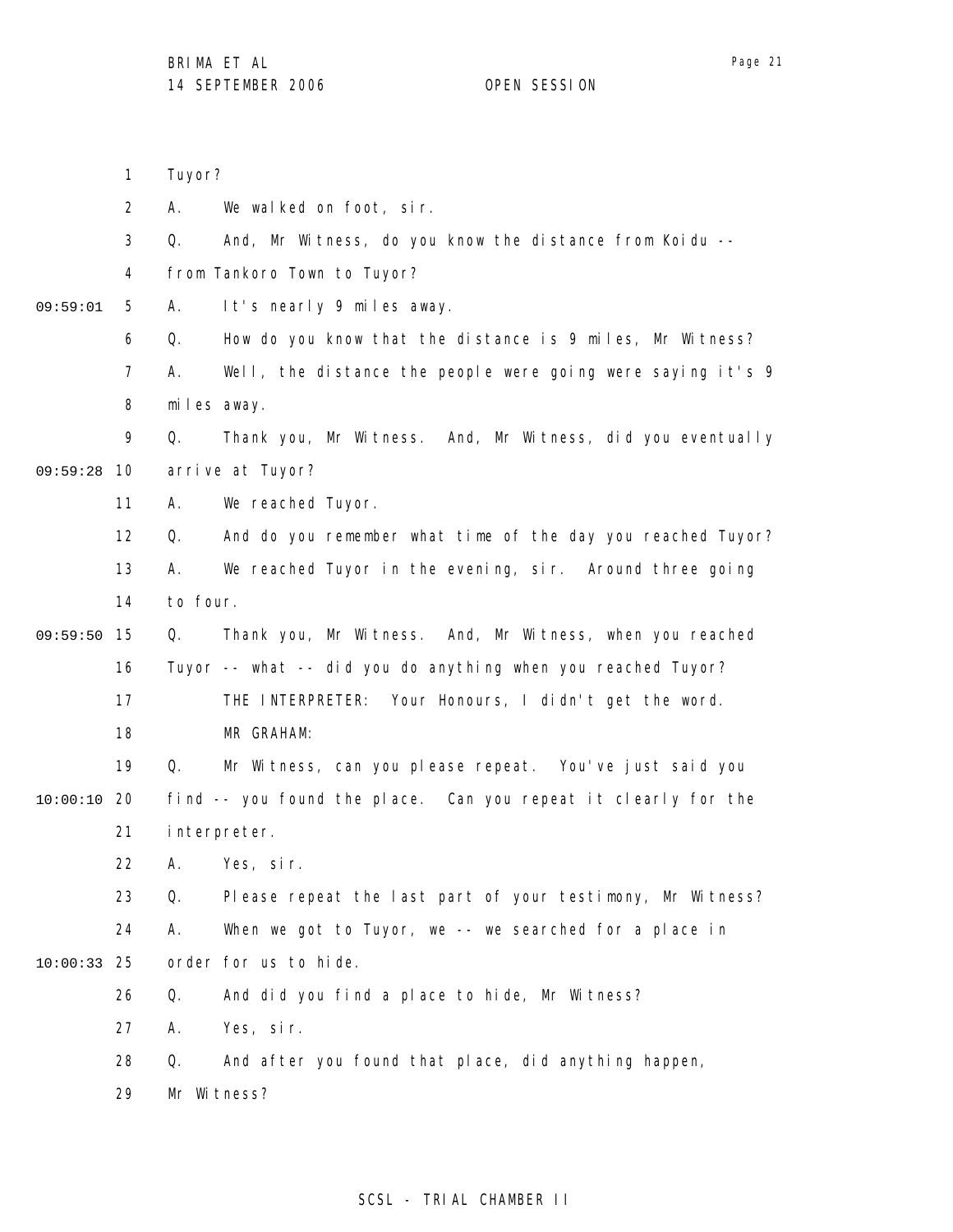|               | $\mathbf{1}$   | А.        | We were there. We build booths, a lot of booths.               |
|---------------|----------------|-----------|----------------------------------------------------------------|
|               | $\overline{2}$ | Q.        | And were what these booths meant for, Mr Witness?              |
|               | 3              | А.        | That was where we sought refuge.                               |
|               | 4              | Q.        | And after building -- after -- after that, did anything        |
| 10:01:15      | 5              |           | happen, Mr Witness?                                            |
|               | 6              | А.        | Yes, sir.                                                      |
|               | $\overline{7}$ | Q.        | Please tell the Court.                                         |
|               | 8              | А.        | We were there and after four days we saw troops of RUF         |
|               | 9              | members.  |                                                                |
| $10:01:34$ 10 |                | Q.        | Mr Witness, how many troops did you see?                       |
|               | 11             | А.        | Well, I can't tell, because we were in the bush. We only       |
|               | 12             |           | heard their voices and the shooting.                           |
|               | 13             | Q.        | And how did you know that they were RUF, Mr Witness?           |
|               | 14             | А.        | We had some people who went to fetch water that we were        |
| 10:02:06      | 15             |           | drinking; they captured two of them. And the rest of them came |
|               | 16             |           | to where we were hiding.                                       |
|               | 17             | Q.        | And when they -- and were they the ones who told you that      |
|               | 18             |           | they were RUF?                                                 |
|               | 19             | А.        | Yes. They said RUF had come to the town. They were in the      |
| 10:02:27      | 20             | town now. |                                                                |
|               | 21             | Q.        | Did you understand what RUF meant at that time?                |
|               | 22             | Α.        | No, sir. I was a civilian. I didn't know what RUF meant.       |
|               | 23             | Q.        | But do you now know what RUF means, Mr Witness?                |
|               | 24             | А.        | No, sir.                                                       |
| 10:02:52      | -25            | Q.        | Thank you. Mr Witness, so did anything happen after you        |
|               | 26             |           | got the information about the RUF troops?                      |
|               | 27             | Α.        | Yes.                                                           |
|               | 28             | Q.        | Please tell this Court what happened, Mr Witness.              |
|               | 29             | А.        | Because where we were, we were in -- in sections.<br>Then      |
|               |                |           |                                                                |

## SCSL - TRIAL CHAMBER II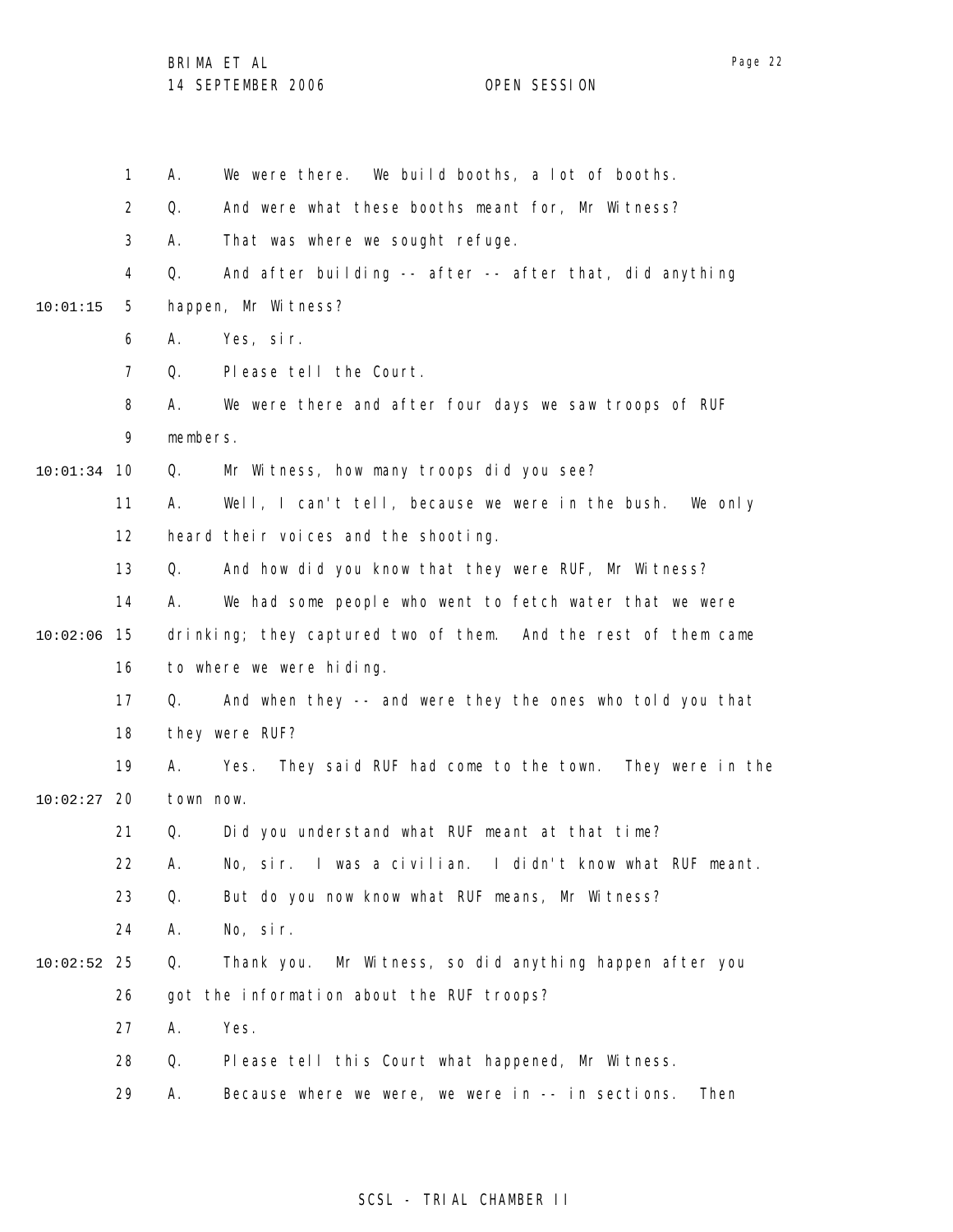1 2 3 4 5 6 7 8 9 10 10:04:08 11 12 13 14 15 10:04:27 16 17 18 19 20 10:04:56 21 22 23 24 25 10:05:21 26 27 28 29 10:03:43 some of the RUF men attacked the other bush, the people who were near us. Q. And when the RUF attacked the people near you, did anything happen? A. They started shooting. Q. And did anything happen as a result of the shooting? A. Yes, they killed. Q. Whom did they kill, Mr Witness? A. They killed people, three people. A woman. Q. And then who else? A. Two men, two men. Q. How did you know that these people were killed by the RUF, Mr Witness? A. Well, after they had come, they returned. They didn't stay there. They only came to stabilise the people and returned. Q. And, Mr Witness, during this period, were you there alone in your -- in the booth? A. No. No, sir. I was with my family, sir. We were many. Different, different people. Q. And during this time do you know whether anything happened to any of the people that were with you? A. They didn't come to our own area. They came to the people close to us, because we were in various areas. Q. Now, Mr Witness, do you remember how long you stayed at this hideout in Tuyor? A. Well, from the moment those men came, we moved from that area and went to another area. Because they didn't know where we were hiding. Q. Okay. Where did you move to, Mr Witness?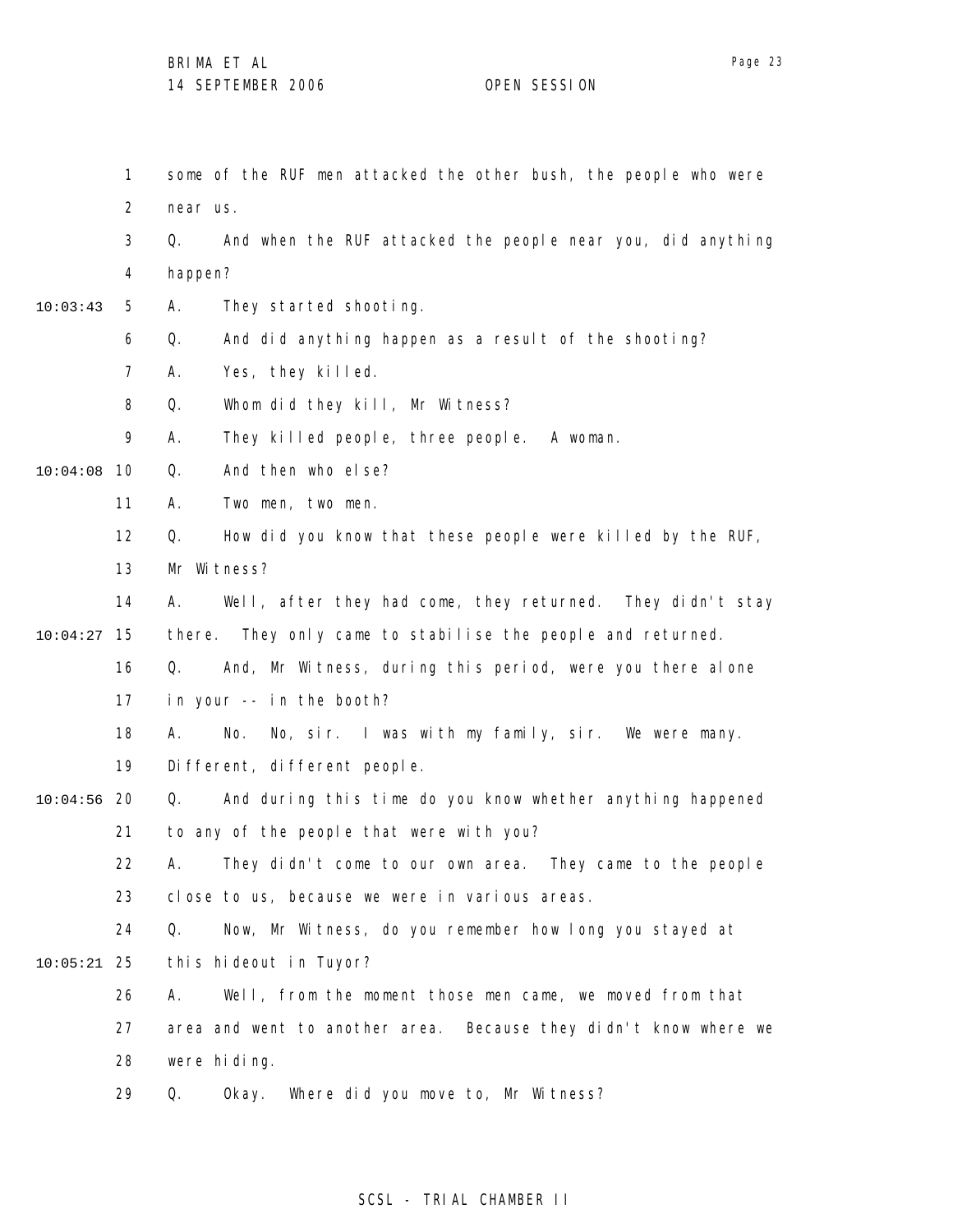1 2 3 4 5 6 7 8 9 10 10:06:20 11 12 13 14 15 10:06:44 16 17 18 19 20 10:07:09 21 22 23 24 25 10:07:30 26 27 28 29 10:05:59 A. We went in -- into the bush again and created another shelter. Q. And how long did you stay in this place that you moved to? A. Well, we were there for nearly a month. Q. And during the time that you were there, did anything happen to any one of you? A. Yes, sir. Q. What happened, Mr Witness? Please tell this Court. A. Well, my father and my younger brother, because my father was sick, he was a sickler [as interpreted]. Q. And go on. He was -- A. So we were there and he said he was going to search for medication in town. On -- Q. From which town are you referring to, that your father -- A. Tuyor Town. Tuyor Town. Q. Mr Witness, before you go on, do you remember what month and year this period was, that you were hiding in the bush in Tuyor? A. It has taking a long time. I can't remember. It was taking a long time. Over six years. It's a long time. Q. But do you remember the year? A. Well, it's -- within '98. I think so. '98, '98. It's within that period. Q. And, Mr Witness, if you may assist the Court. Do you remember how long this was, after you heard that Johnny Paul was coming to Kono? Can you tell this Court, approximately how long after that? A. No, sir. Q. Thank you, Mr Witness. So Mr Witness -- so what happened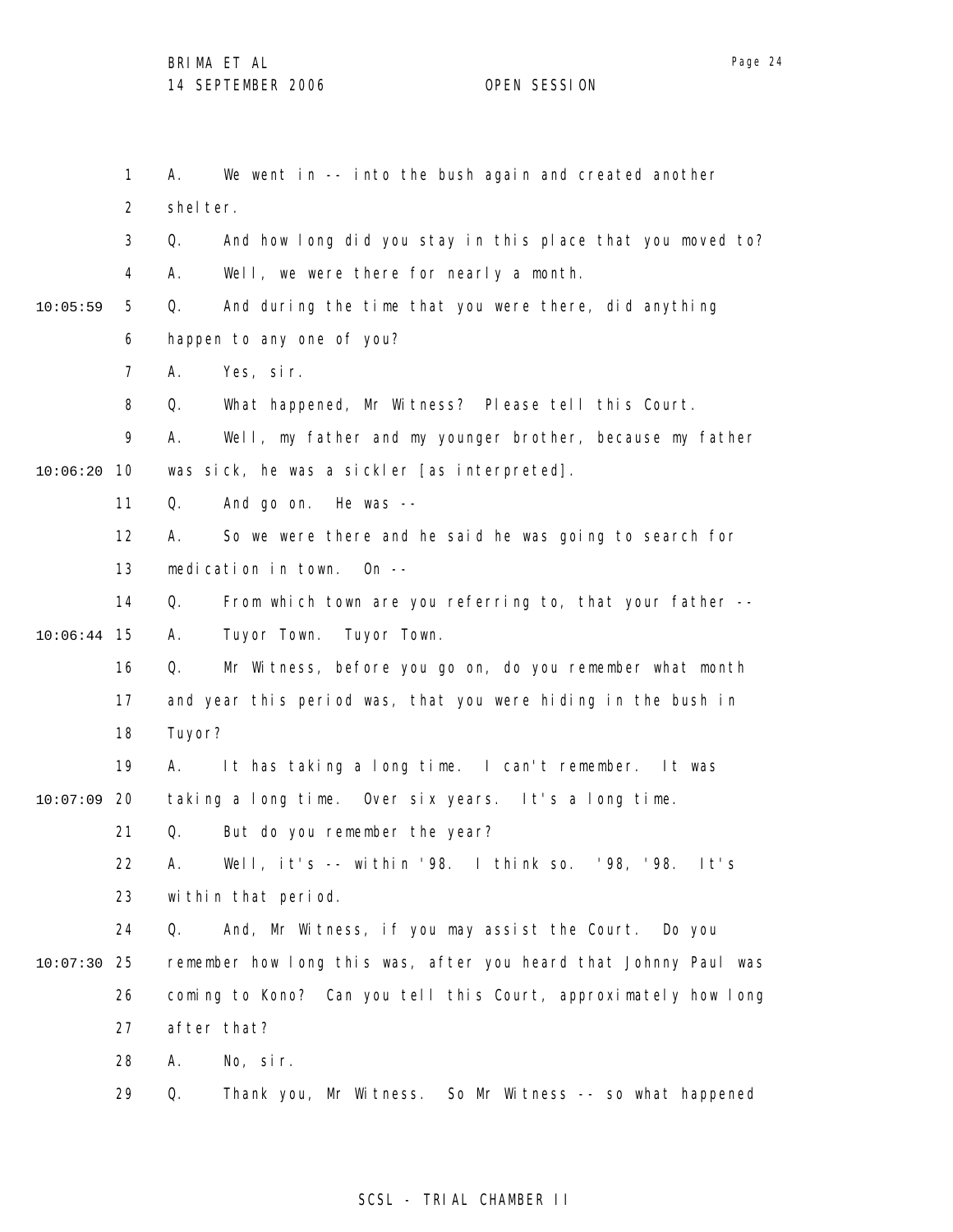1 2 3 4 5 6 7 8 9 10 10:08:20 11 12 13 14 15 10:08:40 16 17 18 19 20 10:08:53 21 22 23 24 25 10:09:06 26 27 28 29 10:08:10 when your father said he was going to look for medication at Tuyor? A. My father went to search for medication in Tuyor and then he came across RUF soldiers. Q. How -- PRESIDING JUDGE: Look, just tell your story. Mr Witness, if you have got something to tell us, tell us, will you. Don't keep stopping. MR GRAHAM: Q. Mr Witness -- PRESIDING JUDGE: Let him tell his story, Mr Graham, and if you've got questions to clarify, please wait till he tells us something and then you can go back and ask some clarification questions. This is getting drawn out to an intolerable level. We still haven't heard what's going to happen. MR GRAHAM: Your Honours, I'm a bit confused and amazed at this. I mean, beyond the -- the -- the process that I am adopting to -- to -- to lead the witness. I don't know how else I am going to do that. I mean, if I -- PRESIDING JUDGE: You let him [Overlapping speakers] well, if you listen to me, I will suggest something to you. MR GRAHAM: Very well, Your Honours. PRESIDING JUDGE: Let him tell his story. Let us get the story out. And then if it needs clarification, you can go back and ask him some questions about clarification. But here we have -- this is just one example. Here we have a man trying to tell how his father went in search of medication. This has been drawn out to an extraordinary level, and we still haven't got the father out of the bush and in Tuyor yet. The man is trying to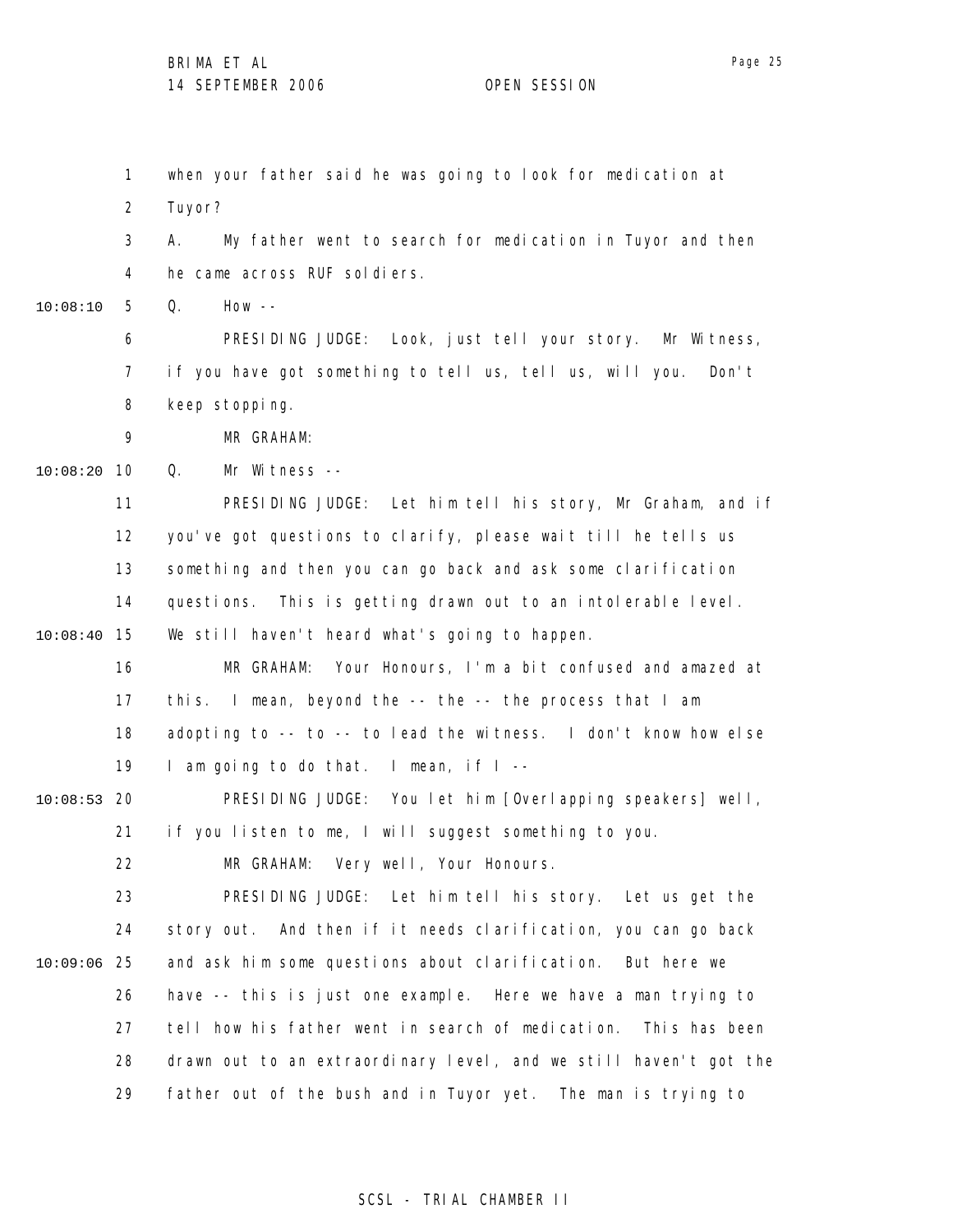1 2 3 4 5 6 7 8 9 10 10:09:45 11 12 13 14 15 10:10:10 16 17 18 19 20 10:10:48 21 22 23 24 25 10:11:42 26 27 28 29 10:09:38 tell us a story. Please, let him say it and then you can clarify afterwards. Now, is that clear, Mr Graham? MR GRAHAM: Your Honours, I agree. Your Honours, with great represent, the presupposes that I interrupt the witness. Your Honours -- [Overlapping speakers] PRESIDING JUDGE: Well, you do. All the time. All the time. MR GRAHAM: I interrupt the witness, Your Honour. PRESIDING JUDGE: You always interrupt the witness by asking times and distances and places. Why not let him tell his story and then clarify? Now, Mr Witness, you were telling us your father went in search of medication. What, if anything, happened after that? THE WITNESS: Yes, sir. My father and my younger brother went -- my father and my younger brother went in search for medication and they came across RUF soldiers. Then they shot at my father. My brother run away, then he met us in the bush. Then he said my father had been shot. PRESIDING JUDGE: Mr Witness, are you all right? Would you like a glass of water? Or would you like to have a break? THE WITNESS: Then our brother met us in the bush and said that they had fired our father. From then we moved to another point. We went into another bush. MR GRAHAM: Q. Mr Witness, are you all right? A. Yes, sir. My brother met me and said they had shot my father. From then, we moved from that bush where we were hiding. We went into another bush. We were there for some time. We didn't have food to eat. I left my family and my wife and my

### SCSL - TRIAL CHAMBER II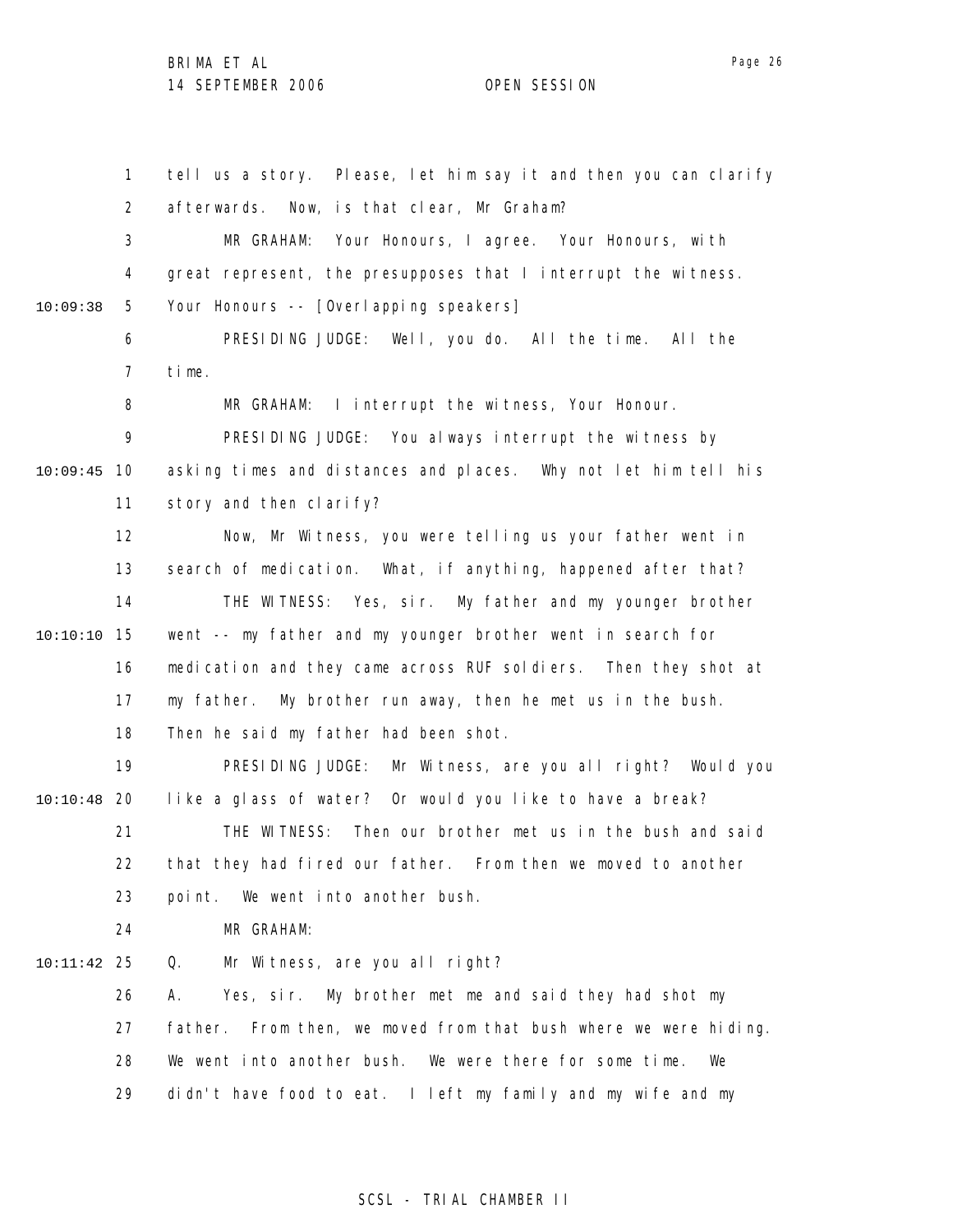1 2 3 4 5 6 7 8 9 10 10:13:28 11 12 13 14 15 10:14:43 16 17 18 19 20 10:15:02 21 22 23 24 25 10:15:16 26 27 28 29 10:12:43 brothers in search of food. Before returning, we met the rebels that captured my wife and children and other people, and they said they were going to -- to town. All our properties were taken from us. They came with all of them to town. Then we located another place, because we thought ECOMOG were coming to free the township. We were in that bush with our families and people. They captured my wife and child and brought them to town. We were there until a particular night. A group of RUF men again attacked us there again. Captured us. Captured a lot of us. Came with us to town. PRESIDING JUDGE: Well, what is happening here? What is going on, Mr Graham? Can you inform the Court? MR GRAHAM: Your Honours, please, with your kind permission, if we could get a short adjournment for about five or ten minutes, we would be very grateful, please. PRESIDING JUDGE: We will, Mr Graham. And you explain to Mr Brima that the Judge is not bullying this witness. The Judge is simply recommending a more expeditious and efficient way of questioning the witness. And as I explained to you, when he finishes his story, you can ask any questions in clarification that you want to. And I have already explained that. MR GRAHAM: Thank you, Your Honours. PRESIDING JUDGE: But all right, we will have a short adjournment. You send for us when everything is ready to proceed. Well, we'll take the morning adjournment and come back at 10.15 [Sic]. Mr Graham, do you still want that adjournment? MR GRAHAM: Yes, Your Honours. PRESIDING JUDGE: All right. We will come back at 10.30. MR GRAHAM: Yes, Your Honours. I'm grateful.

SCSL - TRIAL CHAMBER II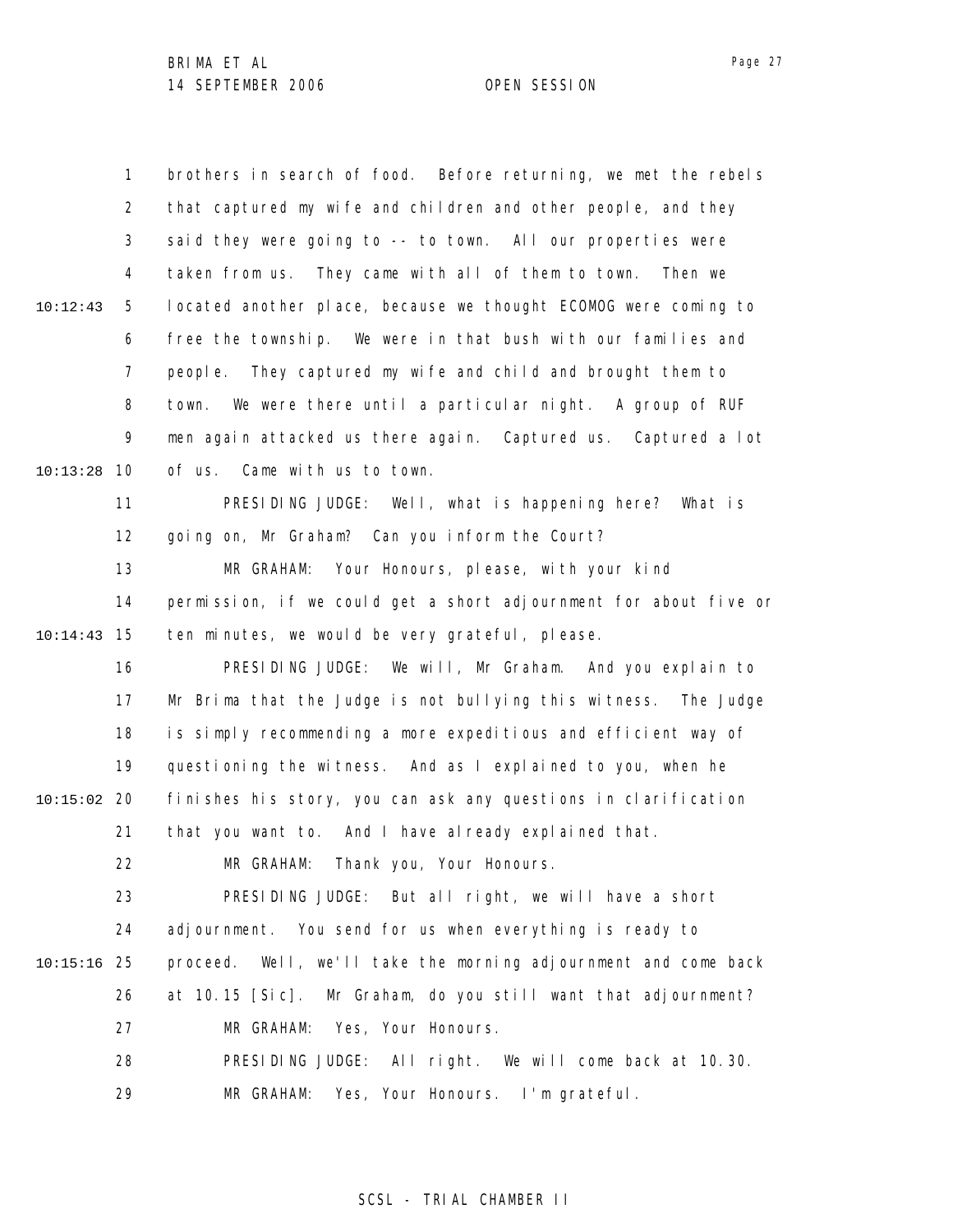1 2 3 4 5 6 7 8 9 10 10:51:37 11 12 13 14 15 10:51:48 16 17 18 19 20 10:52:14 21 22 23 24 25 10:52:49 26 27 28 29 10:51:16 [Break taken at 10.15 a.m.] [AFRC14SEP06B - MD] [Upon resuming at 10.50 a.m.] PRESIDING JUDGE: All right. Well, I can say this to counsel: We said the Court will start at 10.30. Now, obviously, you have had something to discuss with your clients. But, if that is the case, you come to Court at 10.30, nevertheless, and ask for a further adjournment, not just take it. MR GRAHAM: Yes. We are very sorry, Your Honours. We are very sorry. MR AGHA: We would say, Your Honour, counsel for the Prosecution has been present and, had you wanted to proceed, we were here. PRESIDING JUDGE: Thank you. I will note that, Mr Agha. So, counsel, just to emphasise, I don't want this to happen again. The Court says 10.30 and you arbitrarily choose to come back at ten minutes to 11.00. You are experienced counsel. You know very well that if the Court says 10.30, you must come here at 10.30 and, if you have a good reason, we will be reasonable and give you a further time. So I hope that has sunk in. MR GRAHAM: Your Honour, we sincerely apologise for that. PRESIDING JUDGE: Okay, Mr Graham. Apology accepted. Now, I notice the absence of Mr Manly-Spain. MR GRAHAM: Your Honours, he's on his way. He was taken unawares by the rain. I believe he should be here in a few minutes. I believe he is on his way. MR MANLY-SPAIN: Sorry, Your Honour. PRESIDING JUDGE: Mr Manly-Spain, I've just mentioned this to your two colleagues: We said that the Court would resume at

## SCSL - TRIAL CHAMBER II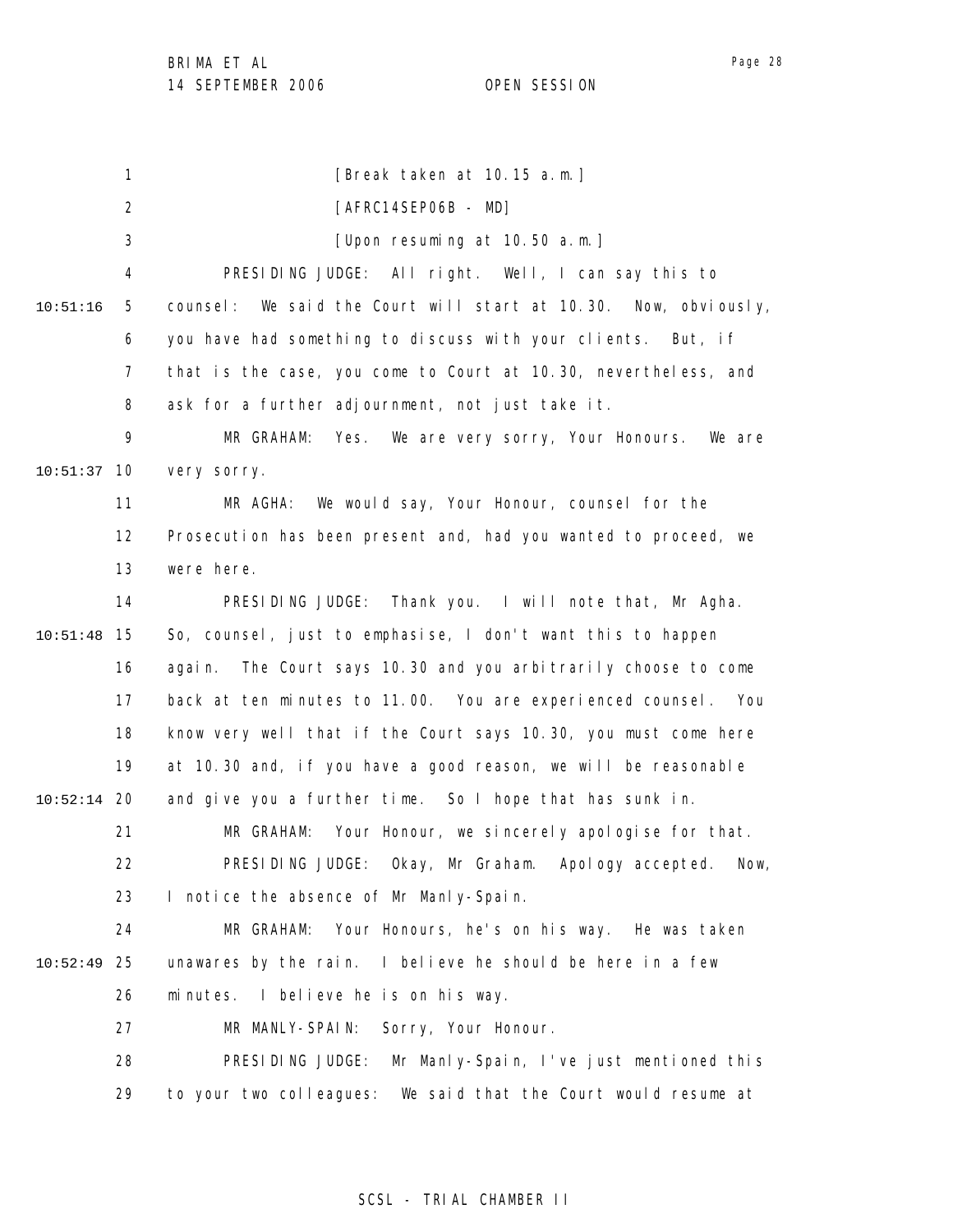1 10.30. We know you have had some difficulties, but,

2 3 4 5 6 7 10:54:24 nevertheless, you are experienced counsel and you must realise that if the Court says 10.30, you must be here at 10.30, and if you need a further adjournment, you can ask for it, and if the request is reasonable, we will always grant it. But it's wrong to simply take the time for yourself on your own decision against what the Court has said.

8 9 10 10:54:43 11 12 13 14 15 10:55:12 MR MANLY-SPAIN: Unfortunately, Your Honour, but we didn't just take the time for ourselves. We were trying to see whether we can resolve the matter for the trial to continue. We have been to see the Principal Defender. Unfortunately, he was away and we also tried to see the Registrar. He was also away, and we were in a meeting with the Deputy Registrar, that is what took us -- and we tried to get word to you but, at the same time, that wouldn't stop me for apologising for coming late.

16 17 PRESIDING JUDGE: All right. Thank you, Mr Manly-Spain. I accept that. Now, where are the accused?

18 19 20 10:55:30 21 MR MANLY-SPAIN: Well, when we left here -- I think the security people can give better explanation for what happened. They had to be taken to the detention. That is all we know. PRESIDING JUDGE: All right. Well, look, firstly, it's

22 23 24 regrettable that the accused are not here, because I wanted to say something to them, and I'm hoping that the Defence counsel can pass on the message.

25 10:55:52 26 27 28 29 The message is that this Court is in control of these proceedings, not the accused. If they see something they don't like, their only recourse is to relate that to their counsel and if their counsel have some relief that they seek the Court to grant them, or some matter that ought to be litigated before the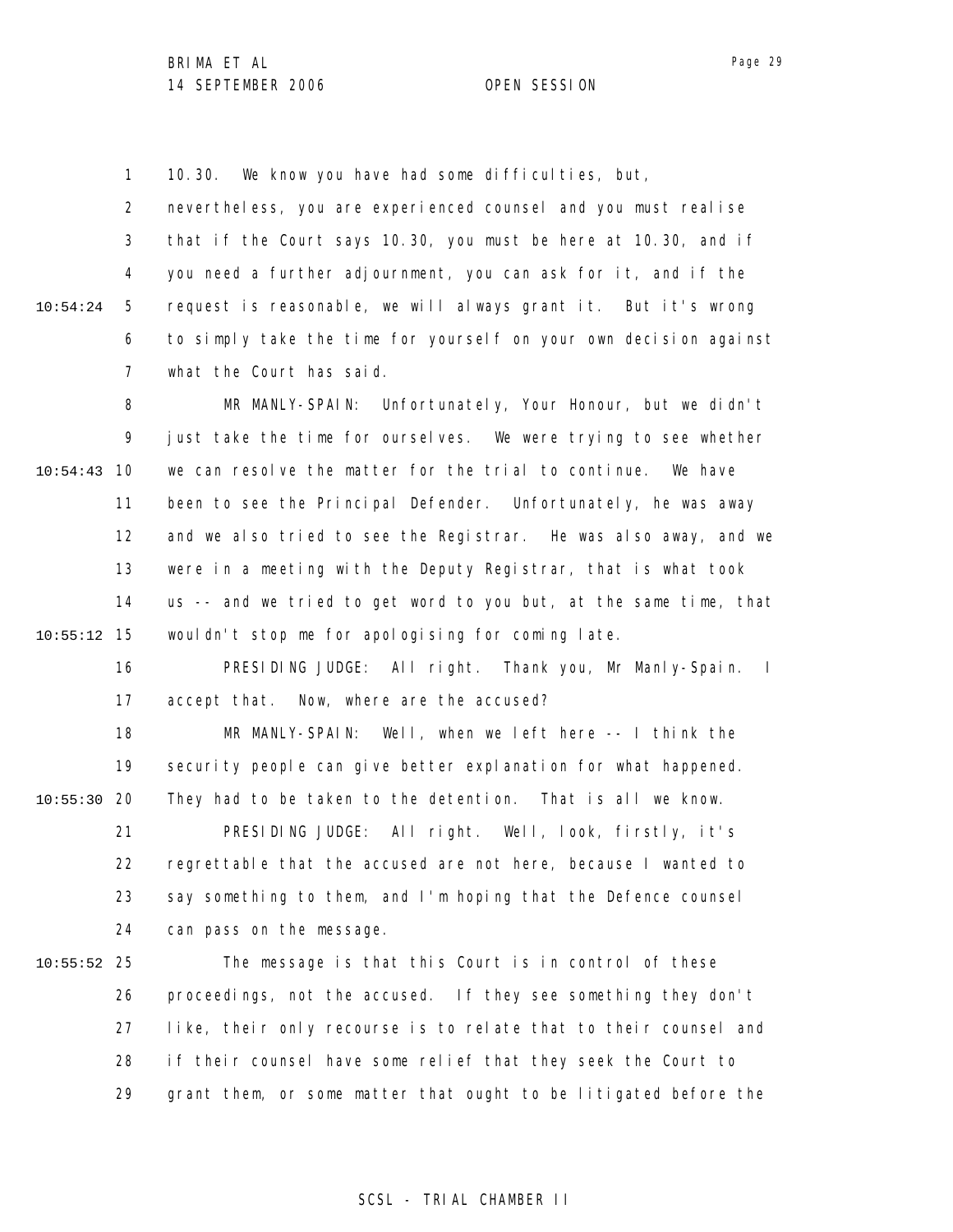1 2 3 4 5 6 7 8 9 10 10:56:55 11 12 13 14 15 10:57:21 16 17 18 19 20 10:57:43 21 22 23 24 25 10:58:11 26 27 28 29 10:56:35 Court, then that is a matter of counsel. But it is not for the accused to exercise that type of bad behaviour in Court. Now, my warning to them, which I hope you will pass onto them, is that if they ever do that again in Court, we will simply have them removed from the courtroom and we will continue the trial in their absence, which is not desirable, but it's certainly an option that the Court can exercise. MR MANLY-SPAIN: Yes. We will definitely convey what Your Honour said and take instructions for that, Your Honour. PRESIDING JUDGE: Well, I appreciate that, Mr Manly-Spain. Now, in the meantime, pursuant to Rule 60(B), we are satisfied that the accused have expressly, or impliedly, waived their right to be present, and we order that these proceedings continue in their absence. Yes, Mr Graham. MR GRAHAM: Thank you, Your Honours. Your Honours, just for the purposes of the record, if I may be guided as to which point in time we broke off? I believe the witness was talking about -- PRESIDING JUDGE: Yes. It's a matter -- Mr Witness, I'm very reluctant to have you recount this evidence again. But, I have to say that the point in time was, the son had just come back and said their father -- the brother had just returned and given the bad news to the accused about their father. MR GRAHAM: Thank you, Your Honours. Q. Mr Witness, when you heard the news about the death -- MR MANLY-SPAIN: Your Honour, without taking away from the order you've made, I think I should be put on record to say I'm not sure whether I can go on at this stage without specific instructions from the accused person, the third accused, whom I

Page 30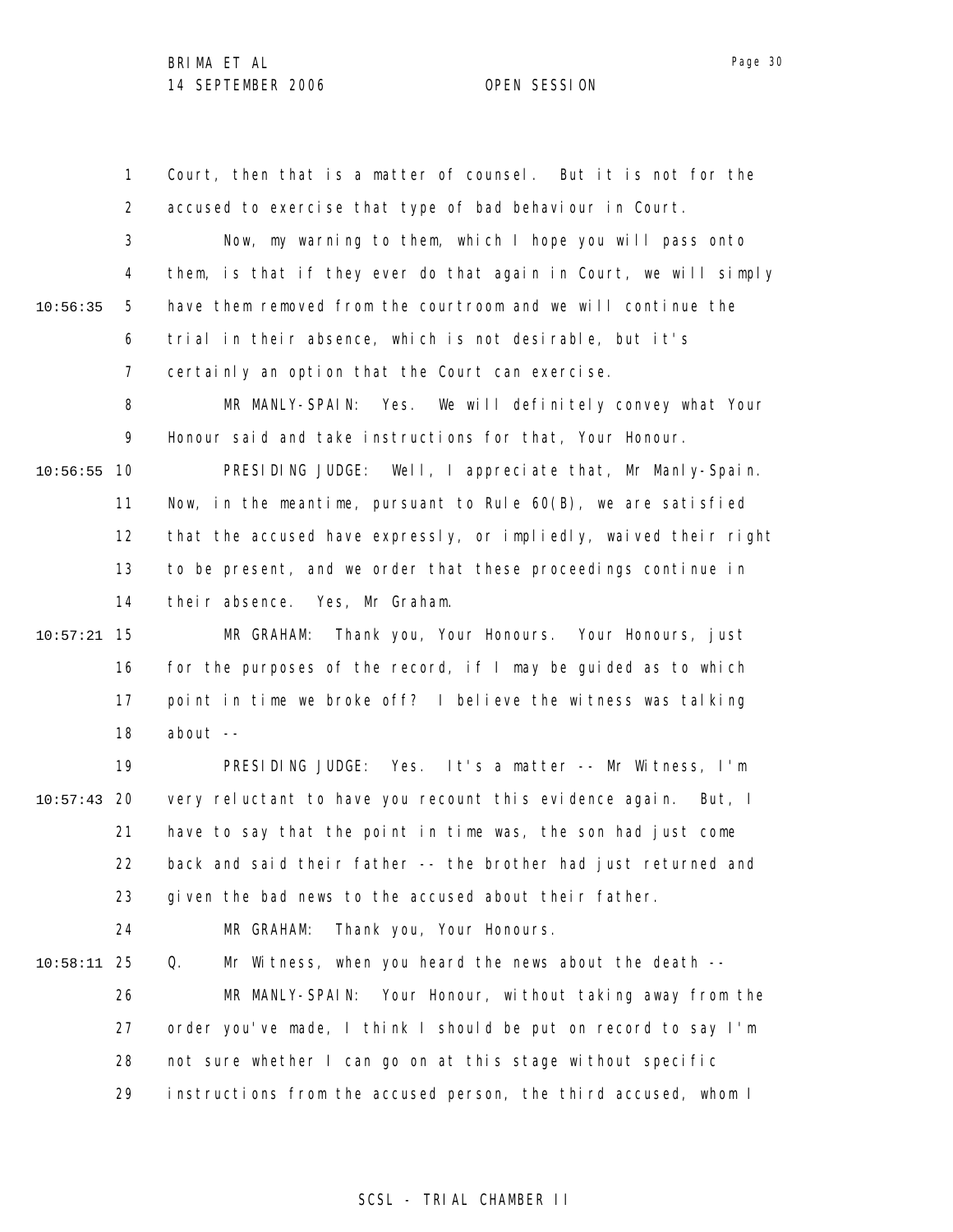1 2 3 4 5 6 7 8 9 10 10:59:37 11 12 13 14 15 10:59:51 16 17 18 19 20 11:00:07 21 22 23 24 25 11:00:18 26 27 28 29 10:58:52 represent. I just want it to be on record. PRESIDING JUDGE: That's on record. Go ahead. MR GRAHAM: Q. Mr Witness, when you heard the news about the death of your father -- JUDGE SEBUTINDE: Mr Graham, please hold on. [Trial Chamber conferred] PRESIDING JUDGE: Mr Manly-Spain, we are not quite sure what you meant by that. I simply thought you meant you need some instructions on this witness's evidence. Are you saying your instructions to appear have been withdrawn? MR MANLY-SPAIN: No, I'm not withdrawing myself. I want further instructions from the third accused whether I should continue to represent him. PRESIDING JUDGE: But why would you be in doubt about that? MR MANLY-SPAIN: The accused, Your Honours, probably or apparently walked out of Court. JUDGE SEBUTINDE: Did they withdraw instructions? Did Mr Kanu expressly withdraw instructions from you? MR MANLY-SPAIN: They're saying they were not going to come back. JUDGE SEBUTINDE: I am not talking about Mr Kanu's presence or absence. MR MANLY-SPAIN: This is the point, I'm making. I don't know, Your Honour. JUDGE SEBUTINDE: We have to assume, and so do you Mr Manly-Spain, that his instructions to you previously, which were to sit here and represent him continue. Are you submitting that he has withdrawn those instructions?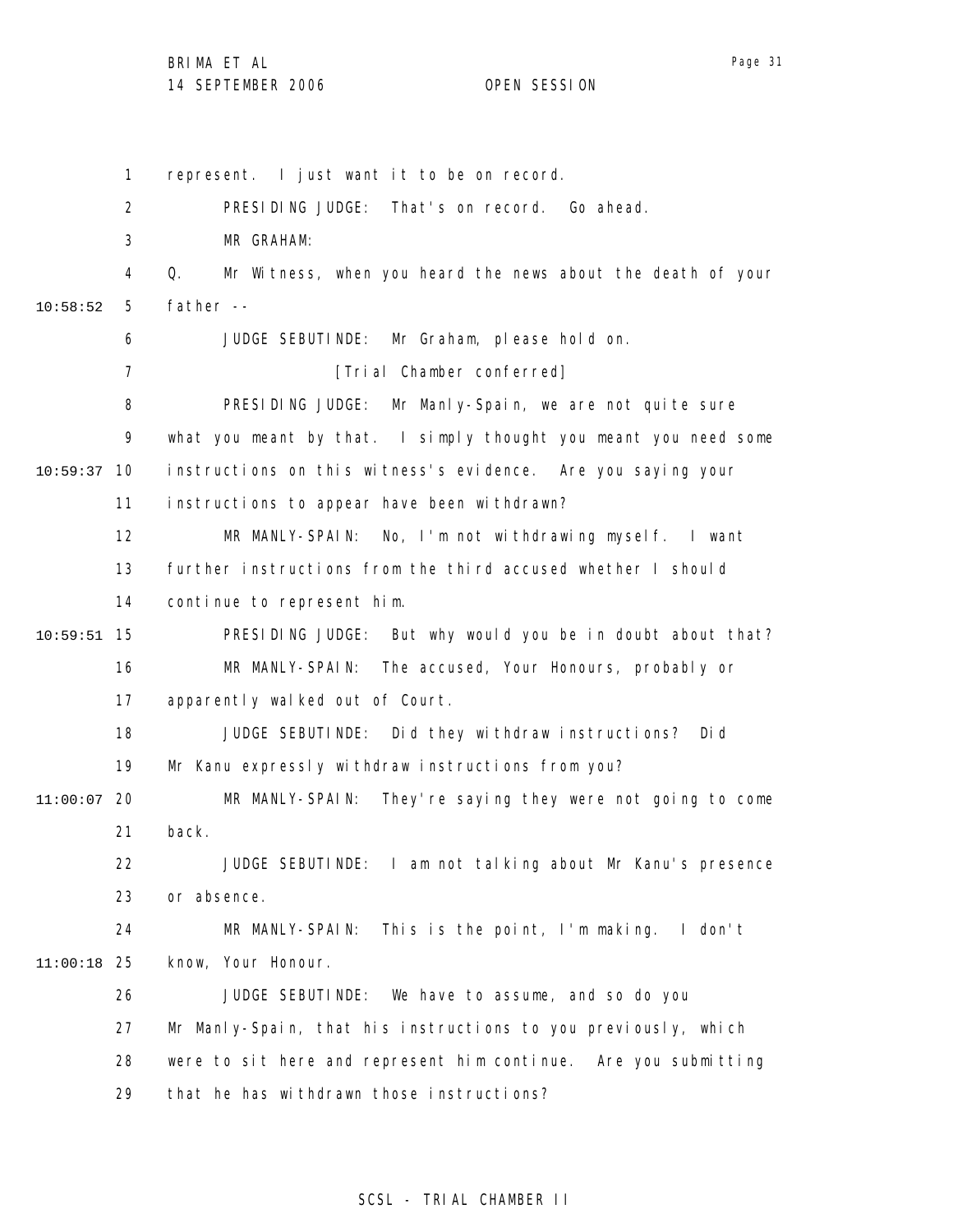1 2 3 4 5 6 7 8 9 10 11:00:48 11 12 13 14 15 11:01:01 16 17 18 19 20 11:01:09 21 22 23 24 25 11:01:21 26 27 28 29 11:00:38 MR MANLY-SPAIN: I don't know, Your Honour. That is what I'm saying. I need -- JUDGE SEBUTINDE: Well, why do you assume that he has withdrawn instructions? MR MANLY-SPAIN: Exactly because of what has happened this morning. JUDGE SEBUTINDE: But this is not the first time the accused persons have voluntarily absented themselves. MR MANLY-SPAIN: No. But this is quite different, Your Honour. JUDGE SEBUTINDE: Okay. If I may ask another question. We have just spent 45 minutes of the Court's time, allowing three Defence counsel -- and we learned that you went down to the detention centre. MR MANLY-SPAIN: No, Your Honour. JUDGE SEBUTINDE: We were told so. This is what we were told. MR MANLY-SPAIN: We have not been there. JUDGE SEBUTINDE: And we were told that you went to speak to the accused persons, and that we were to wait for you to come back with word as to how we should proceed. MR MANLY-SPAIN: Your Honour -- JUDGE SEBUTINDE: So what did you spend the 45 minutes doi ng? MR MANLY-SPAIN: I have explained, Your Honour. The position was that when they were leaving, they were asking to see the Registrar or the Principal Defender. JUDGE SEBUTINDE: The accused persons? MR MANLY-SPAIN: Yes. And we did not expect they would be

## SCSL - TRIAL CHAMBER II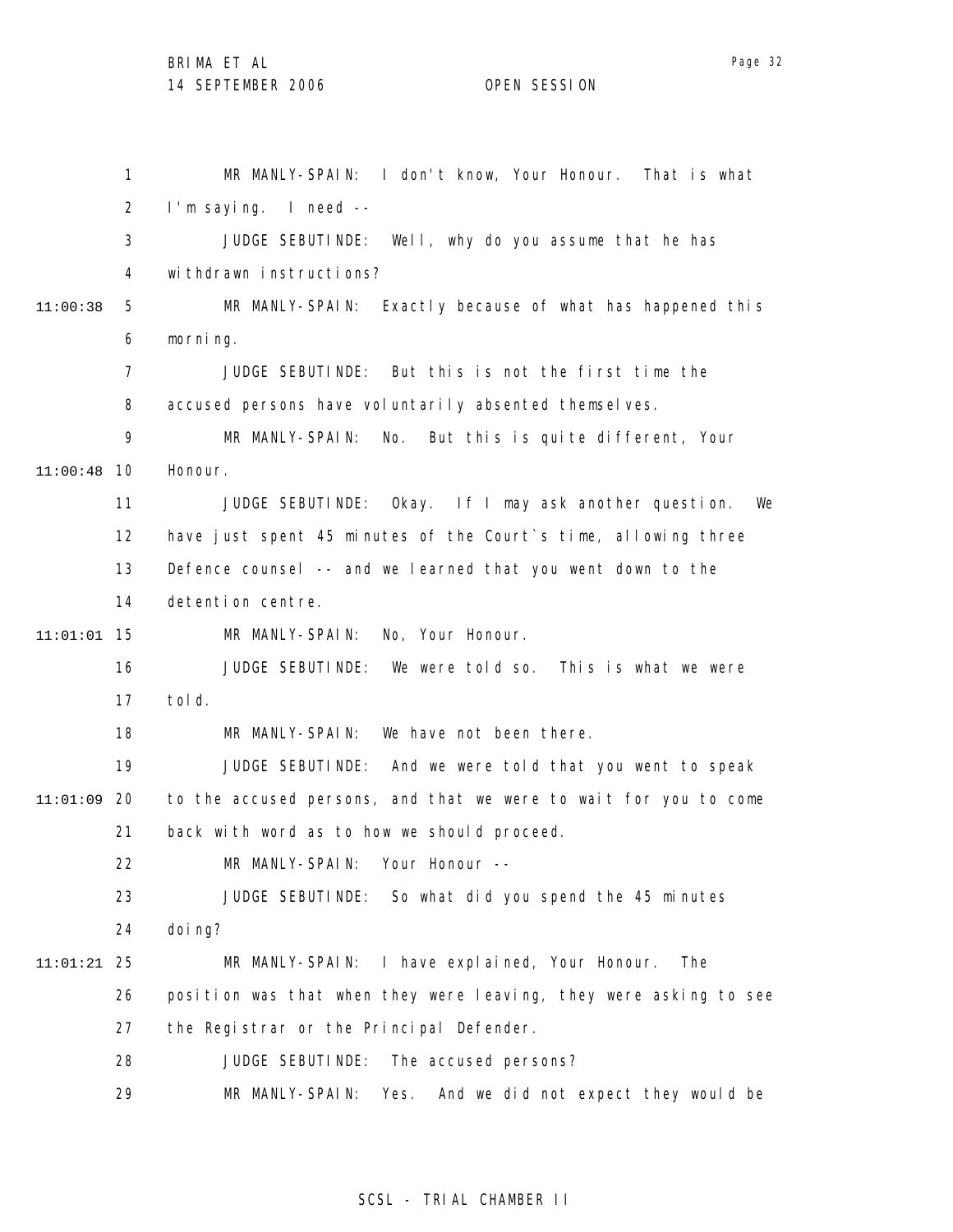1 2 3 4 5 6 7 8 9 10 11:02:05 11 12 13 14 15 11:02:17 16 17 18 19 20 11:02:32 21 22 23 24 25 11:02:44 26 27 28 29 11:01:49 taken to the detention centre. We went out there to meet with them. We were waiting in the room when we were told, no, you cannot meet with them. They were taken down to detention. So we went -- told the officers to meet with the Principal Defender, he was not there. And then we went to see the Registrar, he was not there. We were speaking with the Deputy Registrar when we were summoned to come to Court. We have not been to see the accused persons at all. There hasn't been any time for us to do that. JUDGE SEBUTINDE: Well, that is what you should have explained to the Judges -- MR MANLY-SPAIN: I did, Your Honour. JUDGE SEBUTINDE: -- that you were denied the opportunity. We assumed that you'd been speaking with your clients. None of you, none of you, has been explained to the Bench that you were denied the right to speak to your clients. MR MANLY-SPAIN: I am not putting it that way, that we were denied. When we wanted to speak with them, they told us that, because of security, they had to be taken down. JUDGE SEBUTINDE: So why didn't you go to the detention centre? MR MANLY-SPAIN: Because they had given us instructions they wanted to talk with the Registrar or the Principal Defender. JUDGE SEBUTINDE: Yes, but with the greatest of respect, Mr Manly-Spain -- MR MANLY-SPAIN: Yes. JUDGE SEBUTINDE: -- you three are the lawyers for the accused. The Registrar is not the lawyer for the accused. The Principal Defender is not the lawyer and the accused persons are not the ones advising you, you are advising the accused persons.

Page 33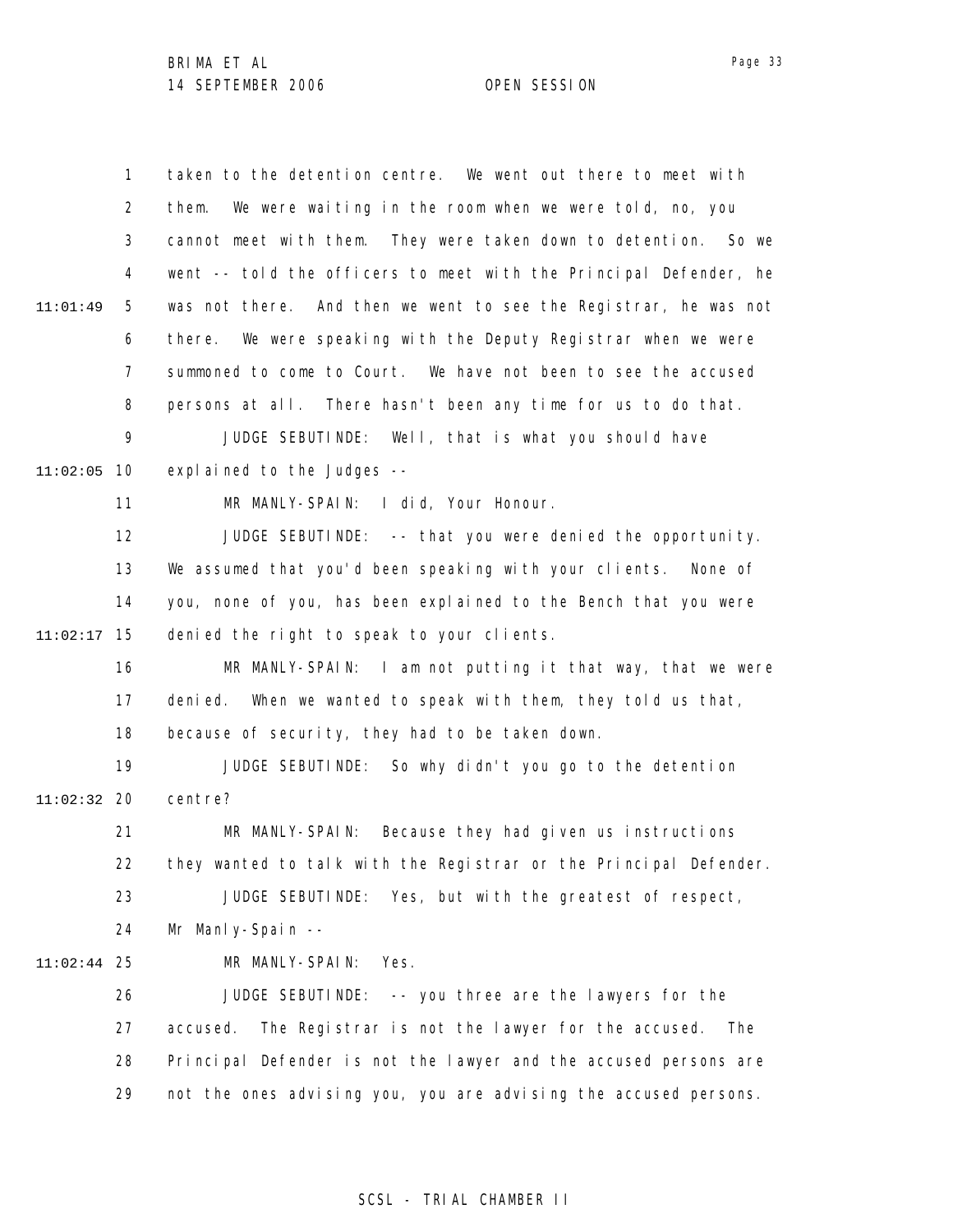1 MR MANLY-SPAIN: Yes.

|          | $\overline{2}$ | JUDGE SEBUTINDE: How do you let them control you?                   |
|----------|----------------|---------------------------------------------------------------------|
|          | 3              | MR MANLY-SPAIN:<br>No, they are not in control. They                |
|          | 4              | requested the Principal Defender --                                 |
| 11:03:06 | 5              | JUDGE SEBUTINDE: And all that can be done, but it should            |
|          | 6              | be done without prejudice to the trial. That is all we are          |
|          | $\overline{7}$ | sayi ng.                                                            |
|          | 8              | MR MANLY-SPAIN:<br>We quite understand, Your Honour. Our            |
|          | 9              | intention is for this trial to continue.                            |
| 11:03:18 | -10            | JUDGE SEBUTINDE: You tell me, how can this trial continue           |
|          | 11             | with what you have just submitted? You are saying Mr Kanu is not    |
|          | 12             | in court and you are sitting there, but effectively not             |
|          | 13             | representing him. How are you helping the trial to continue,        |
|          | 14             | Mr Manly-Spain?                                                     |
| 11:03:34 | 15             | MR MANLY-SPAIN: I am trying, Your Honour, the best I can.           |
|          | 16             | I don't want to work out of Court at this moment. That is why I     |
|          | 17             | raised the point that I cannot, at this moment, represent him in    |
|          | 18             | Court without taking further instructions.                          |
|          | 19             | JUDGE SEBUTINDE: But you haven't asked for an adjournment           |
| 11:03:49 | -20            | to go and take further instructions. You haven't.                   |
|          | 21             | MR MANLY-SPAIN: I don't want to abort the trial. Counsel            |
|          | 22             | was here, you had said go on. He has started to go on.<br>Then I    |
|          | 23             | raised the point but, if Your Honours could permit me, I am         |
|          | 24             | respectfully asking for an adjournment so I can clear up this       |
| 11:04:06 | -25            | point.                                                              |
|          | 26             | [Trial Chamber conferred]                                           |
|          | 27             | PRESIDING JUDGE: Look, Mr Manly-Spain, the fact of the              |
|          | 28             | The accused walked out of Court this morning and<br>matter is this: |
|          | 29             | you haven't spoken to them since. So it must follow, as the         |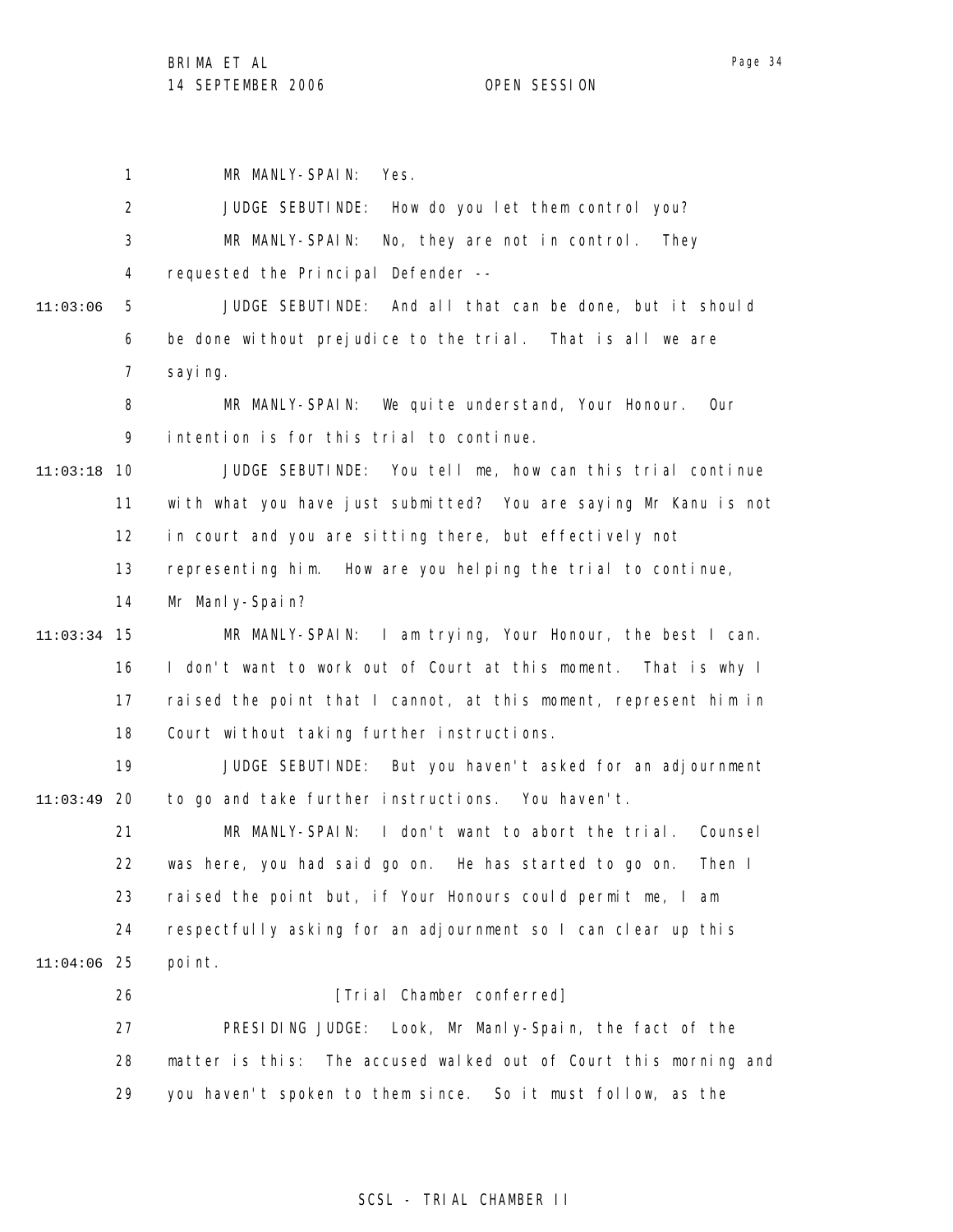1 2 3 4 5 6 7 8 9 10 11:05:09 11 12 13 14 15 11:05:34 16 17 18 19 20 11:05:49 21 22 23 24 25 11:06:12 26 27 28 29 11:04:50 night the day, that you don't have any instructions not to represent Mr Kanu. So for the present, if you will just take your seat, you are representing Mr Kanu. Your instructions could not possibly have changed because you haven't spoken to your client. Now is that correct or not? MR MANLY-SPAIN: No, Your Honour, I don't believe that is correct. They were shouting in Court and they said certain things to our hearing, that they do not want to go on, they were not going to come back, et cetera, et cetera. I believe, with all due respect, Your Honour, that point has to be cleared between us and them or, particularly, between me and my client, whether I should continue to represent him in his absence. I am not going to assume -- I don't want to assume it, with respect, Your Honour, without any -- I don't want to assume that I have representation now; I have instructions to represent him now. PRESIDING JUDGE: Mr Manly-Spain, I understand. MR MANLY-SPAIN: It's a dilemma, Your Honour. PRESIDING JUDGE: Yes, I understand. But let me tell you this: If we grant you an adjournment now, it means that any accused, who wants to call a halt to an international trial, simply has to cause a pandemonium in Court and bring the trial to a halt while various counsel make inquiries as to further instructions. We are not going to allow that to happen. We know for a fact that you do not have instructions to withdraw from representing Mr Kanu, and it follows, in that case, until you hear something further from your client, you are representing Mr Kanu; is that clear? And if you have a formal instruction from your client to withdraw, that's a different thing, and then we will look into appointing another lawyer for him.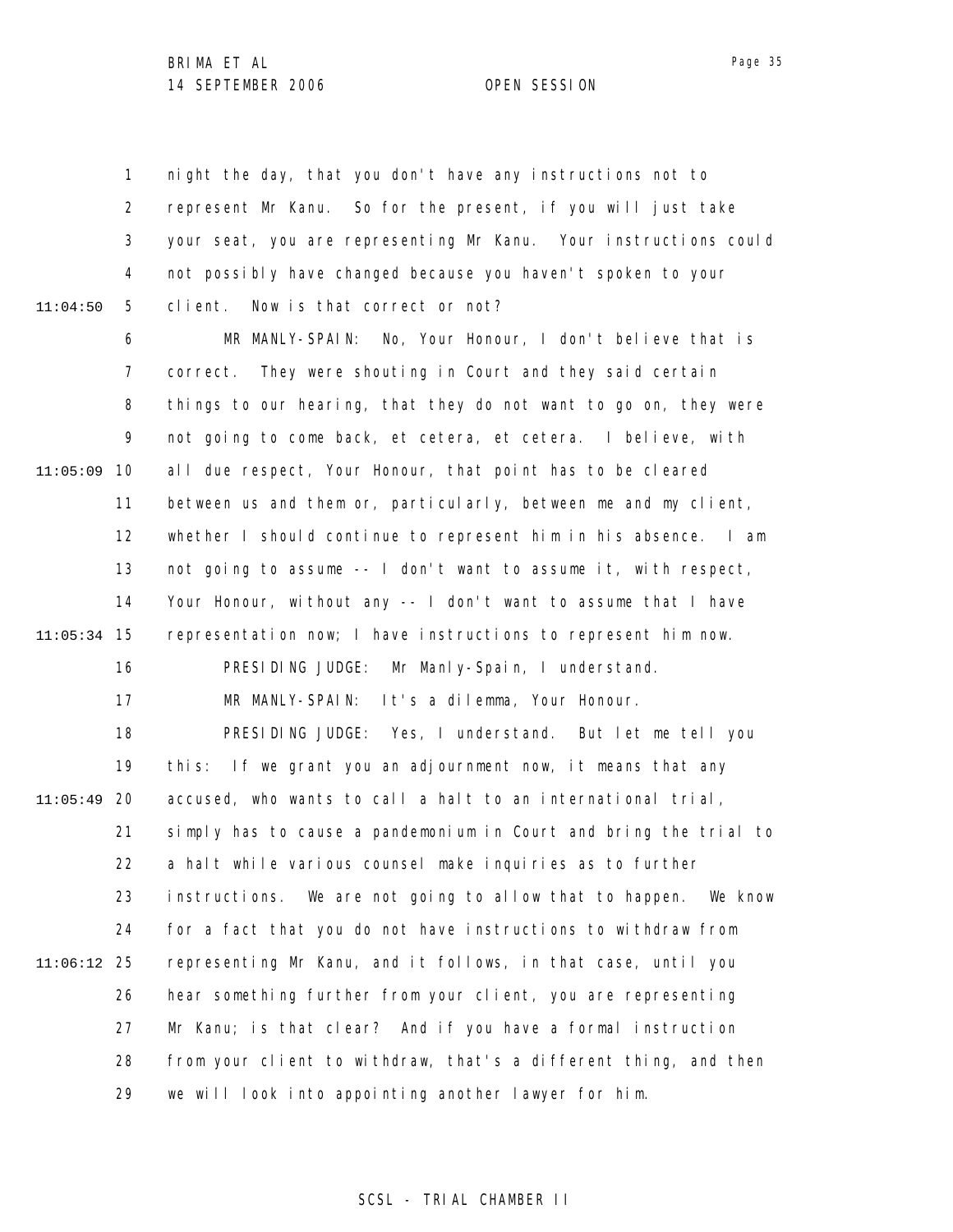|          | 1              | MR MANLY-SPAIN: As Your Honour pleases.                            |
|----------|----------------|--------------------------------------------------------------------|
|          | 2              | PRESIDING JUDGE: All right, Mr Graham.                             |
|          | 3              | MR GRAHAM:                                                         |
|          | 4              | Q.<br>Mr Witness, did you do anything after you heard of the       |
| 11:06:47 | 5              | death of your father?                                              |
|          | 6              | Yes.<br>А.                                                         |
|          | $\overline{7}$ | Please tell this Court what you did, Mr Witness.<br>Q.             |
|          | 8              | I cried, myself and my family. That was all we did.<br>А.          |
|          | 9              | Q.<br>And, after that, did you go anywhere else from your          |
| 11:07:15 | -10            | hi deout?                                                          |
|          | 11             | Yes.<br>А.                                                         |
|          | 12             | Please tell the Court where you went.<br>Q.                        |
|          | 13             | We moved from the other place to another area, where<br>А.<br>Yes. |
|          | 14             | we hid. It was the same bush, but it was far off.                  |
| 11:07:33 | 15             | And do you know, was this -- do you know the name of the<br>Q.     |
|          | 16             | place where you moved to? Was that in Tuyor as well?               |
|          | 17             | We were around Tuyor bush. We were travelling within the<br>А.     |
|          | 18             | same bush.                                                         |
|          | 19             | And while -- when you went to this new hideout, did<br>Q.          |
| 11:07:59 | 20             | anything happen whilst you were there?                             |
|          | 21             | Yes.<br>А.                                                         |
|          | 22             | Mr Witness, please tell this Court what happened.<br>Q.            |
|          | 23             | We went there and, it was not long, the RUF captured us<br>А.      |
|          | 24             | there.                                                             |
| 11:08:20 | 25             | Mr Witness, how did you know that it was the RUF that<br>Q.        |
|          | 26             | captured you?                                                      |
|          | 27             | Well, they went there, they met us there and they captured<br>Α.   |
|          | 28             | They said they were RUF. They were in Koidu township then.<br>us.  |
|          | 29             | And how many of them captured you, Mr Witness?<br>Q.               |
|          |                |                                                                    |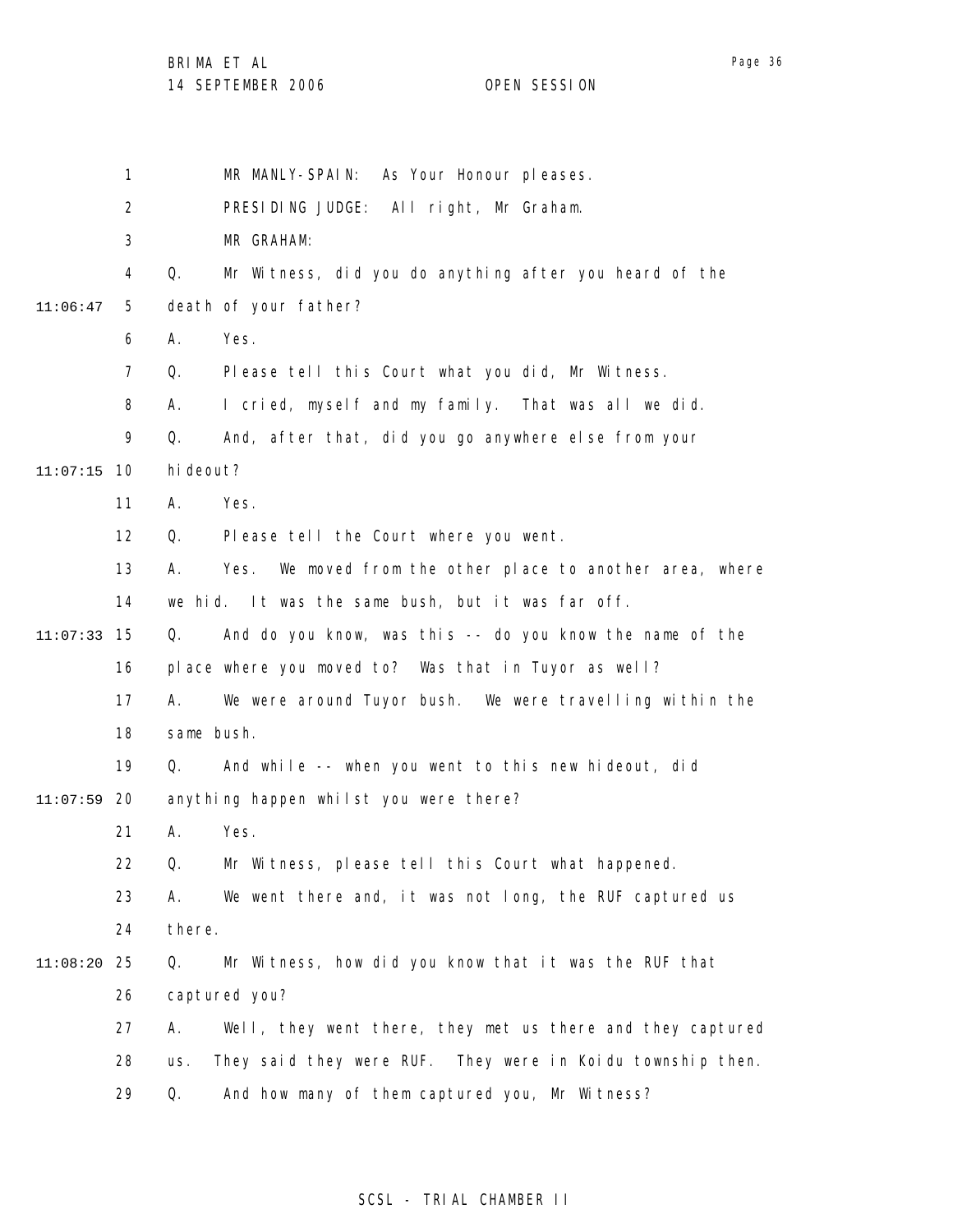1 2 3 4 5 6 7 8 9 10 11:09:15 11 12 13 14 15 11:09:38 16 17 18 19 20 11:10:09 21 22 23 24 25 11:10:29 26 27 28 29 11:08:54 A. Well, there were many. I can't tell the number because they were all over the bush. Q. And those who captured you, do you know whether they had a leader? A. Yes. The leader was CO Mohamed. Q. Mr Witness, how did you know that the leader was C<sub>O</sub> Mohamed? A. Well, that was how he was referred to. They said he was their leader. He led the troop. Q. Thank you. And after you were captured, as you've told this Court, did anything happen, Mr Witness? A. Yes, sir. Q. Please tell this Court what happened, Mr Witness. A. We pounded husk rice for them and from there they asked us to carry it on our head to town. Q. Okay. And before you go on, did you know whether CO -- do you know whether -- the leader you call CO Mohamed, do you know whether he had a deputy? A. Yes, he had a deputy. Q. And did you get to know the name of CO Mohamed's deputy? A. Well, he had a nickname, sir. Q. And please tell the Court the nickname. A. He was referred to as Sucking Blood. That was the nickname he had. Q. And how did you know the name was Sucking Blood, Mr Witness? A. Well, they themselves were referring to themselves by their names. Q. And, Mr Witness, did anything happen after you pounded the

SCSL - TRIAL CHAMBER II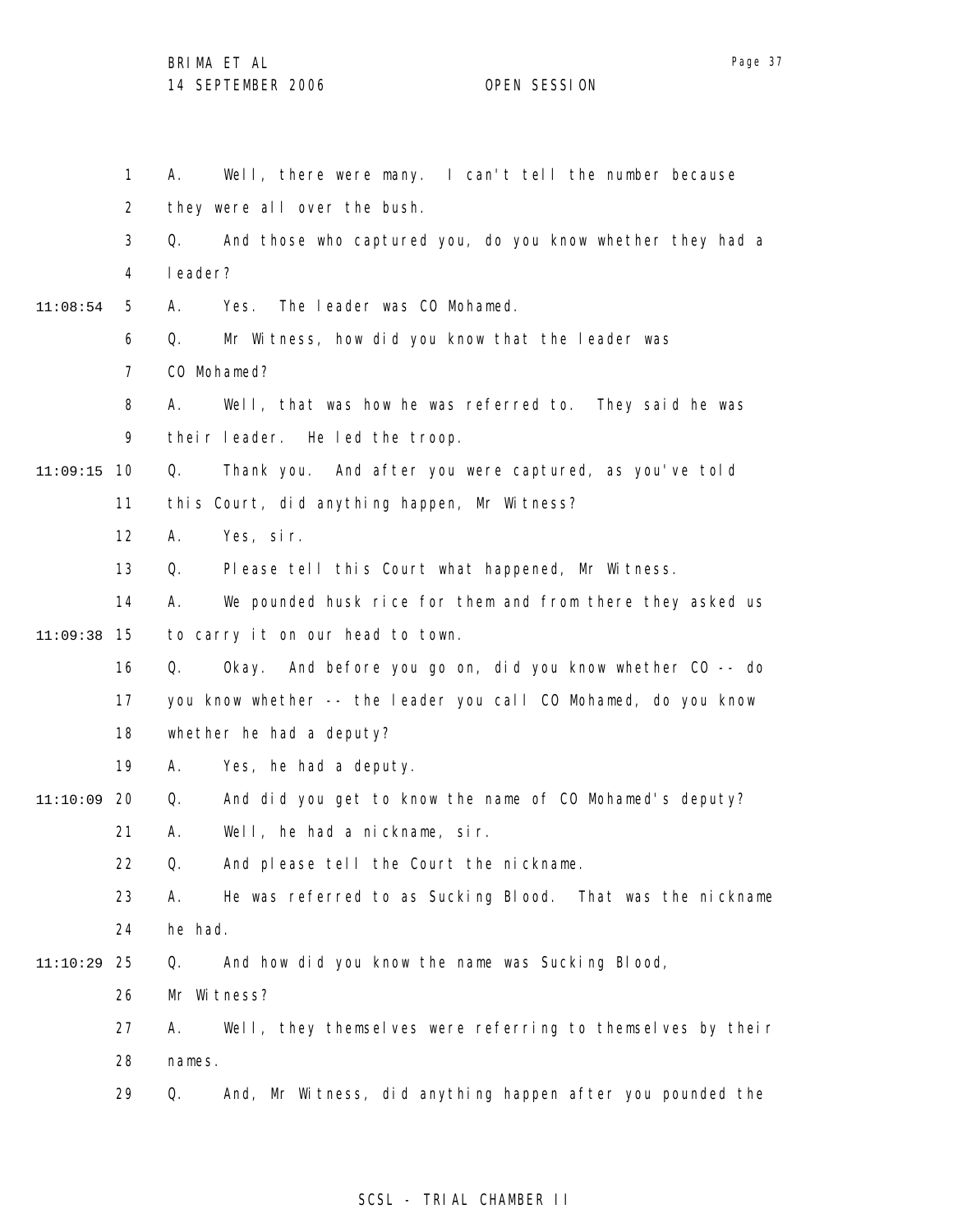1 2 3 4 5 6 7 8 9 10 11:11:24 11 12 13 14 15 11:11:49 16 17 18 19 20 11:12:02 21 22 23 24 25 11:12:19 26 27 28 29 11:10:57 rice? JUDGE SEBUTINDE: He said he carried it to the town; he has al ready answered that. MR GRAHAM: Q. And, Mr Witness, when you got to the town, after you had pounded the rice, did anything happen? A. Yes. On our way to town, two of our brothers were afraid. They wanted to escape, so they were shot at. Q. How do you know that they wanted to escape, Mr Witness? A. Well, that was what the rebels said. They said the men wanted to escape. Q. And did you witness the shooting yourself? A. We were altogether, sir. We were placed in one area. We were together at one point. Q. And after this shooting, after the shooting of the two people, did anything happen, Mr Witness? PRESIDING JUDGE: Well, were they shot or were they shot at? The wording was "shot at." MR GRAHAM: Q. Mr Witness, please tell this Court, when these two people were shot at, do you know what happened to them? A. When they were shot, they moved us; they said we should move to town. We carried our luggage to town. We left the corpses there. Q. Thank you. And when you left -- you said you left the town. Which town did you leave to? A. We went to Koidu Town, where we had run away from. We were taken back to Koidu Town. Q. Who took you back to Koidu Town, Mr Witness?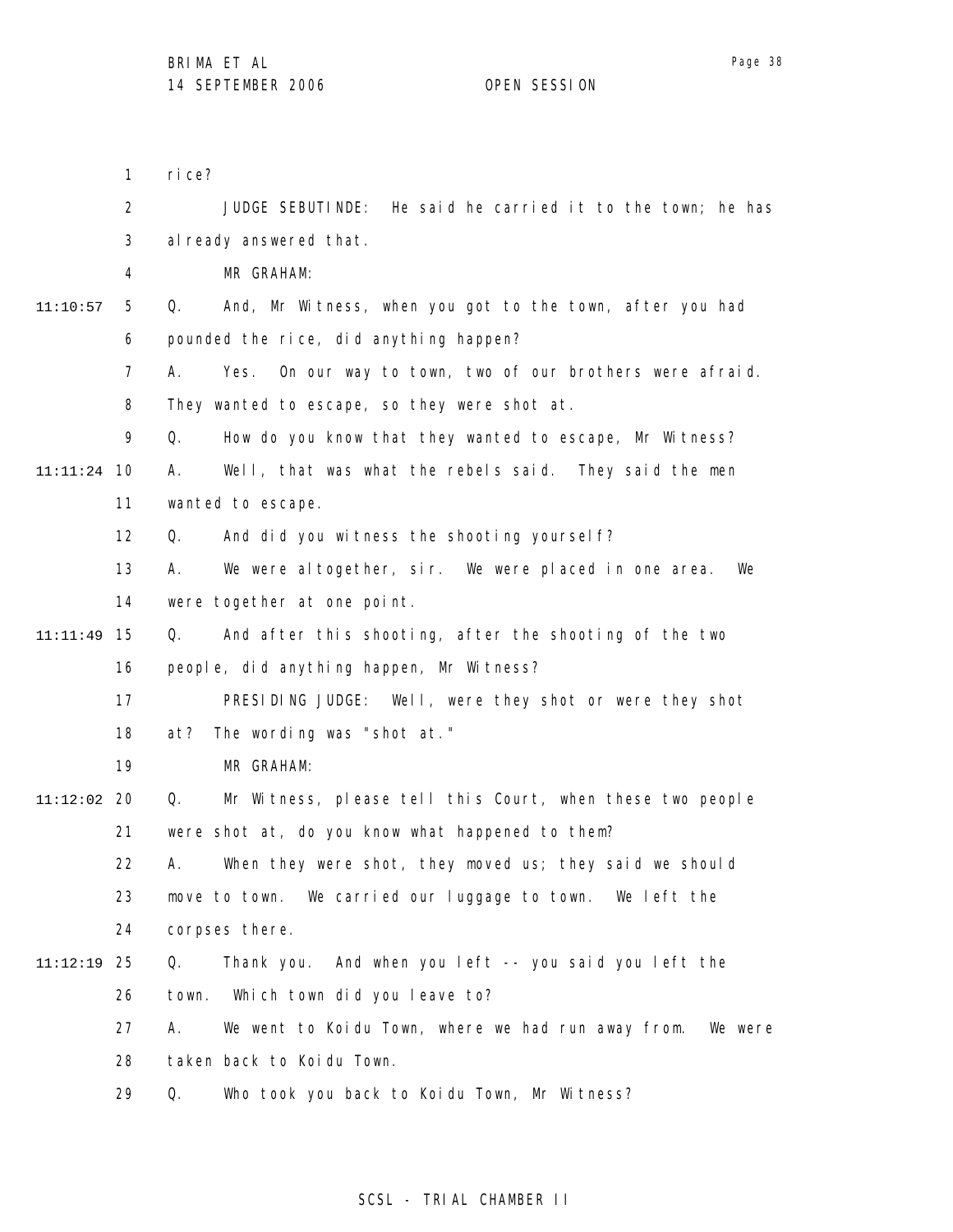1 2 3 4 5 6 7 8 9 10 11:13:20 11 12 13 14 15 11:13:42 16 17 18 19 20 11:14:01 21 22 23 24 25 11:14:30 26 27 28 29 11:13:00 A. CO Mohamed, who was a RUF man. They came with us into the town. They said they were in control of the township, Koidu Town. Q. And, Mr Witness, how many of you were taken to Koidu Town by CO Mohamed? A. Well, we were many. Q. And when you got to Koidu Town, did anything happen, Mr Witness? A. Yes, sir. When we were taken to Koidu Town, they had a G5 commander. They took us there. Q. Who is a G -- what do you mean by a G5 commander, Mr Witness? A. Well, that was how he was referred to. The person who will mediate between the civilians and the soldiers. He will receive us, the civilians. Q. And this G5 commander, do you know -- did you know his name? A. I've forgotten his name because it has taken a long time. Q. Thank you. And when you were taken to the G5 commander, were you taken alone? A. No, we were many. Those of us who had been captured, who came with them, we were many. Q. And before you were taken to the G5 commander, when you got to Koidu Town, did you observe anything in Koidu Town? A. Yes. The town -- the town had been burnt down. Q. And, Mr Witness, did you get to know who burnt down the town? A. Well, it was the people who came with us to the town because when we went to the G5 commander, we were divided. We

# SCSL - TRIAL CHAMBER II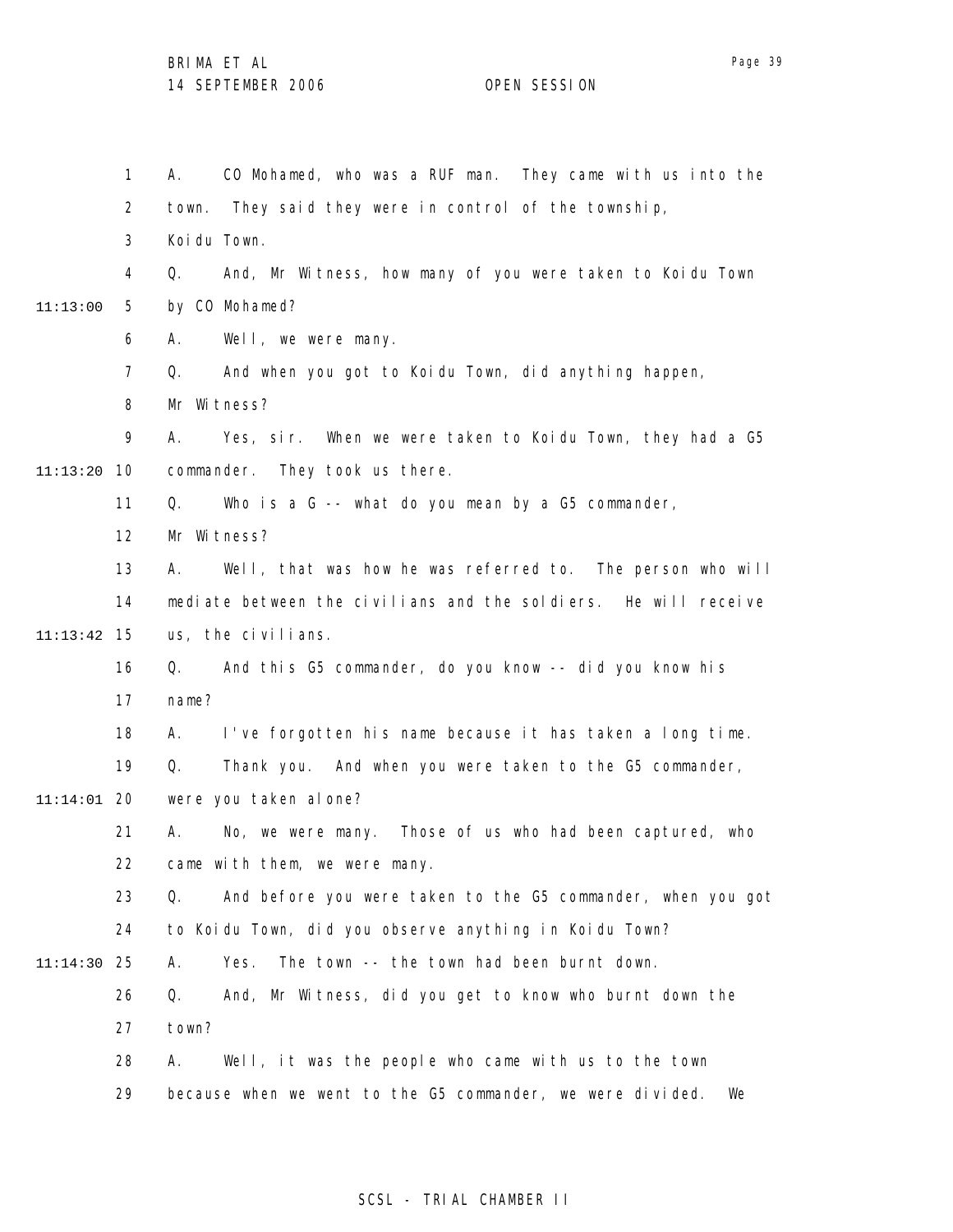1 2 3 4 5 6 7 8 9 10 11:15:39 11 12 13 14 15 11:16:12 16 17 18 19 20 11:16:40 21 22 23 24 25 11:16:57 26 27 28 29 11:15:17 were sent to the mining unit. They said we should work for them. Q. Who sent you to the mining unit, Mr Witness? A. It was the G5 commander. Q. And the G5 commander, do you know which part of -- was he -- which part of Kono District was the G5 commander, Mr Witness? A. It was at Tankoro Junction. That was where his office was. Q. And, Mr Witness, when you were sent to the mining section, did anything happen? A. Yes, we were there working. We worked for the RUF movement. They said we should work for them. Q. And, Mr Witness, what kind of work did you do? A. Diamond work. We dug diamond for them. Q. How -- apart from you, how many other individuals did you dig diamond with at the time? A. We were 240 people. Q. Mr Witness, how did you arrive at the number 240? A. They were checking us every morning. They will check the amount. Q. Who used to check you every morning, Mr Witness? A. Well, the man that we were handed over to, the mining commander, who was leading us. Q. Mr Witness, did this mining commander have a name; do you know? A. Major Kumba. MR GRAHAM: Your Honours, Kumba is spelt K-U-M-B-A. Kumba. Q. And, Mr Witness, how did you know that Major Kumba was the mining commander? A. Well, when we went there, he introduced himself to us,

# SCSL - TRIAL CHAMBER II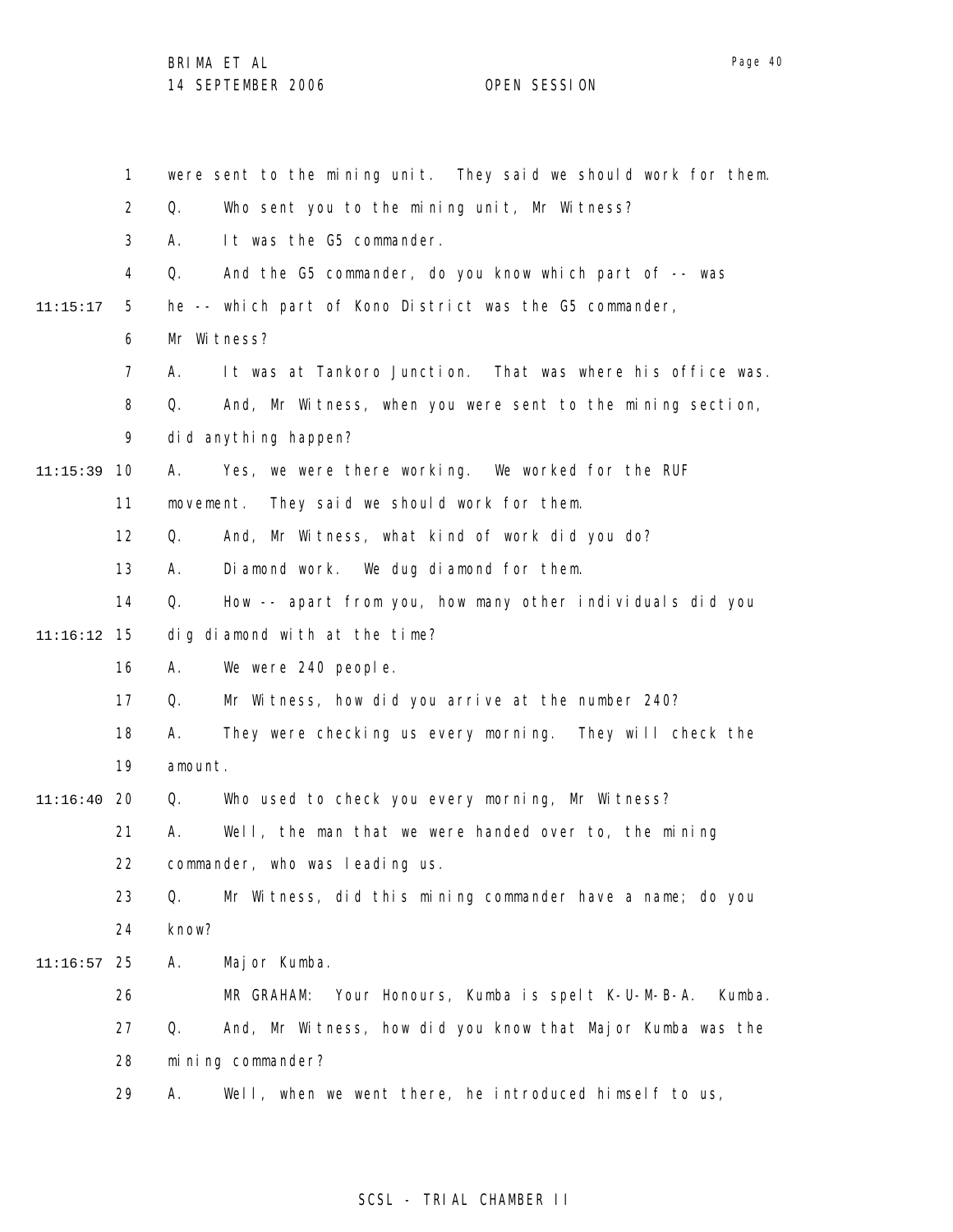Page 41

1 2 3 4 5 6 7 8 9 10 11:18:05 11 12 13 14 15 11:18:27 16 17 18 19 20 11:18:57 21 22 23 24 25 11:19:17 26 27 28 29 11:17:39 saying that he was the mining commander for the RUF. Q. Thank you. And when you did the mining, did you find any di amonds? A. Yes. We used to work at the OC compound tents. That's where we got diamonds. Q. And when you got the diamonds, did you give them to anyone? A. We handed over the diamonds to OC Kumba, Major Kumba. Q. And when you handed over the diamonds to Kumba, do you know what he did with them? A. Well, he said they were government diamonds. That was what they used to tell us; that they were government diamonds. Q. And when they said government diamonds, did you understand what they meant by that? A. The RUF government, they said it was their diamonds. They said they were in control of the government. Q. And, Mr Witness, on a typical working day, when would you -- when do you start your work mining? A. Well, we do the mining at night, because of the jet. So we'd go excavating at night and we would take it to the riverside. They would say the jets would come. So they would take us at night. And they would keep guard of us and we would excavate and tote it down to the riverside. Q. And, Mr Witness, when they said the jet -- what do you mean by jet? A. Well, at that time, the Nigerian troops were against them. The ECOMOG troop were against them in the town, so the ECOMOG jet would come in the town in the morning and in the evening. Q. And, Mr Witness, how long did you continue to mine under Major Kumba?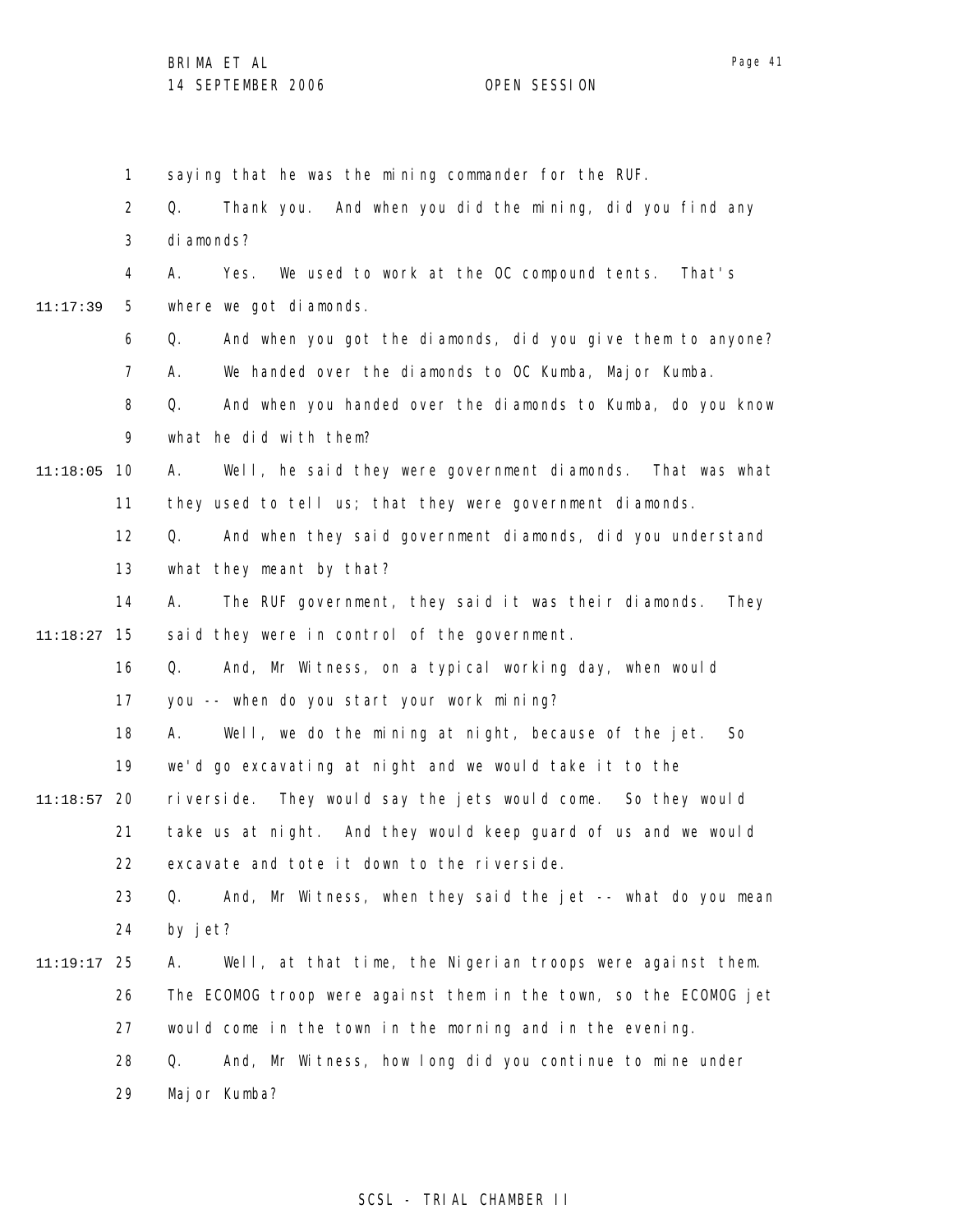1 2 3 4 5 6 7 8 9 10 11:20:30 11 12 13 14 15 11:20:50 16 17 18 19 20 11:21:23 21 22 23 24 25 11:21:40 26 27 28 29 11:20:07 A. Well, we mined for three months and the ogas, or the ECOMOG, dislodged all from Kono and we went to Burkina. Q. And, Mr Witness, do you remember what year ECOMOG -- sorry, Your Honours. Before you go on, Mr Witness, how did you know that? Whom did ECOMOG dislodge? A. At that time, it was the RUF who were in the township, when I lived with them. It was the RUF who were in the township. They had said that they were in control of Kono, that they were in control of Kono. They burnt down Kono. In fact, in our presence, they started setting house -- they set houses on fire at night. Q. Okay. Mr Witness, so you've just told this Court you left to go to Burkina. Did you, before you left to go to Burkina, did you yourself see any ECOMOG in Koidu Town? A. No. Except when we saw soldiers, RUF soldiers, from Ngaia, Bumpe, running towards us, saying ECOMOG were on their way advancing to Kono. So everybody was panic stricken. So we started taking loads, putting them on our heads, going to Burkina in Kailahun. So we were turned into manpower, and we were carrying things on our head, both men and women. Q. Thank you. And, Mr Witness, this place you said you went to, Burkina, in what chiefdom -- do you know what chiefdom Burkina is? A. It's in the Kailahun Chiefdom. Q. And do you know what district the Kailahun Chiefdom is located? A. I think it's in the east. Q. Okay. Mr Witness, this Burkina is it known -- do you know it by any other name?

# SCSL - TRIAL CHAMBER II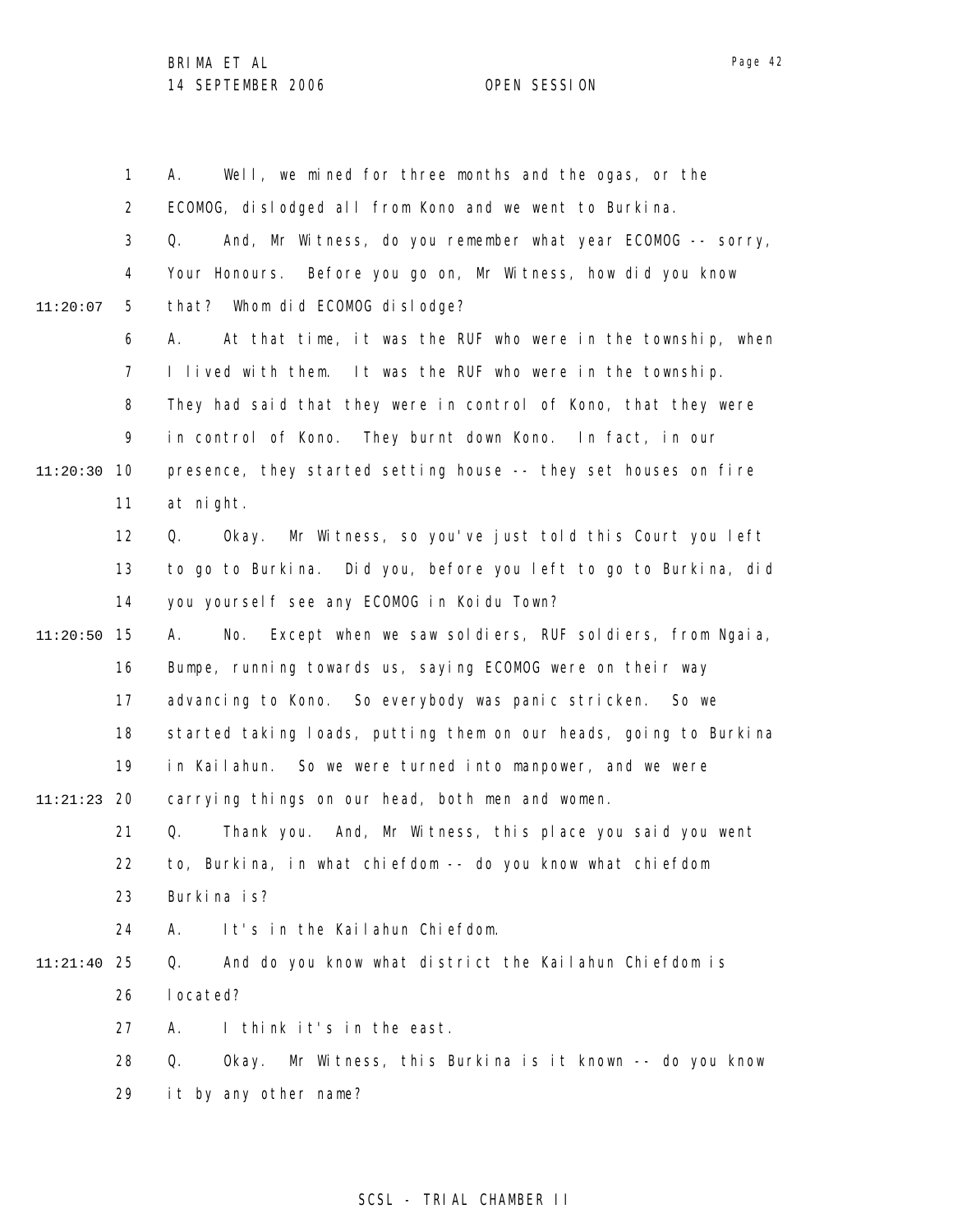1 2 3 4 5 6 7 8 9 10 11:22:53 11 12 13 14 15 11:23:13 16 17 18 19 20 11:23:27 21 22 23 24 25 11:23:53 26 27 28 29 11:22:23 A. Except Buedu. MR GRAHAM: Buedu, you've heard that before. B-U-E-D-U. Buedu. Q. And when you got to Burkina, also known as Buedu, how long did it take you to go from Koidu Town to Burkina, to Buedu? A. We walked for two days and two nights before arriving at Burkina, this Buedu. Q. And did you walk to Buedu Burkina alone? A. It was a group of RUF soldiers and civilians carrying loads, many of them. Q. And on your way from Koidu Town to Burkina, also called Buedu, did anything happen on the way? A. Yes, sir. JUDGE SEBUTINDE: Sorry, Mr Witness. Mr Graham, I'm assuming the witness is still in captivity at this time. MR GRAHAM: Yes, [indiscernible]. JUDGE SEBUTINDE: It's not that he went on his own. MR GRAHAM: [Indiscernible]. Q. Mr Witness, can you tell this Court, did you go to Burkina Buedu on your own free will? A. No, sir. We go on manpower. We went as manpower. We were still captives to the RUF. Q. And when you say you went as manpower, Mr Witness, what do you mean by "manpower"? A. Well, you were just there to work for the RUF. That was what they called us, civilian manpower, to work for them. Q. Thank you. And, Mr Witness, I asked you that on your way from Koidu Town to Burkina Buedu, did anything happen on the way? A. Yes, sir. Something happened on our way going.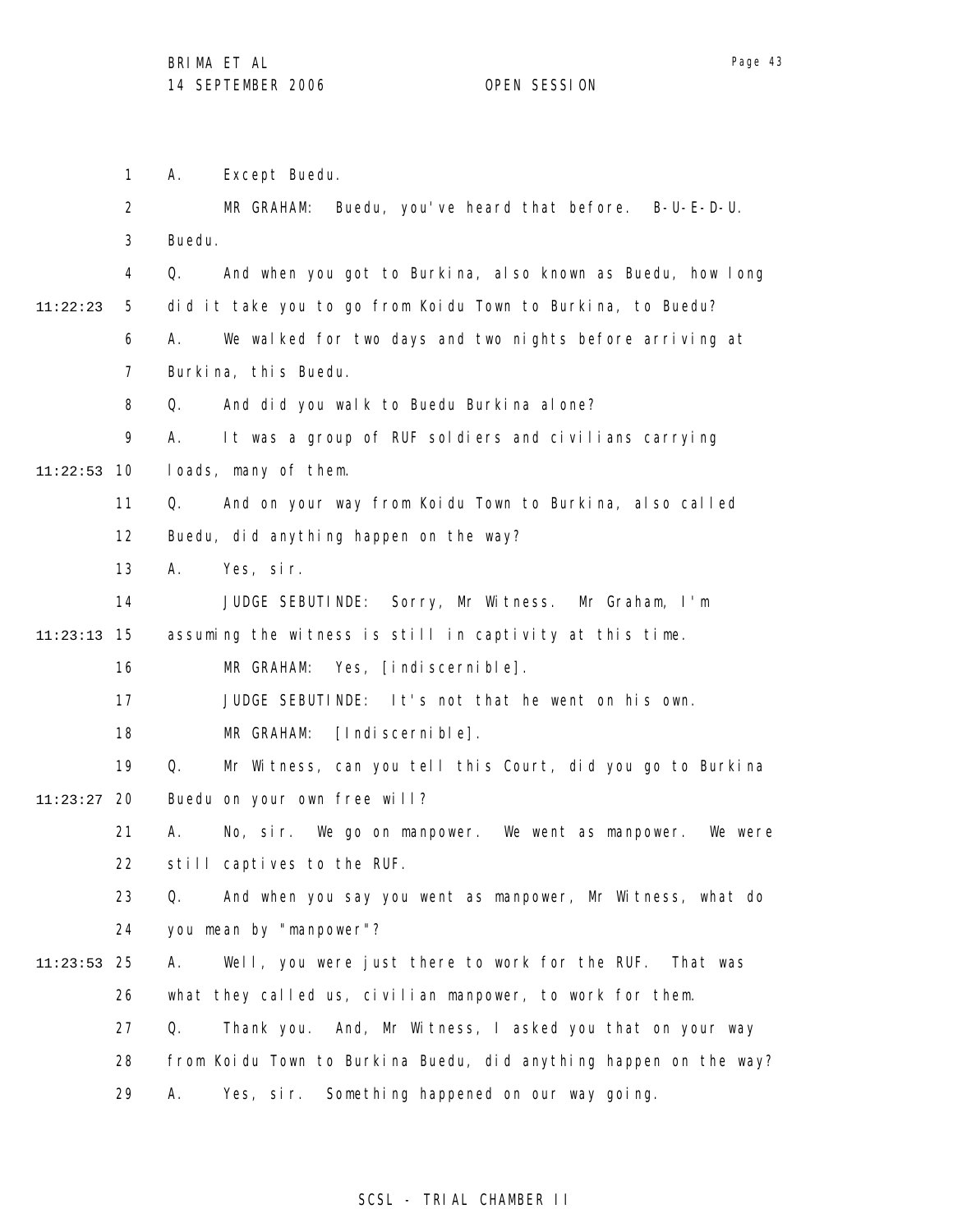|          | 1              | Can you please tell this Court what happened, Mr Witness?<br>Q.      |
|----------|----------------|----------------------------------------------------------------------|
|          | $\overline{2}$ | Well, some of our fellows, some of our brothers who were<br>А.       |
|          | 3              | being used as manpower, who had been carrying heavy loads that       |
|          | 4              | they were unable to carry, they shot them. They would take that      |
| 11:24:41 | 5              | load and add it to somebody else's among those of us who were        |
|          | 6              | going, and they were burning down those small villages on the        |
|          | $\overline{7}$ | They said the Kamajors were staying in those villages.<br>way.       |
|          | 8              | Mr Witness, who shot those who couldn't carry their load?<br>Q.      |
|          | 9              | Who shot them?                                                       |
| 11:25:01 | 10             | It was the RUF, the rebels sir. Those who had captured us.<br>А.     |
|          | 11             | Did you witness this shooting yourself?<br>Q.                        |
|          | 12             | Yes, sir. In our presence. A lot of people. Many people.<br>А.       |
|          | 13             | It was not a secret. They would do it in your presence, to put       |
|          | 14             | fear in you.                                                         |
| 11:25:25 | 15             | And those who were shot, do you know what happened to them<br>Q.     |
|          | 16             | after they were shot?                                                |
|          | 17             | They said they were unable to carry heavy loads.<br>А.<br>They       |
|          | 18             | would ask you to carry heavy loads.                                  |
|          | 19             | Mr Witness, my question was: When they were shot, did<br>Q.          |
| 11:25:46 | -20            | anything happen to them, those who were shot, after they were        |
|          | 21             | shot?                                                                |
|          | 22             | They would die. We would abandon them there. We would<br>Α.          |
|          | 23             | take the loads and proceed.                                          |
|          | 24             | Q.<br>And then you also told this Court that you also witnessed      |
| 11:26:03 | -25            | burning of houses. Where -- who carried out these burnings of        |
|          | 26             | houses, Mr Witness?                                                  |
|          | 27             | Well, it was the rebels whom we were with.<br>The RUF.<br>А.<br>They |
|          | 28             | were the ones burning the houses in our very presence.               |
|          | 29             | And do you remember the name of any of these places that<br>Q.       |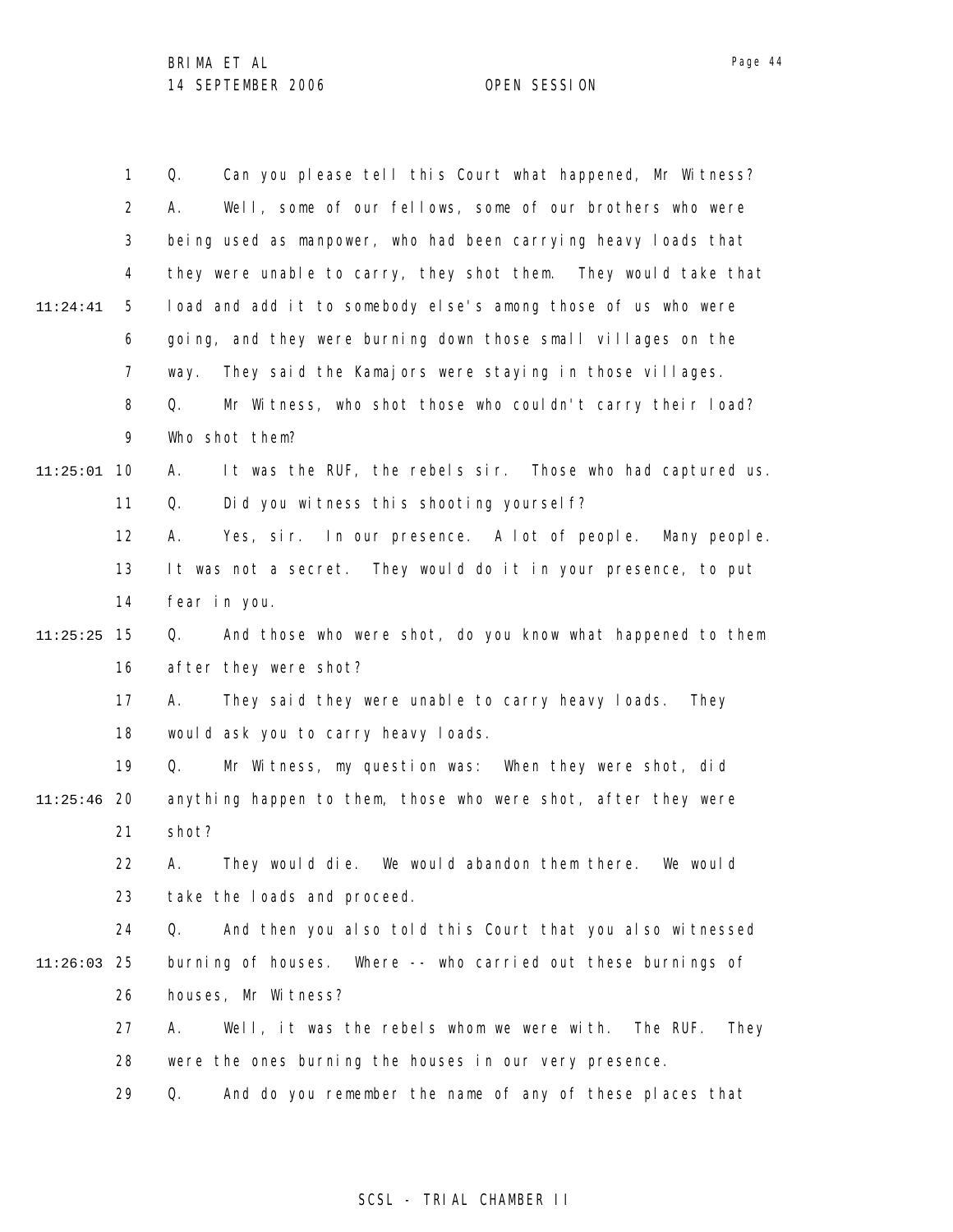Page 45

1 2 3 4 5 6 7 8 9 11:27:08 10 11 12 13 14 15 11:27:31 16 17 18 19 20 11:27:48 21 22 23 24 25 11:28:16 26 27 28 29 11:26:50 houses were burnt on your way to Burkina Buedu? A. Well, that was my first time of travelling on that route, so I did not know the villages. I was not born there. Except Sandaru, that I came across, that I know. Q. Did you say Sandahun? A. Sandaru. Sandaru. MR GRAHAMS: Your Honours, I believe that will be spelt S-A-N-D-A-R-U, Sandaru. Q. And apart from the burning and the shooting, did you witness any other thing on your way that was done by the RUF, on your way to Burkina Buedu? A. Yes, sir. Q. Please tell this Court. A. If you had a good footwear, they would take it from you. If you had a good trousers, they would take it from you. If you had a good shirt, they would take it from you. Q. Who would take these things from you, Mr Witness? A. The RUF soldiers. The rebels. Q. Thank you. And, Mr Witness, this movement from Koidu Town to Burkina Buedu of which you were part of, do you know whether this group had a leader? A. Oh, it was a group of armed men. A group -- there were many. They had no leader, because Superman, too, was on his way going, Rambo and others and Issa, all of them, they were all going to Kailahun. Q. Mr Witness, how did you know that Issa, Superman and Rambo were all on their way to Kailahun? A. Well, they were in a vehicle and they passed us by on the way whilst we were walking on foot, and they said this Superman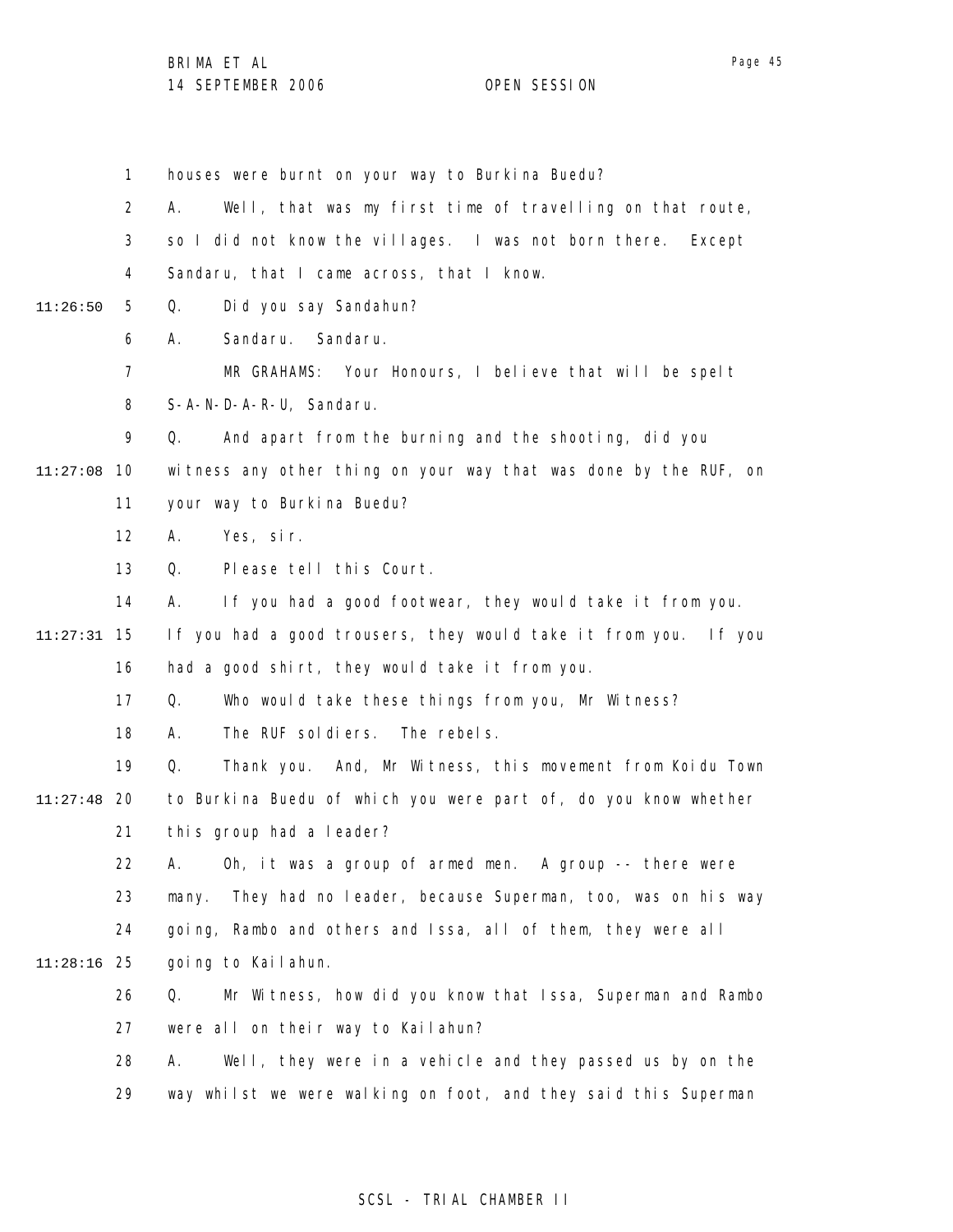1 2 3 4 5 6 7 8 9 10 11:29:19 11 12 13 14 15 11:29:49 16 17 18 19 20 11:30:07 21 22 23 24 25 11:30:35 26 27 28 29 11:28:57 and Issa were going. It was the rebels who were telling us that their bosses were going. Q. Did you see colonel Issa yourself, Mr Witness? A. Yes. In a 4Runner, in which he was, a white one. Q. And did you know whether -- and did you know who Colonel Issa was? A. No. At that time, I was a civilian. They had just captured me. I did not know them. I just heard the name. Q. But did you get to know who he was later on? A. That was when we arrived in Burkina, that was when I knew who Issa was. Q. When you got to Burkina, what did you get to know about Issa? A. Well, it was at that time that I knew that Issa, too, owned RUF. Q. What do you mean by he owned RUF? A. He was the commander in the RUF. He was a big man. Q. Thank you. And, Mr Witness, you also told us about Superman. Had you heard the name Superman before you saw him during your trip to Burkina Buedu? A. It was when they came in the vehicle and they passed us by, that is when they said those are Issa and Superman. Q. And did they tell you who they were? A. No, sir. No sir. Q. Thank you. But did you get to know later who they were? A. It was when we arrived at Burkina, in Kailahun. Q. And what did you get to know about Superman and Rambo when you got in Kailahun? A. Well, at the time that we arrived in Kailahun, we were over

# SCSL - TRIAL CHAMBER II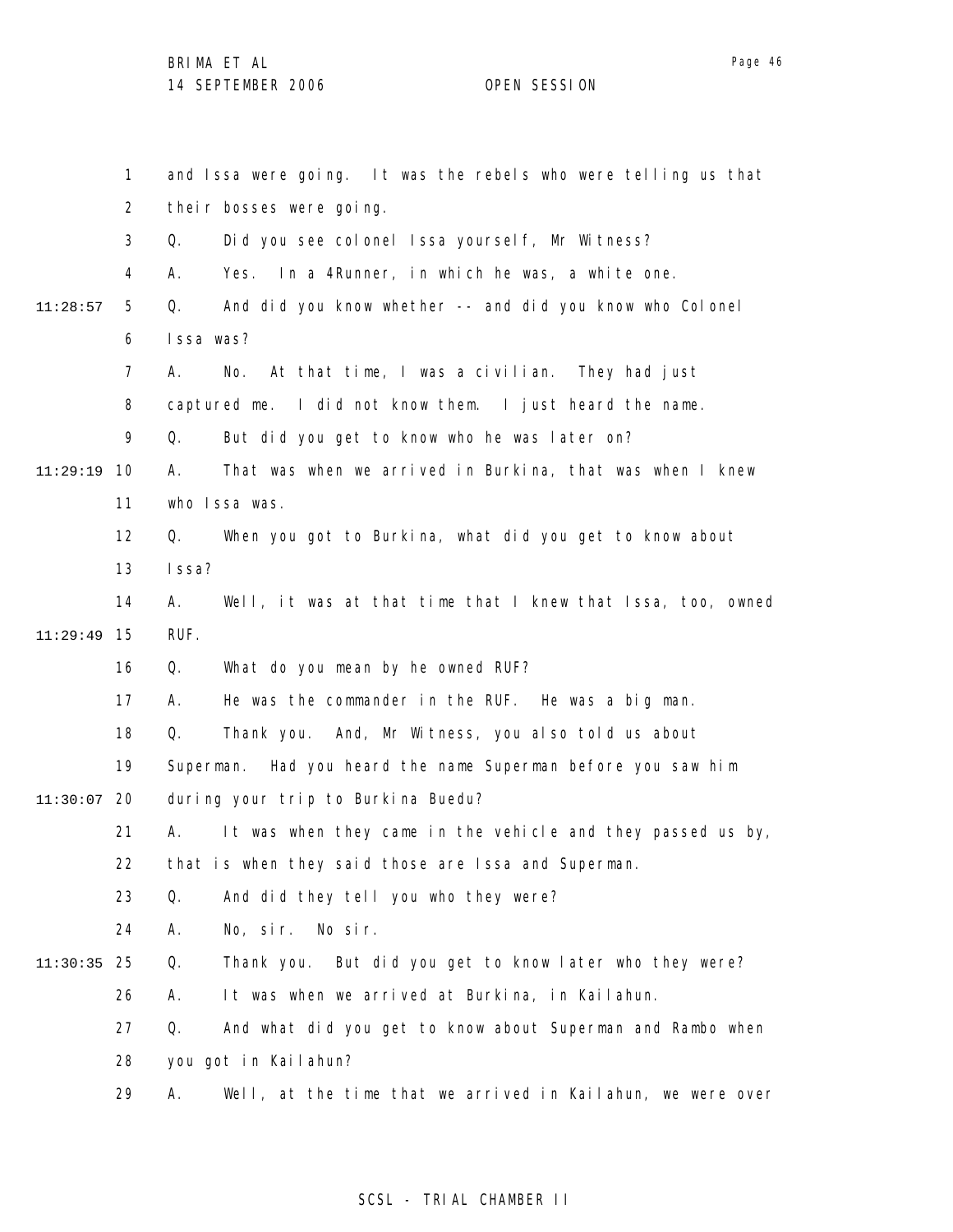1 2 3 4 5 6 7 8 9 10 11:31:37 11 12 13 14 15 11:32:07 16 17 18 19 20 11:32:29 21 22 23 24 25 11:32:59 26 27 28 29 11:31:16 500 men. It was at that time that we knew that these people were big men. Q. And, Mr Witness, do you remember what year you arrived in Burkina Buedu, in Kailahun? A. It's quite a long time now. This war has taken a long time. We cannot recollect all the years that these things happened. It's quite a long time now. Q. But after you left, you ran away from Koidu Town to hide in the bush in Tuyor, do you know how long you spent in the bush in Tuyor before you were taken back to Koidu Town to CO Komba? A. We spent nearly a month, nearly a month. Q. Okay. Mr Witness, when you got to -- sorry, did you eventually get to Burkina Buedu? A. Yes. They took us there as manpower. We carried loads for them onto Burkina. Q. Thank you. And, Mr Witness, when you got to Burkina Buedu, in Kailahun, did anything happen? A. Yes, sir. Q. Can you please tell this Court what happened, Mr Witness? A. On the day that we arrived, Sam Bockarie came over the air. They had a radio station there. He announced over the air that whoever had 50,000 leones, that was government money, and they had some SLAs among the troops that went to Kailahun. They were all disarmed and they said that from now on they were going to take over control. They, the RUF. Q. Okay. Mr Witness, this person you referred to as Sam Bockarie, do you know him by any other name? A. Well, they were calling him Mosquito. Q. Thank you, Mr Witness. And, Mr Witness, did you hear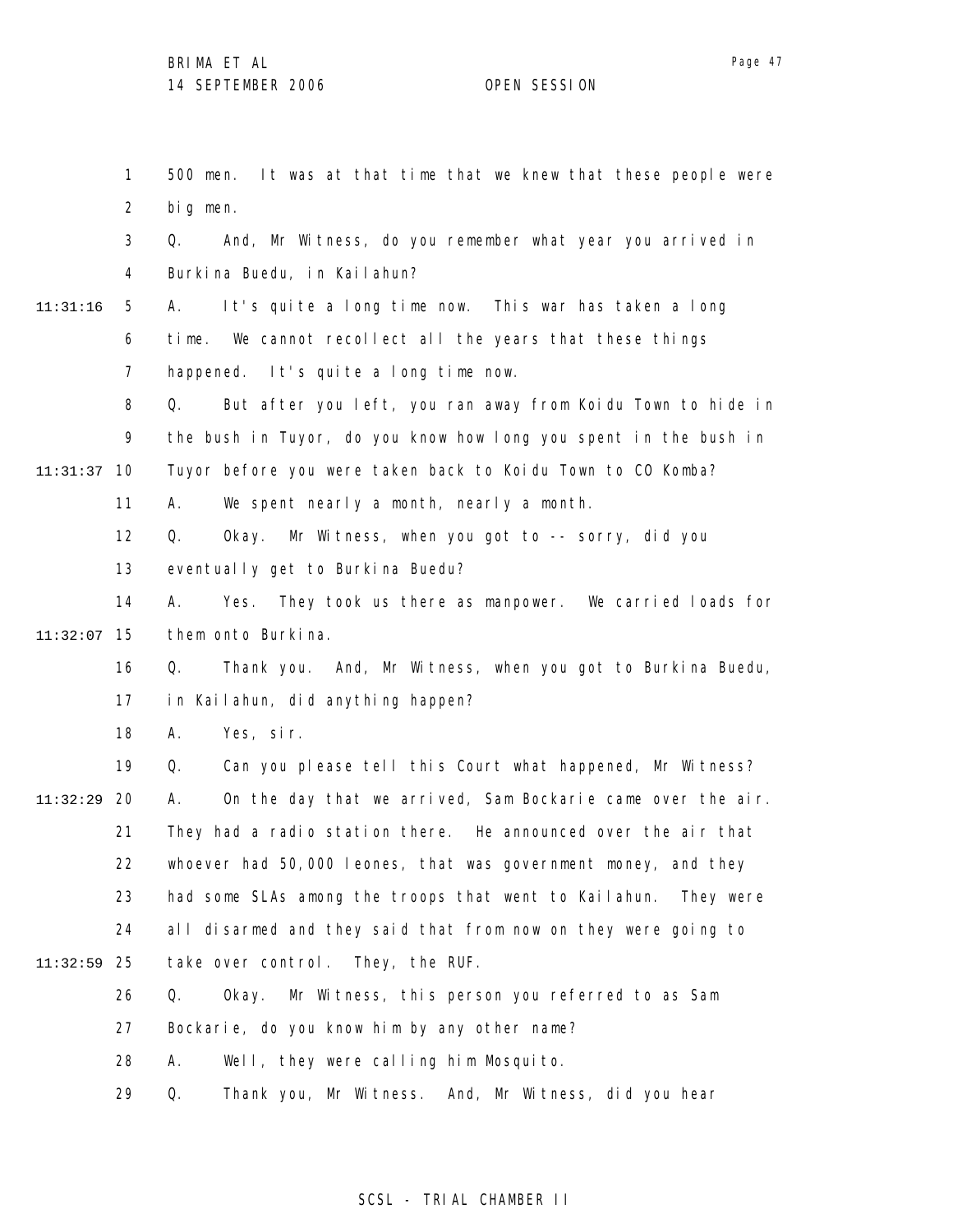|               | $\mathbf{1}$   | this -- did you hear this announcement on the -- how did you know |
|---------------|----------------|-------------------------------------------------------------------|
|               | $\overline{2}$ | that they had a radio in Kailahun, over which the broadcast, you  |
|               | 3              | said, was made? How did you know the radio was RUF radio?         |
|               | 4              | Well, the place where they took us -- the RUF were by the<br>А.   |
| 11:33:53      | 5              | Where they took us, there was a radio set there.<br>Joe Bush.     |
|               | 6              | Whatever was going on in the media, they would transmit it to us, |
|               | $\overline{7}$ | the civilians, that this was what was on now. That is what they   |
|               | 8              | told us.                                                          |
|               | 9              | Q.<br>Thank you. And after you heard the announcement on the      |
| 11:34:12      | 10             | radio, do you know whether people gave out any monies or          |
|               | 11             | properties as a result of the announcement you heard?             |
|               | 12             | Well, they were searching people. If they found out that<br>А.    |
|               | 13             | you had money, diamond or gold, they would take it away from you, |
|               | 14             | and they would beat you up first, saying it was government        |
| 11:34:37      | 15             | property.                                                         |
|               | 16             | Who would search you and beat you up, Mr Witness?<br>Q.           |
|               | 17             | The RUF members.<br>The rebels.<br>А.                             |
|               | 18             | And you also told this Court about SLAs who were disarmed.<br>Q.  |
|               | 19             | Did you witness any disarming of SLAs in Kailahun when you got    |
| $11:35:02$ 20 |                | there?                                                            |
|               | 21             | Well, we were in the Joe Bush. They announced that any SLA<br>Α.  |
|               | 22             | who had come with them to the jungle, where they arrived, all of  |
|               | 23             | them must be disarmed, and they were all disarmed, because we had |
|               | 24             | two or three among us who were in the mining unit. They were all  |
| 11:35:21      | 25             | Even in our own areas, three were disarmed.<br>disarmed.          |
|               | 26             | Thank you. And, Mr Witness, after this announcement --<br>Q.      |
|               | 27             | after what you've told us about the announcement and what         |
|               | 28             | happened, did anything else happen after that?                    |
|               | 29             | Yes, sir.<br>Α.                                                   |

# SCSL - TRIAL CHAMBER II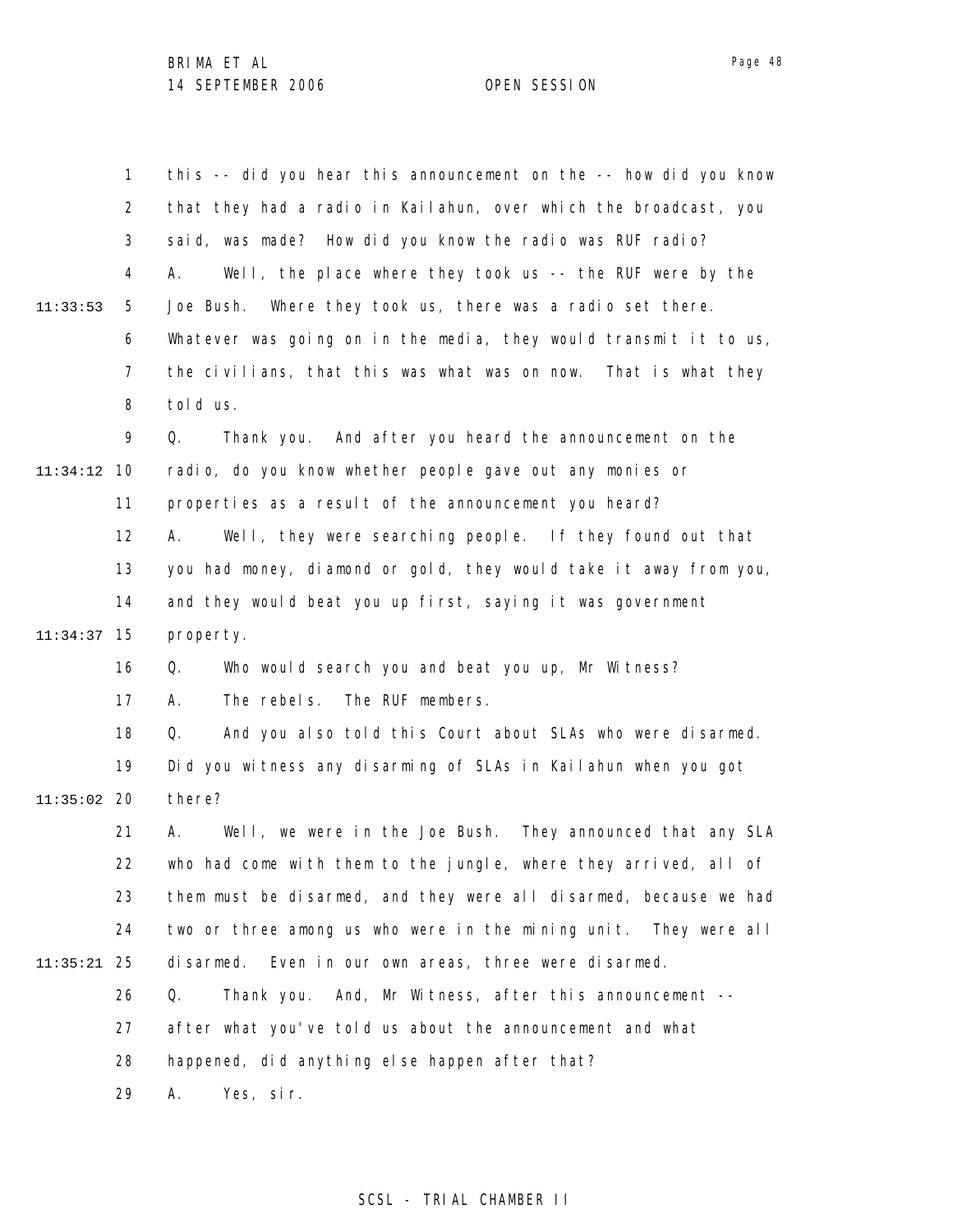Page 49

1 Q. Can you please tell this Court?

2 3 4 5 6 7 8 9 10 11:36:32 11 12 13 14 15 11:36:57 16 17 18 19 20 11:37:27 21 22 23 24 25 11:37:52 26 27 28 29 11:36:05 A. After some time, they came for civilians to train them at the base. Among the 500 civilians who had gone, some of us were taken, some of us were taken to a base. Two hundred forty of us stayed, and Sam Bockarie had said we should stay behind to do some mining for the movement, to mine diamonds for the movement, the RUF. So we stayed behind to work, 240 of us who stayed, at the hiding place where we were, because they took us in the bush where they kept us under their control. The rest were taken for training to woman Monica. She was called woman Monica. She was the trainer who trained the RUF. Q. Mr Witness, before you go on, these 240 people that you said Mosquito said they should remain for mining, do you know whether it was the same 240 people that you worked with in the group under CO Komba? A. No. Ten of us died because of hunger, disease. Ten of us died. There was no food, and fell ill. Q. Where did they die, Mr Witness? A. At Burkina , in the Kailahun district. That is where they died. Q. Mr Witness, how did you know that part of the civilians were to be taken to be trained by woman Monica? A. It was an order that was passed. In Kailahun, we worked with others. You wouldn't move without a guide. Wherever you went, you would have a bodyguard. So whatever happened, happened as a result of an order. That was said over the wires. And they picked some of us and took them along. That happened in our presence, in the bush where we were. It was Sam Bockarie who passed that order.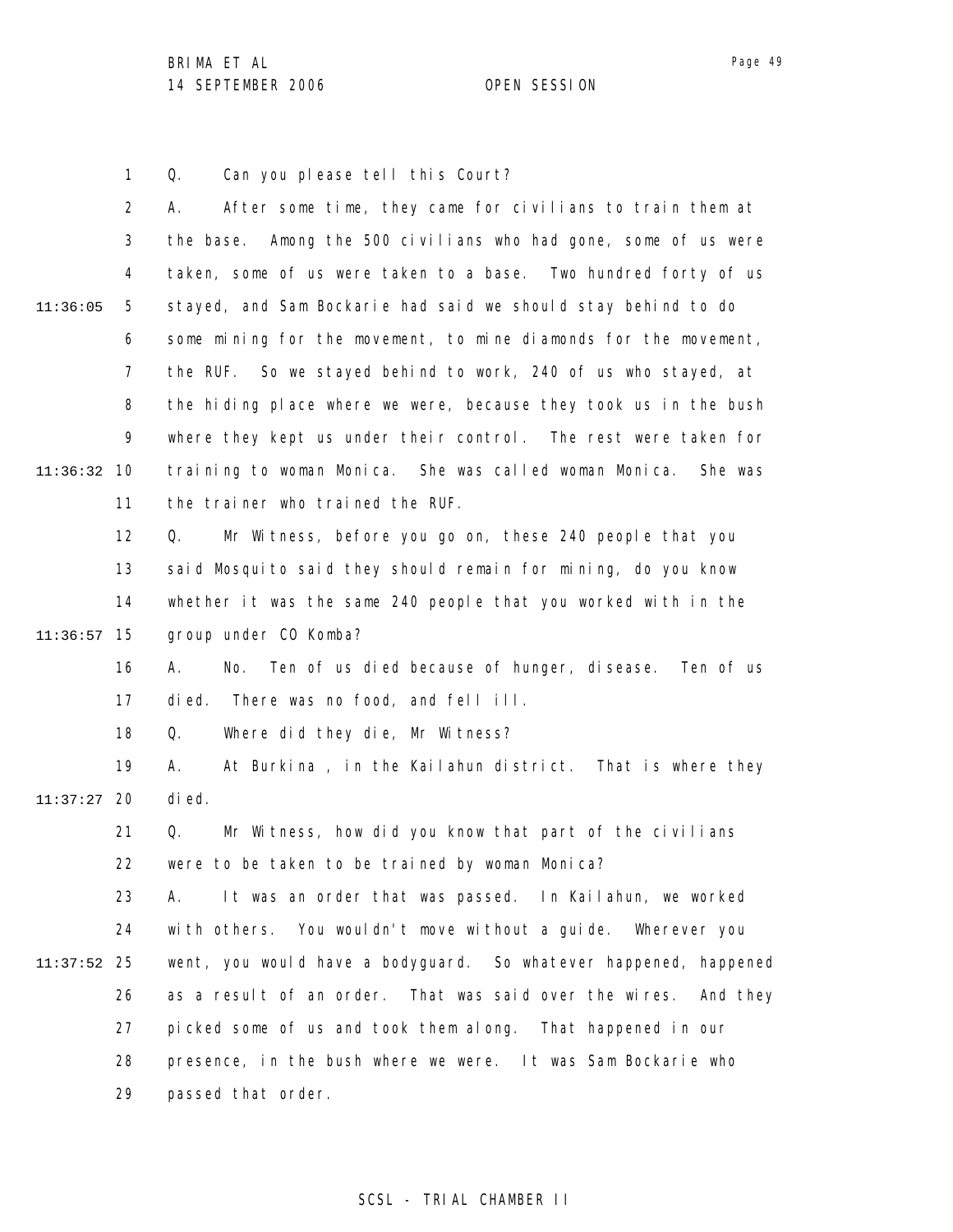1 2 3 4 5 6 7 8 9 10 11:38:49 11 12 13 14 15 11:39:06 16 17 18 19 20 11:39:26 21 22 23 24 25 11:39:52 26 27 11:38:36 Q. Mr Witness, how do you know it was Sam Bockarie who passed that order? A. Well, the MP who came for those people said it was Sam Bockarie who passed that order. Even to CO Kumba, who was our mining commander said that, too; it was Sam Bockarie who had passed that order for civilians to go for training. Not all of them, but some of them. Q. And Mr -- when you say MP, what do you mean by MP? A. Well, the RUF, too, had MPs. They called them MPs. Q. I asked you: Do you know what MP means, what it stands for? A. Well, I don't know. That was what they were calling them; MP. Q. And do you know whether these civilians were actually trained by woman Monica? A. Well, we were in our own area. When someone goes to that base, you never know about that person, except you yourself go there. Q. Thank you. And, Mr Witness, your group of 240, did you engage in any mining in Burkina, Buedu? A. No. We were just there finding banana and food to feed ourselves. After some time, they took us to Kono, that Kono had fallen in their hands. So we came to the villages. We lived in the bush as well, so -- and we started working. Q. Okay. Mr Witness, who took you to Kono? A. This Major Kumba, he took us to Kono again, to go and stay. But we stayed in the bush again. We created a Joe Bush. They

28 called it Joe Bush.

29 Q. And, Mr Witness, how many of you were taken back to Kono by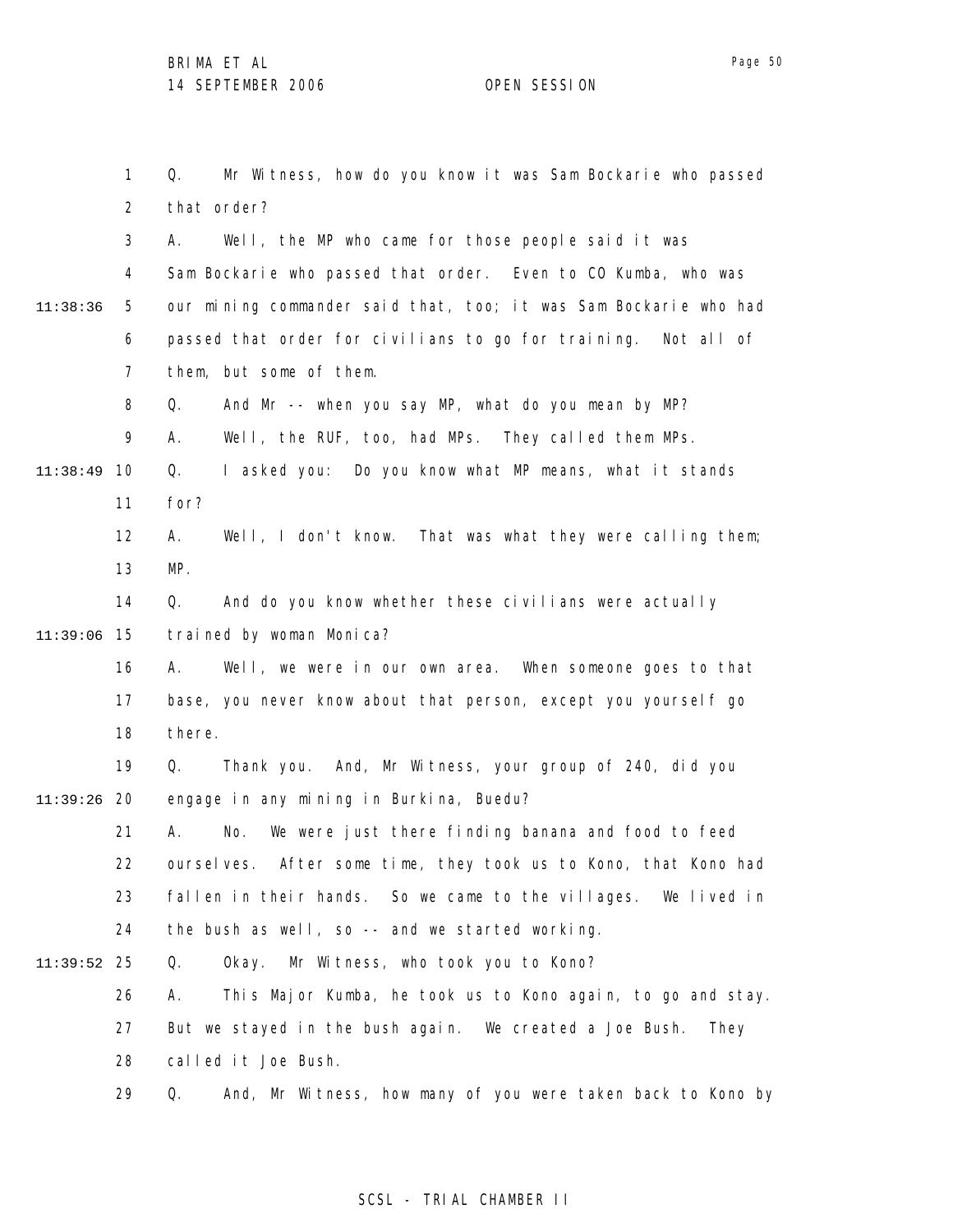Page 51

|          | $\mathbf{1}$   | CO Kumba?                                                           |
|----------|----------------|---------------------------------------------------------------------|
|          | $\overline{2}$ | Two thirty. You know we were 240, but you know that 10<br>А.        |
|          | 3              | died at Burkina, so it was 230 that returned to Kono.               |
|          | 4              | And on your way from Buedu, Burkina, in Kailahun, back to<br>Q.     |
| 11:40:40 | 5              | Kono, did anything happen on the way?                               |
|          | 6              | Except that we were carrying loads. We were carrying loads<br>А.    |
|          | 7              | for the people, for the rebels, and we came. Nothing was            |
|          | 8              | happening then.                                                     |
|          | 9              | And when you got to Kono, did you go to any particular<br>Q.        |
| 11:41:04 | 10             | pl ace?                                                             |
|          | 11             | А.<br>Well, there were Joe Bushes. We came to one bush where we     |
|          | 12             | met the RUF had set up a Joe Bush. That was where we were kept.     |
|          | 13             | And after they kept you at that Joe Bush, did anything<br>Q.        |
|          | 14             | happen when they kept you there?                                    |
| 11:41:26 | 15             | Well, that was where we were and, later, we started working<br>А.   |
|          | 16             | around that Joe Bush, at the terrace.                               |
|          | 17             | What kind of work were you doing?<br>Q.                             |
|          | 18             | Diamond work. Diamond work. That was what we were doing.<br>А.      |
|          | 19             | Q.<br>And during the time you were doing this diamond work, do      |
| 11:41:47 | 20             | you know whether you were supervised by anyone?                     |
|          | 21             | Oh, we had many armed men who'd guard and supervise us,<br>А.       |
|          | 22             | many.                                                               |
|          | 23             | And these armed men, do you know where they were from?<br>Q.        |
|          | 24             | Α.<br>In Burkina. They were rebels. They brought us. They were      |
| 11:42:13 | 25             | with the mining unit. They were the security guards over us.<br>l f |
|          | 26             | you wanted to go to toilet, they would be following you.            |
|          | 27             | And you just referred to them as rebels, and these rebels,<br>Q.    |
|          | 28             | do you know whether they belonged to any particular armed           |
|          | 29             | faction?                                                            |
|          |                |                                                                     |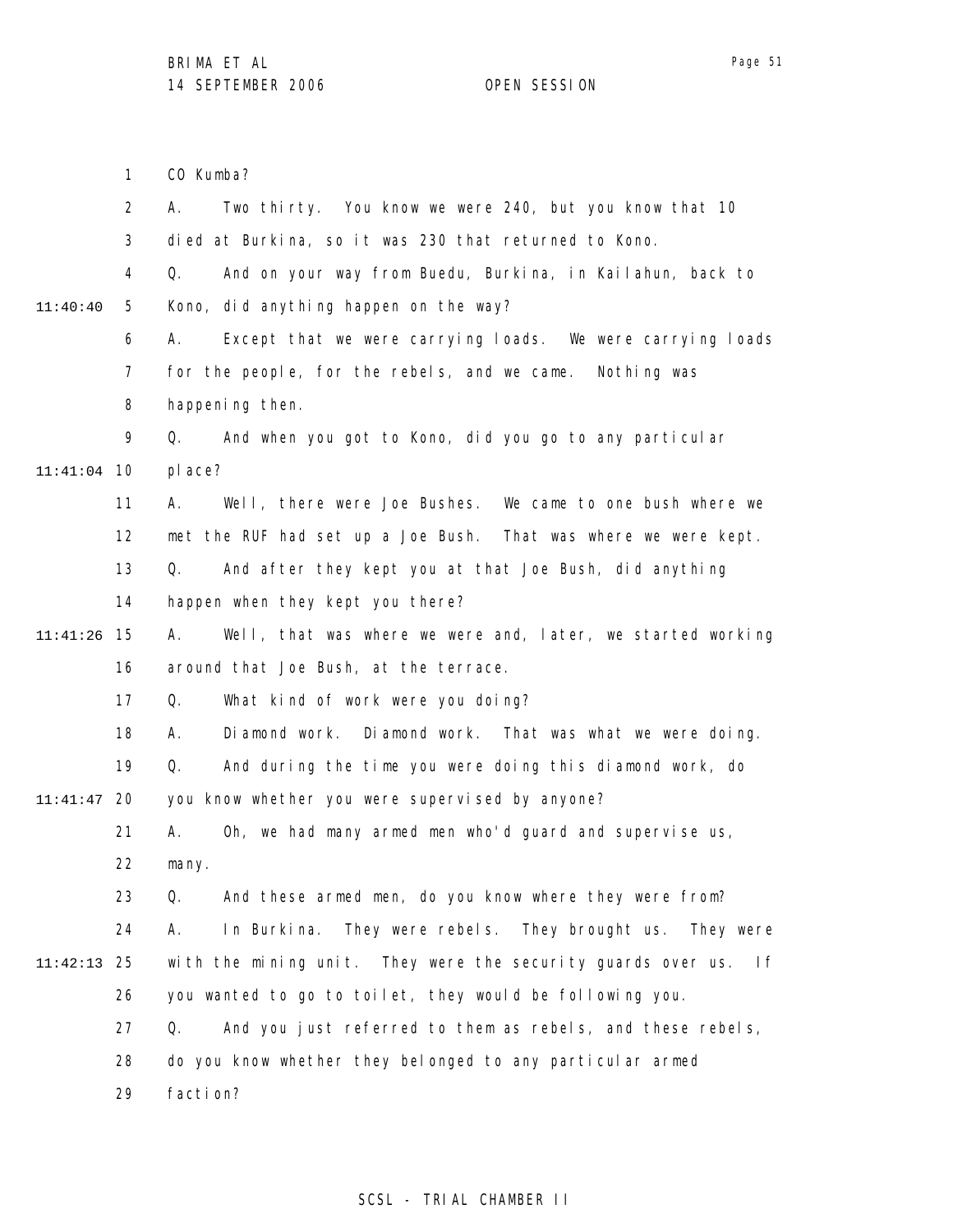1 2 3 A. Well, they were rebels. We knew them as rebels; RUF. That was the only group we were with. They captured us and took us away.

11:42:50

4 5 6 Q. Thank you, Mr Witness. And this -- whilst you were mining and being supervised by these armed men, do you know whether these armed men had a leader?

7 8 9 10 11:43:15 A. The leader under whom we were mining, it was Major Kumba who was our leader. He was the mining commander. Any diamond that we got, we had supervisors who took those diamonds and give them to Major Kumba.

11 12 13 14 15 11:43:43 Q. And during that time, apart from Major Kumba, do you know of any other person who was also -- worked as deputy to Kumba? A. Yes. Two people were working. There was Major Kumba and we had CO Alhaji. He, too, was there. He, too, had another group.

16 17 18 Q. And this CO Alhaji that you just mentioned, do you know whether he's also referred to by any other name, Mr Witness? A. CO Alhaji, they were calling him Staff Alhaji.

19 20 11:44:09 21 Q. And this Staff Alhaji, you've told this Court that he also had another group. I stand to be corrected. Do you know what Staff Alhaji's group was doing at the time?

22 23 24 A. It was mining. They divided us and they said 230 would go into one group and another group would go to CO Kumba. That was how we were.

### 25 11:44:31 26 Q. Thank you. And this Staff OC Alhaji, whom you also called Staff Alhaji, do you -- had you heard of him before?

27 A. That was my first time of coming across him.

28 Q. And do you know whether he was a RUF rebel or not?

29 A. RUF because everybody was under the RUF control. He was a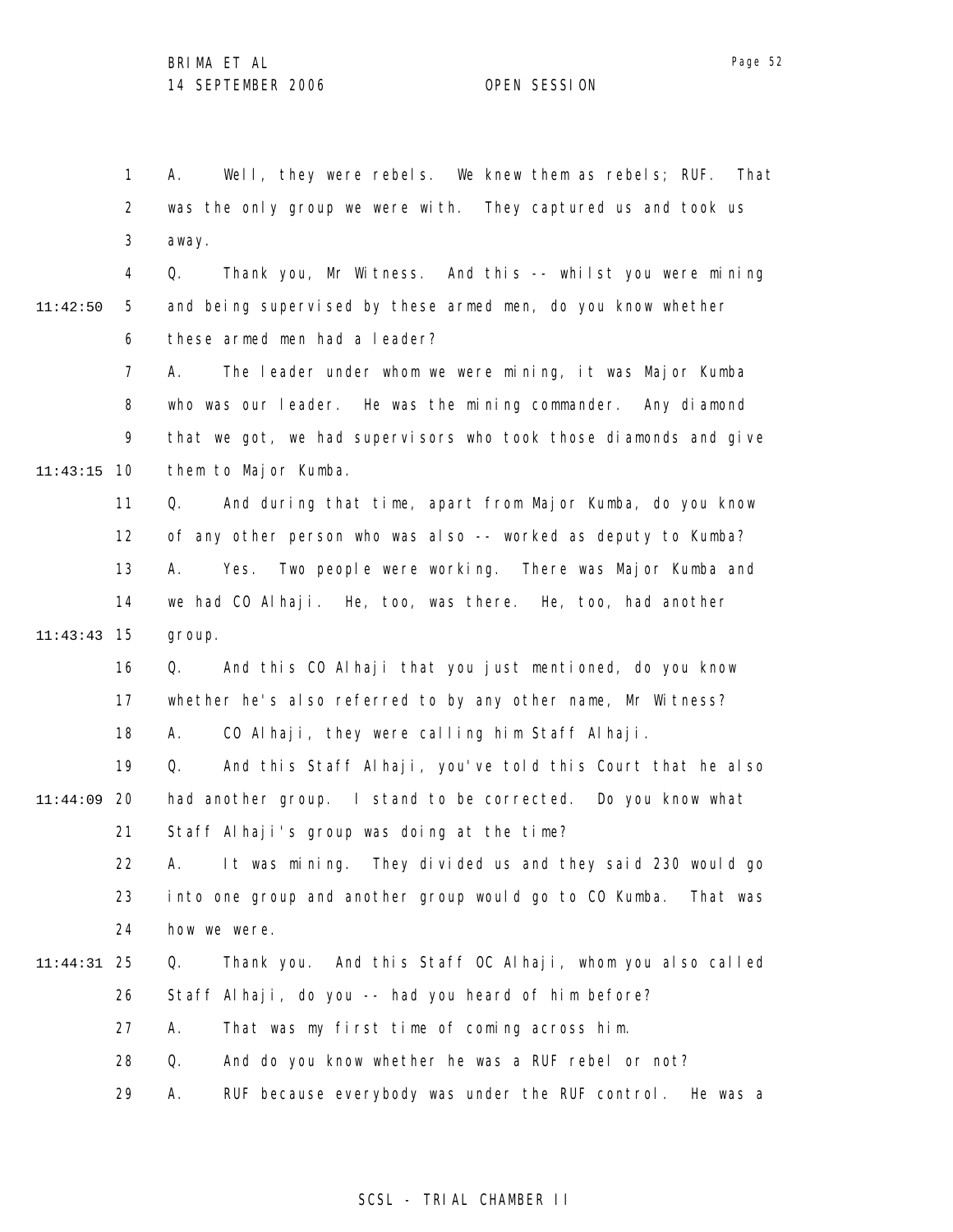1 2 3 4 5 6 7 8 9 10 11:45:34 11 12 13 14 15 11:45:56 16 17 18 19 20 11:46:11 21 22 23 24 25 11:46:35 26 27 28 29 11:45:17 RUF rebel. At that time, we hadn't SLA any more, we were under RUF control; this time that I'm talking about, from Burkina to Kono. Q. And, Mr Witness, when you mined during this period, did you find any diamonds? A. Yes. We used to find diamonds but, at that time, you know, when we were in the bush, whichever diamond you got, it wouldn't be weighed. We'd just give it to them and they would carry it to Burkina, to Sam Bockarie. Q. How did you know that they would carry the found diamonds to Sam Bockarie in Burkina, Mr Witness? A. Well, when the diamonds come, when we get the diamonds, there would be an escort and they would bring those diamonds to Sam Bockarie. It was not something that was in secret. Whatever they did, they would not hide it away from us. They said we were working for the movement. Whatever we got, they would take to Sam Bockarie. Q. Thank you. And, Mr Witness, how long did you continue to do mining in this place in Kono? A. Well, we worked for nearly three to four months and, by December, they said they should endeavour to dislodge ECOMOG from the township, because we were in the surrounding villages and the bushes. So they decided that Kono should fall, Kono should be under the RUF now. Q. How do you know that that decision -- who made that deci si on? A. Well, it was the bosses, from Sam Bockarie to Issa. Q. And I'm saying, how did you get that information, Mr Witness?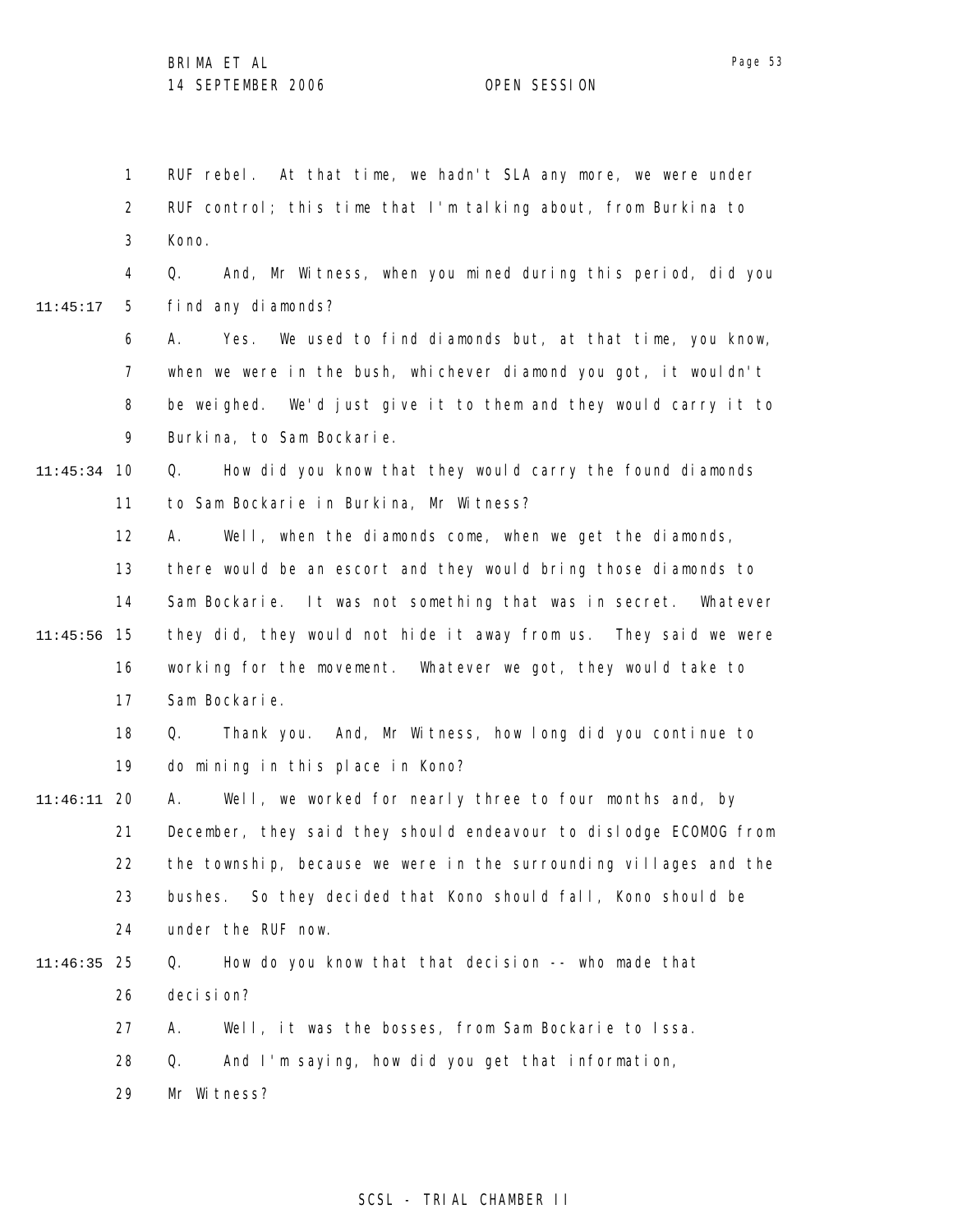1 2 3 4 5 6 7 8 9 10 11:47:27 11 12 13 14 15 11:47:44 16 17 18 19 20 11:48:00 21 22 23 24 25 11:48:28 26 27 28 29 11:47:07 A. Well, those people who were with them, whatever was going on, they wouldn't hide it away from you. They would tell that this was their programme. As long as you'd been with them, they've captured you and you were not going anywhere, they would not hide anything away from you. Q. After you heard this information, did anything happen? A. It was not long, and we started seeing groups of RUF soldiers coming from everywhere. Some said from Kailahun, and they were calling various places. They said they were coming to stay there and they were there for the Kono programme, that Kono should fall under their control. Q. And so do you know whether Kono fell under their control? A. Yes, sir. PRESIDING JUDGE: Just a minute, Mr Graham. I don't like to interrupt you. Mr Manly-Spain, I was just going to make sure you were still awake. You look as though you are asleep. MR MANLY-SPAIN: I'm okay, Your Honour. PRESIDING JUDGE: Go ahead. MR GRAHAM: Thank you. I'm grateful, Your Honours. Q. Mr Witness, I had asked you: How did you know that Kono fell under their control, the RUF control? A. Well, they came. They came in full -- they were many. They were many, those who came. Superman, Rambo, Issa and the other commanders, and they said this was a mission for Kono, to dislodge ECOMOG from Kono, from the groups of the Kamajors and SLAs who were in Kono. They said Kono should fall. They came. There were many, over 1,000 of them, well armed. Q. And, Mr Witness, were you yourself -- did you, yourself, ever become an RUF rebel?

# SCSL - TRIAL CHAMBER II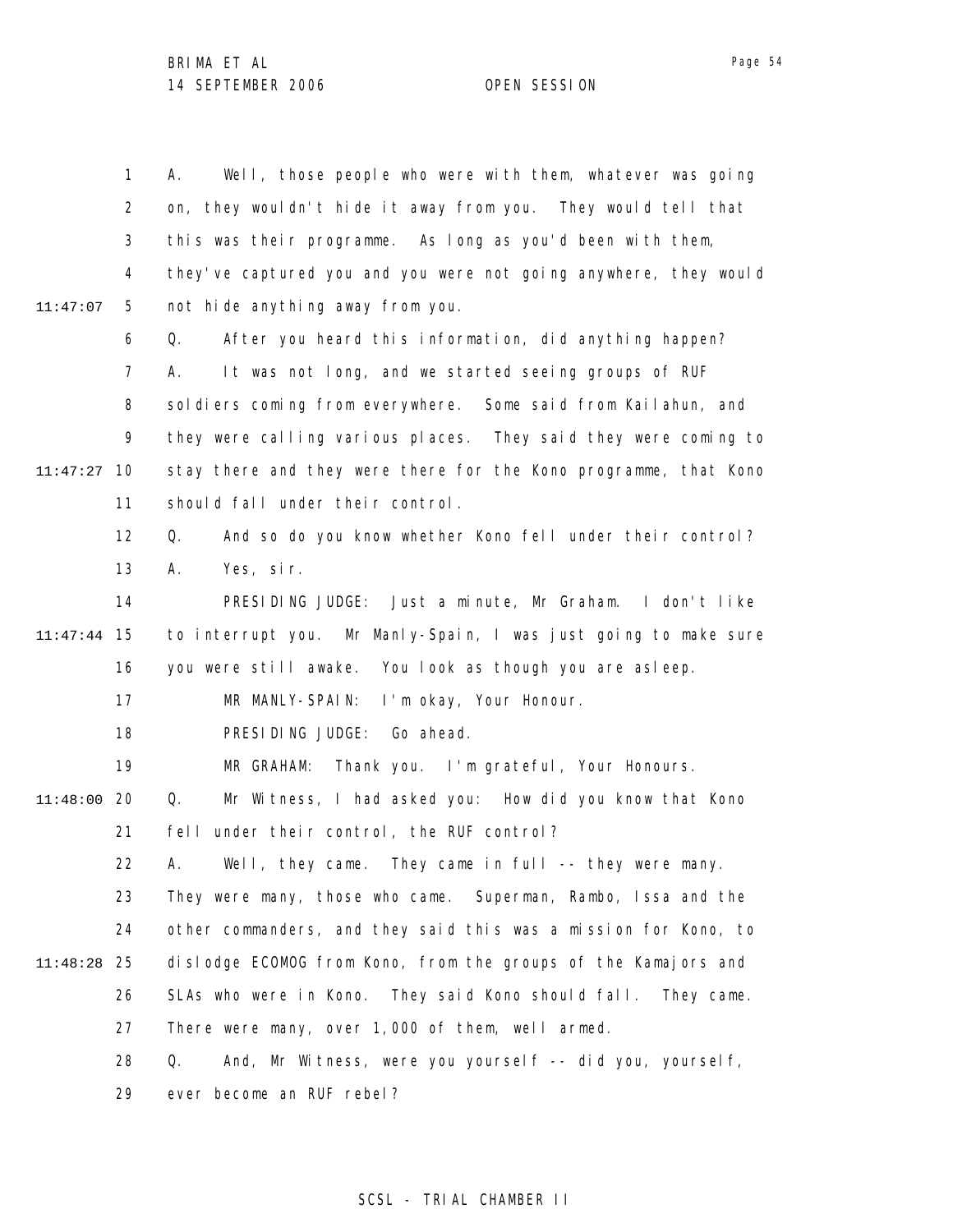|          | $\mathbf{1}$   | No, sir. I was a captive. I was a civilian. I was the<br>А.        |
|----------|----------------|--------------------------------------------------------------------|
|          | $\overline{2}$ | manpower to work for them. They took us as manpower to work for    |
|          | 3              | them, to carry their loads. In fact, when they were shot, we'd     |
|          | 4              | take them and carry them to Kailahun. So they were just using us   |
| 11:49:12 | 5              | as tools.                                                          |
|          | 6              | Were you ever trained, whilst you were in captivity, by the<br>Q.  |
|          | $\overline{7}$ | RUF on how to -- were you ever trained as a fighter by the RUF     |
|          | 8              | whilst you were in captivity?                                      |
|          | 9              | MR AGHA: Leading question, Your Honour. I'd object.                |
| 11:49:27 | 10             | No, I had left that area.<br>THE WITNESS:                          |
|          | 11             | MR GRAHAM:                                                         |
|          | 12             | Hold on, Mr Witness.<br>Q.                                         |
|          | 13             | THE WITNESS: I had left that area.                                 |
|          | 14             | MR GRAHAM:                                                         |
| 11:49:32 | 15             | Hold on.<br>Q.                                                     |
|          | 16             | PRESIDING JUDGE: You will note Mr Agha is objecting to a           |
|          | 17             | I eading question.                                                 |
|          | 18             | I concede that.<br>MR GRAHAM:                                      |
|          | 19             | Mr Witness, did you receive any form of training, whilst<br>Q.     |
| 11:49:40 | 20             | you were in captivity, under the RUF?                              |
|          | 21             | No, sir. I had left that area so that the time we were<br>А.       |
|          | 22             | taken to Kailahun, they took some of us -- they took some among    |
|          | 23             | us and took them to the base. We were just there to work for       |
|          | 24             | them, to mine diamonds for them. So I had left that area.<br>l had |
| 11:50:00 | 25             | answered that question, sir.                                       |
|          | 26             | Thank you. And, Mr Witness, after you heard -- saw, you've<br>Q.   |
|          | 27             | told this Court, many RUF came to Kono to take it under their      |
|          | 28             | control, did anything happen after that?                           |
|          | 29             | Well, they were in the bush for some time. They were in<br>А.      |

# SCSL - TRIAL CHAMBER II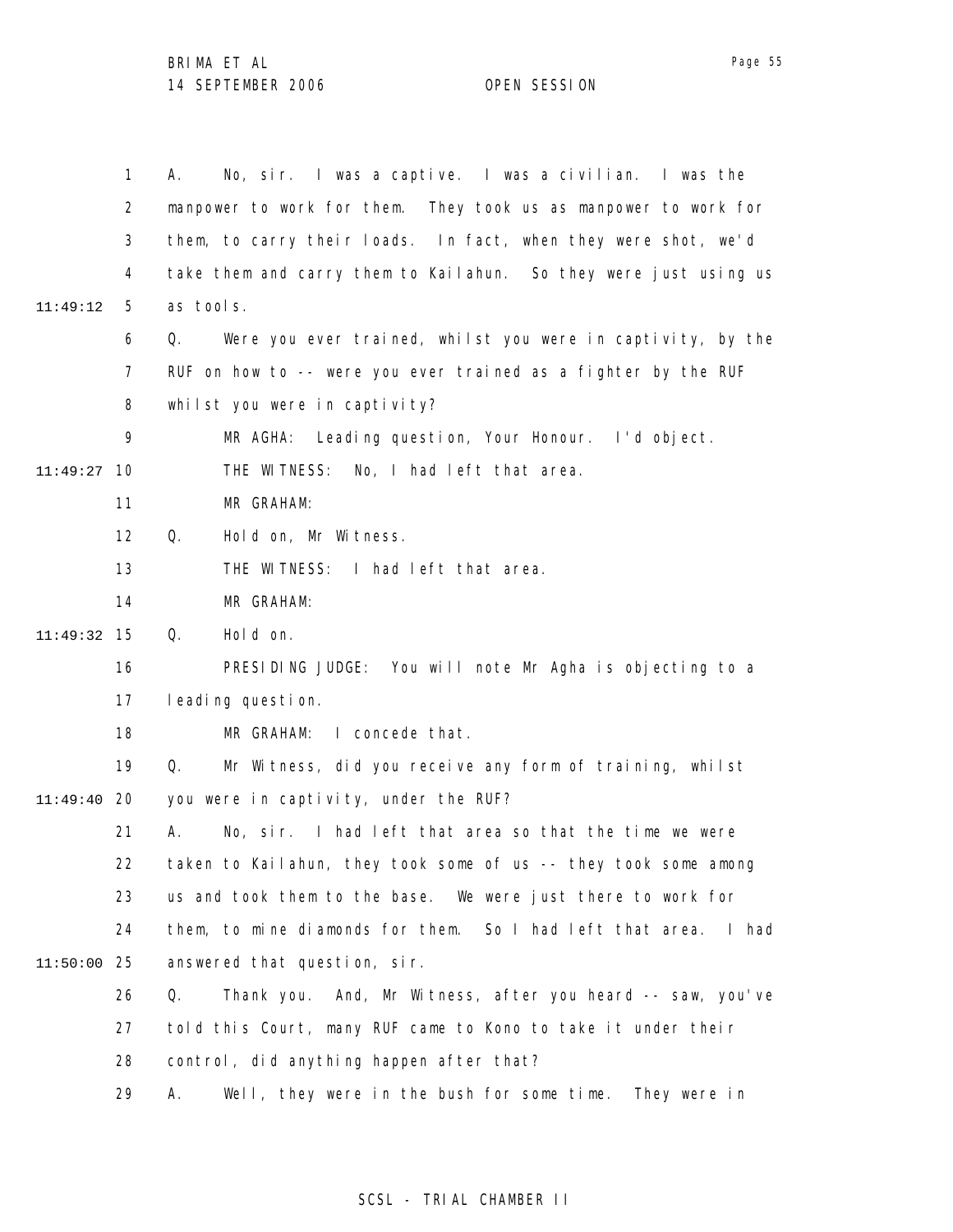|          | $\mathbf{1}$   | the bush for some time. Then the superiors came: CO Issa, Rambo   |
|----------|----------------|-------------------------------------------------------------------|
|          | $\overline{2}$ | and Superman. They said, now, this is the mission for the fall    |
|          | 3              | of Kono. One night we were there and he started moving to attack  |
|          | 4              | So from there, they moved -- we were in the bush when we<br>Kono. |
| 11:50:44 | 5              | got information that they had captured Kono, after some fighting. |
|          | 6              | Because we were in the bush when we heard the exchange of         |
|          | $\overline{7}$ | shooting. After one or two days, they sent a radio message to     |
|          | 8              | the bush that Kono had fallen under their control.                |
|          | 9              | And, Mr Witness, when you got this information that Kono<br>Q.    |
| 11:51:08 | 10             | had fallen under their control, did anything happen to you where  |
|          | 11             | you were?                                                         |
|          | 12             | Well, where we were, we were discouraged, because we had<br>А.    |
|          | 13             | our relatives in the township. We didn't know what was            |
|          | 14             | We were worried that some had died, so we were<br>happening.      |
| 11:51:29 | 15             | discouraged for our relatives. So we were worried.                |
|          | 16             | So did you still continue mining at the Joe Bush, after<br>Q.     |
|          | 17             | what you -- after you heard that Kono had fallen?                 |
|          | 18             | When the Joe Bush, after two weeks' time, they said<br>А.<br>Yes. |
|          | 19             | they have ensured that Kono had fallen and they have started      |
| 11:51:59 | 20             | extending their tentacles as far as Makeni, and they said we      |
|          | 21             | should come now to town to start mining. That was after two       |
|          | 22             | weeks.                                                            |
|          | 23             | And after -- how did you know that they had extended all<br>Q.    |
|          | 24             | the way to Makeni, Mr Witness?                                    |
| 11:52:21 | 25             | Those people, when you are with them, whatever they were<br>Α.    |
|          | 26             | doing, they wouldn't hide it away from you. They would tell you   |
|          | 27             | that that was what they were doing, as long as they had captured  |
|          | 28             | you and you were living with them.                                |
|          | 29             | And after you heard this information, did you still -- yes,<br>Q. |

# SCSL - TRIAL CHAMBER II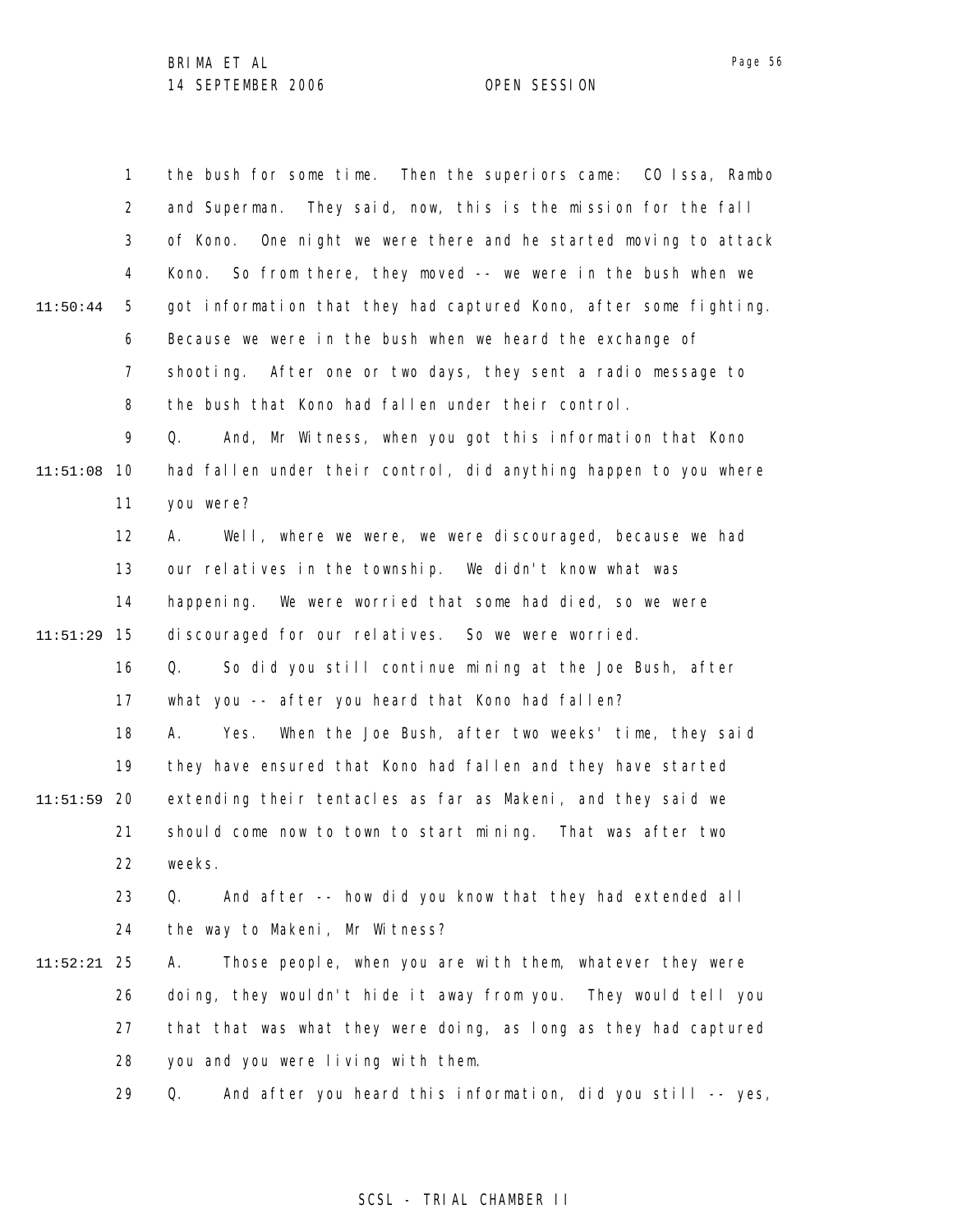1 2 you told -- did you continue to remain where you were in the Joe Bush?

3 4 5 6 7 8 9 11:52:53 A. Well, we were under their control. We were there up to some time and, one morning, very early in the morning, they'd said that signal had come that we should move tonight to go to Koidu Town, that they had cleared Koidu Town, that we should come there and start working for them. They had captured some of the civilians who were in the town, that they were waiting for us to come and join them and start working.

10 11:53:13 11 Q. Did you go -- eventually go and join these civilians in Koidu Town?

12 13 14 15 11:53:37 16 A. Well, after some time, at night, they came and took us. And they said we should took our little belongings and go to the township. So at night, they took us, because they did not walk during the day because of fear of the jets. So at night, they took us and carried us to the township.

> 17 18 Q. And when they carried you and took you to the township of Koidu Town, did anything happen, Mr Witness?

19 20 11:53:53 21 22 23 A. No. At that time, nothing happened. The town was under their control, except that as you came, you would see corpses, strewn in the streets. You would see ECOMOG corpses, civilians corpses. They were in the streets. Things strewn all over the place.

24 25 11:54:13 Q. And so when you came back to Koidu Town and saw all these things, did you continue to engage in mining?

26 27 28 29 A. Yes. That was why they brought us to the town. When we came, we stayed for up to one week before we started working. Q. And for this one week where you stayed, where did you stay during this one week?

## Page 57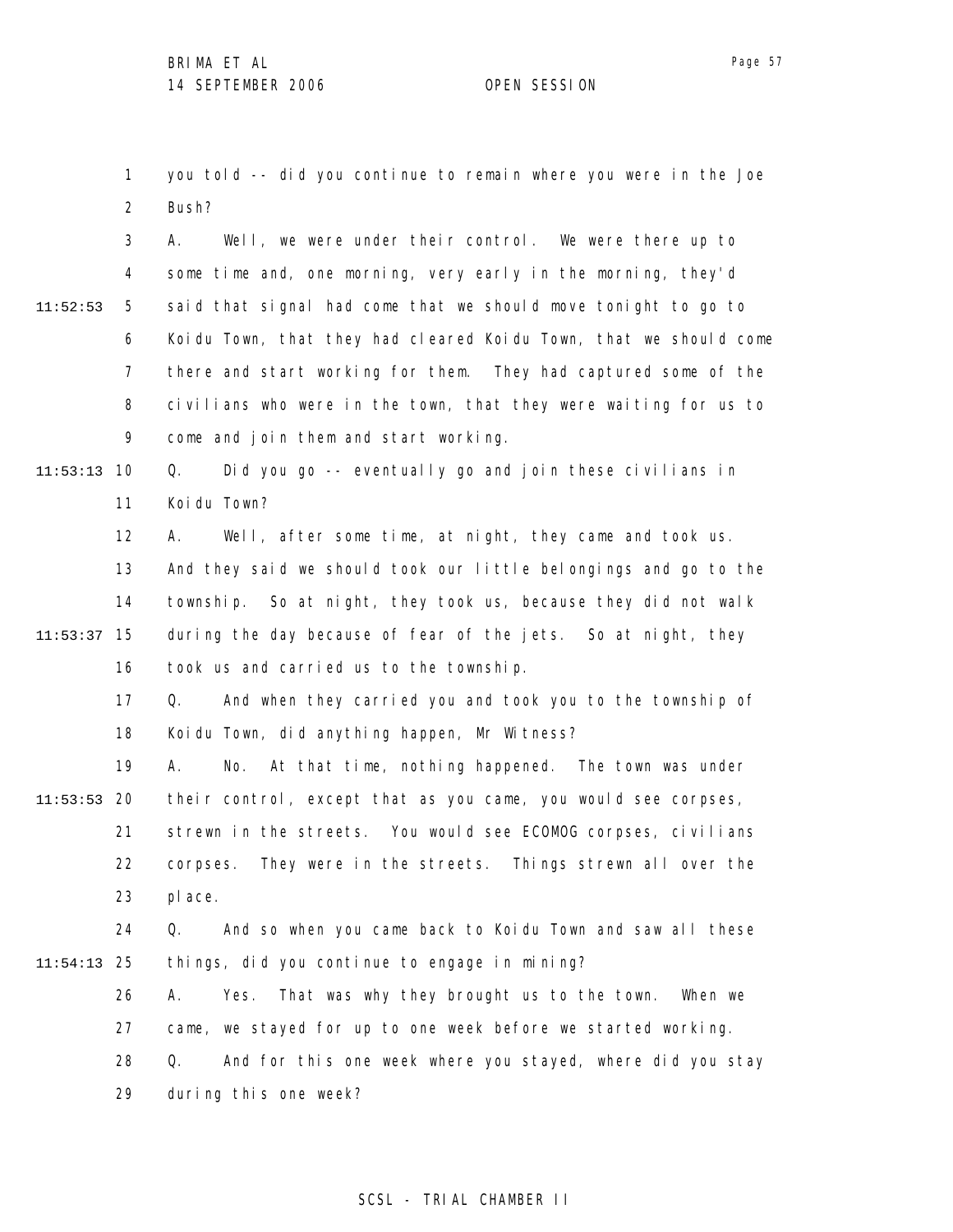A. Well, they placed us at Koakoyima. Koakoyima.

2 Q. We've heard that before.

3 A. Yes.

1

4 5 11:54:50 Q. And after the one week, when you started the mining, where was this mining taking place?

6 7 8 9 10 11:55:09 11 12 13 14 A. Well, I was mining. After that one week, we started mining in the township, because work was going on when we came. So all the areas where they had excavated gravel, that was where we started washing those gravels. We were working at night. They would not allow us to work during the day because of fear of the jet. So they would move us at night to go and do that work. So we started and I was sent to one area when I had one commander, Mohamed, and I was made assistant clerk and I was his secretary at Gbayikor in the Nimikoro Chiefdom.

15 11:55:29 Q. Mr Witness, before you go on --

> 16 17 18 MR AGHA: Your Honour, at this stage, I'd like to object on the grounds of relevance, because this period is December 1998 and it's outside of the indictment period.

19 20 11:55:45 21 PRESIDING JUDGE: Yes, what do you say to that, Mr Graham? MR GRAHAM: I concede that, Your Honours. I just have one or two questions to wind up with the witness.

22 23 PRESIDING JUDGE: Move along, if it's not covered in the indictment.

24 MR GRAHAM: Yes.

25 11:55:56 26 27 Q. So, Mr Witness, during the time that you came back to Koakoyima, did you -- did you work under any form of -- sorry, Your Honours. During the one week that you stayed in Koakoyima,

> 28 did you observe anything?

29 A. Except the problems that had happened there. There were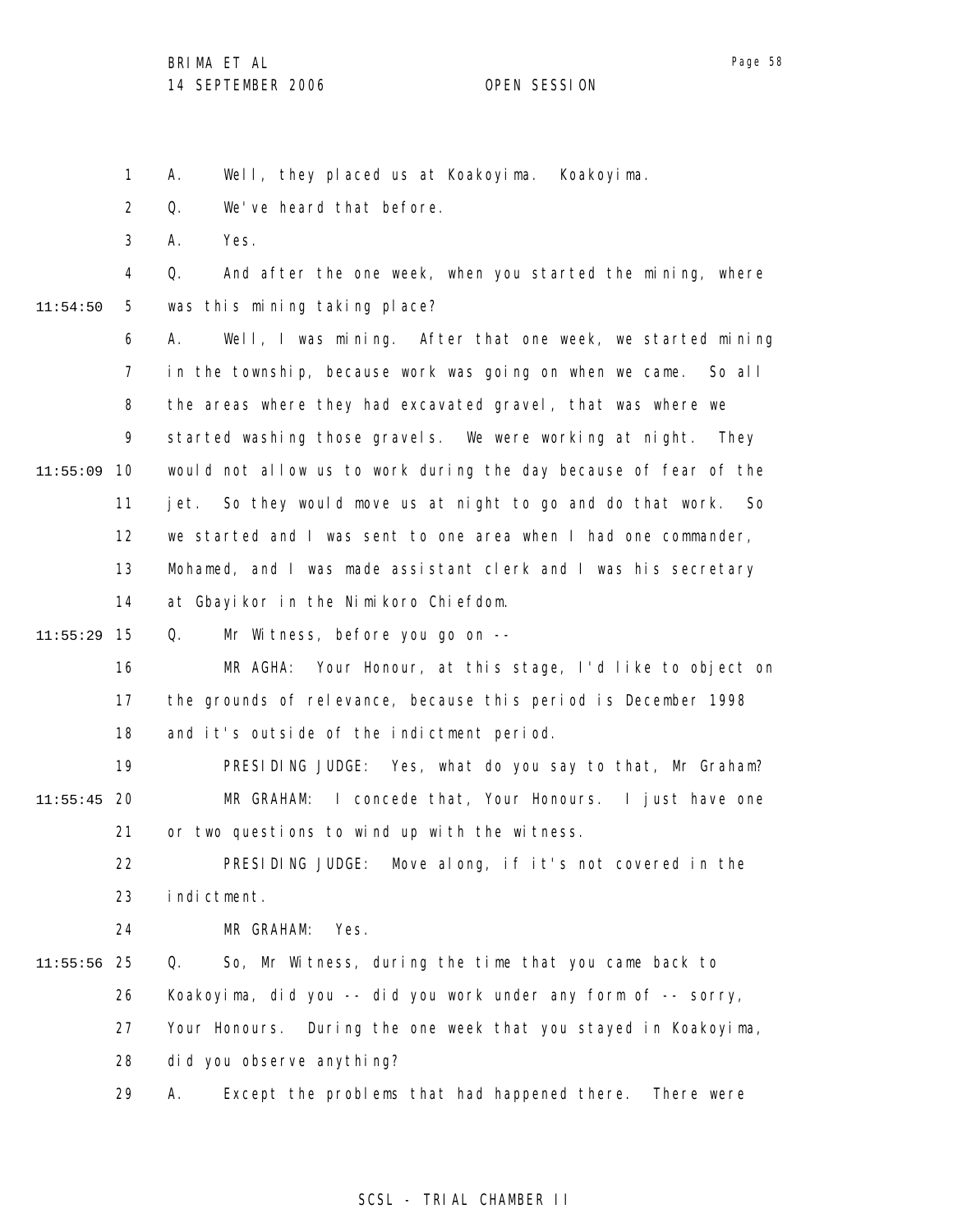|          | $\mathbf{1}$   | properties strewn all over the place, corpses, when the rebels    |
|----------|----------------|-------------------------------------------------------------------|
|          | $\overline{2}$ | were fighting against the ECOMOG troops in the township.          |
|          | 3              | Thank you.<br>Mr Witness, thank you very much for the time.<br>Q. |
|          | 4              | And your answers, the testimony.                                  |
| 11:56:46 | 5              | MR GRAHAM: I don't have any further questions for the             |
|          | 6              | witness, Your Honour.                                             |
|          | $\overline{7}$ | PRESIDING JUDGE: Thank you, Mr Graham. Anything else in           |
|          | 8              | chief? All right. Yes, Mr Agha.                                   |
|          | 9              | CROSS-EXAMINED BY MR AGHA:                                        |
| 11:57:07 | 10             | Witness, I'm going to ask you some questions, many of which<br>Q. |
|          | 11             | can be answered with a "yes" or "no" answer. So I'd like you to   |
|          | 12             | answer these questions as concisely and truthfully as possible;   |
|          | 13             | do you understand?                                                |
|          | 14             | Yes.<br>А.                                                        |
| 11:57:31 | 15             | Okay. Now, you mentioned yesterday that, in May 1997,<br>Q.       |
|          | 16             | soldiers had taken over power and formed the AFRC government; do  |
|          | 17             | you remember that?                                                |
|          | 18             | Yes.<br>Α.                                                        |
|          | 19             | And the AFRC government replaced the Kabbah government,<br>Q.     |
| 11:57:51 | 20             | didn't they?                                                      |
|          | 21             | Yes.<br>А.                                                        |
|          | 22             | Did you hear that Tamba Brima was one of the soldiers who<br>Q.   |
|          | 23             | had taken part in the overthrow of the Kabbah government?         |
|          | 24             | No, sir. Except when he said he was PLO 2 in Kono, and we<br>А.   |
| 11:58:15 | 25             | didn't know what was PLO 2.                                       |
|          | 26             | Did you ever hear that Ibrahim Bazzy Kamara was one of the<br>Q.  |
|          | 27             | soldiers who had taken part in the overthrow of the Kabbah        |
|          | 28             | government?                                                       |
|          | 29             | No, sir. I don't know.<br>Α.                                      |

# SCSL - TRIAL CHAMBER II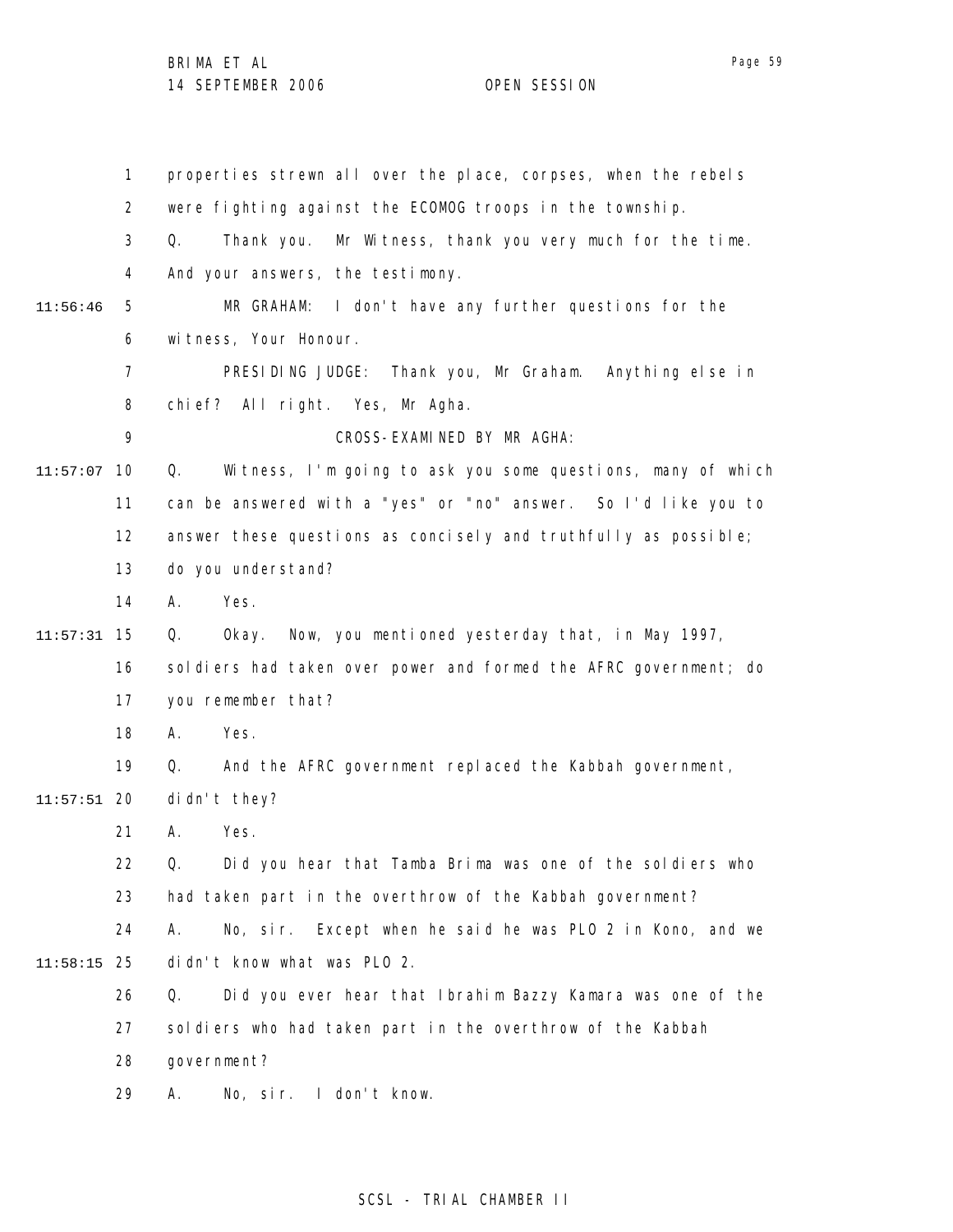1 2 3 4 5 6 7 8 9 10 11:59:02 11 12 13 14 15 11:59:14 16 17 18 19 20 11:59:34 21 22 23 24 25 11:59:56 26 27 28 29 11:58:46 Q. Did. You ever hear that Santigie Kanu, aka Five-Five, was one of the soldiers who had taken part in the overthrow of the Kabbah government? A. Well, we were -- THE INTERPRETER: Your Honour, I didn't get the last word. MR AGHA: Q. Five-Five -- sorry. PRESIDING JUDGE: Ms Interpreter, do you mean the last word from counsel asking the question? THE INTERPRETER: The witness. From the witness. PRESIDING JUDGE: Ask the question again. MR AGHA: Q. Did you ever hear that Santigie Kanu, aka Five-Five, was one of the soldiers who overthrew Kabbah's government? A. No, sir. Q. Now, do you remember yesterday saying that the RUF joined the AFRC government? A. Yes. Yes, sir. Q. Now, whilst the AFRC government was in power, the Sierra Leone Army were working with the RUF in running the country, weren't they? A. Well, I don't know because I was not in Freetown. I was in the provinces. Q. But you'd agree with me that the RUF joined the AFRC government? A. Yes. AFRC, they went to the radio. They called the rebels in the bush for them to come and join them. That was over the wires, even in the villages knew about that.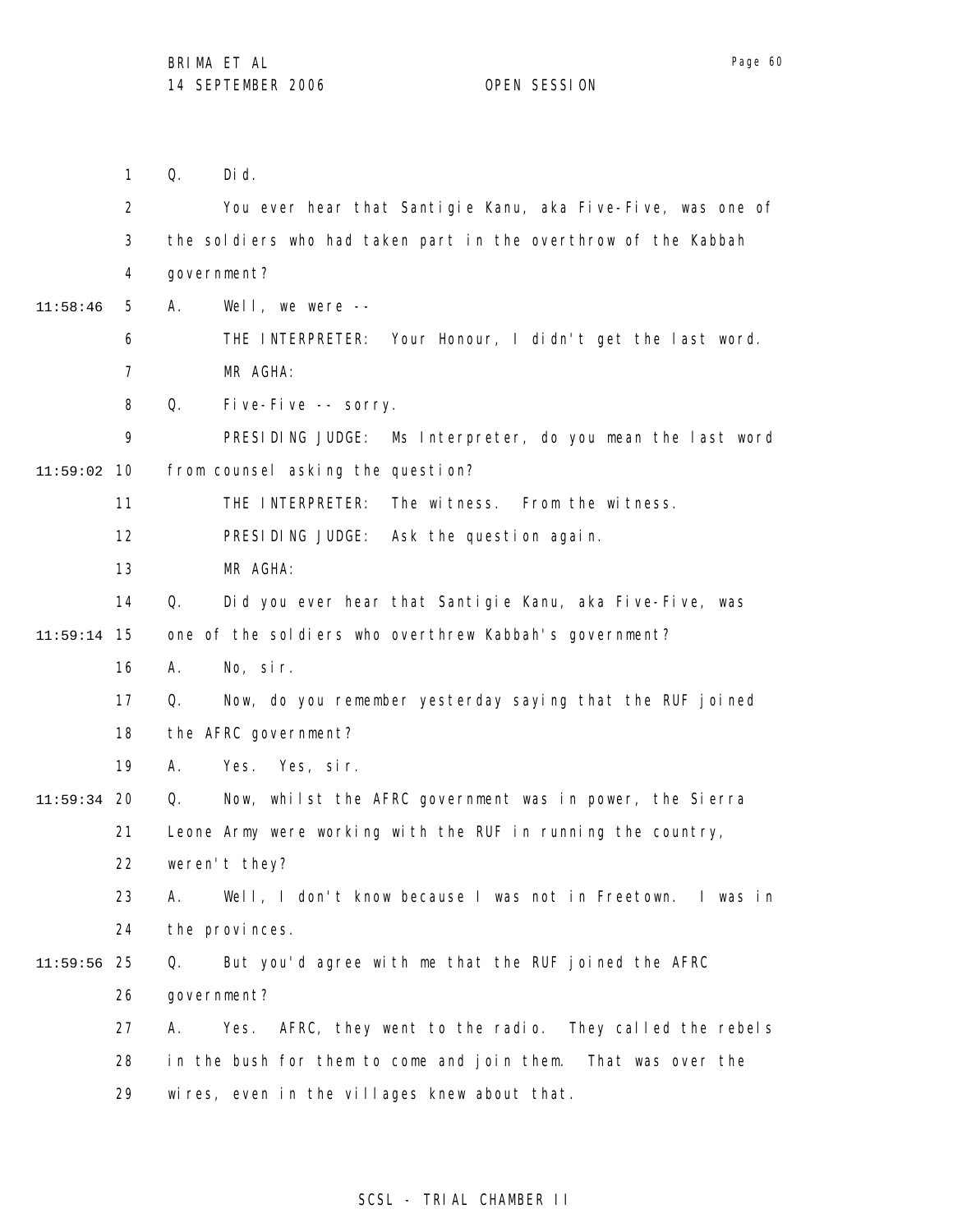|          | $\mathbf{1}$   | So the AFRC government and the RUF were working together<br>Q.   |
|----------|----------------|------------------------------------------------------------------|
|          | $\overline{2}$ | until they were overthrown by ECOMOG; is that right?             |
|          | 3              | Yes, I think so because they -- the AFRC called RUF from<br>А.   |
|          | 4              | the bush.<br>We were in the bush.                                |
| 12:00:42 | 5              | Q.<br>Now, you mentioned Tamba Brima. Did you ever hear Tamba    |
|          | 6              | Brima being referred to as an honourable?                        |
|          | 7              | Except the name PLO 2, and I don't know what is PLO 2.<br>А.     |
|          | 8              | That was the time when he went to Kono when he was at            |
|          | 9              | Masingbi Road. That was the time I knew him as PLO 2 Tamba       |
| 12:01:10 | 10             | Brima.                                                           |
|          | 11             | JUDGE SEBUTINDE: Mr Witness, it would help this trial if         |
|          | 12             | you listened to the question and confined your answer to the     |
|          | 13             | question, not to retell the story before. Do you understand?     |
|          | 14             | THE WITNESS:<br>Okay. Okay, sir.                                 |
| 12:01:24 | 15             | MR AGHA:                                                         |
|          | 16             | Did you ever hear Tamba Brima being referred to as an<br>Q.      |
|          | 17             | honourable?                                                      |
|          | 18             | No, sir.<br>А.                                                   |
|          | 19             | Now, I understand you are doing petty trading. What job<br>Q.    |
| 12:01:42 | 20             | were you doing in Koidu Town at the time of the takeover by the  |
|          | 21             | AFRC government?                                                 |
|          | 22             | A. Well, I was doing petty trading. I had a small shop where     |
|          | 23             | I was selling little things.                                     |
|          | 24             | Q.<br>And, according to you yesterday, there were no problems in |
| 12:02:12 | 25             | Kono whilst the AFRC was in power, until around January and      |
|          | 26             | February 1998; do you remember that? Is that right?              |
|          | 27             | Α.<br>Yes, sir.                                                  |
|          | 28             | Q.<br>And, during this period, before January and February 1998, |
|          | 29             | RUF were also present in Kono -- in Koidu Town, sorry, weren't   |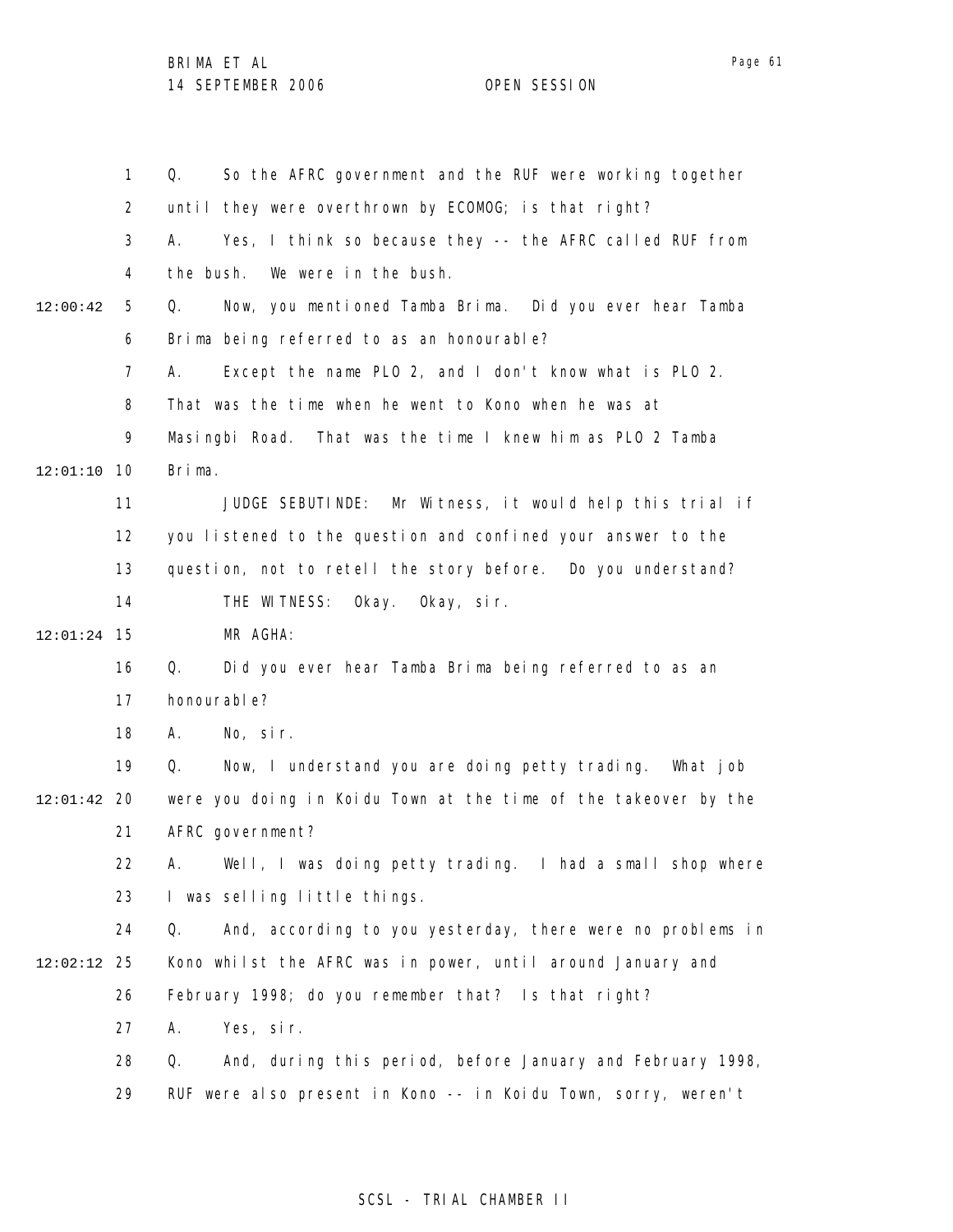|          | 1              | they?                                                              |
|----------|----------------|--------------------------------------------------------------------|
|          | $\overline{2}$ | Α.<br>Yes, they were there. They were there.                       |
|          | 3              | Q.<br>And SLAs were also there, weren't they?                      |
|          | 4              | Yes, they were there. They were there.<br>А.                       |
| 12:03:05 | 5              | Q.<br>And during the period of the AFRC government, diamond for    |
|          | 6              | mining -- diamond mining was going on in Kono, wasn't it?          |
|          | $\overline{7}$ | Α.<br>Mining. Yes, they were mining diamonds in Kono. We were      |
|          | 8              | working there. We ourselves were working there. I, myself, was     |
|          | 9              | working there.                                                     |
| 12:03:24 | 10             | And these diamonds, a part of them were going to the AFRC<br>Q.    |
|          | 11             | government, weren't they?                                          |
|          | 12             | My father -- the plot, I was working for myself. I<br>А.<br>No.    |
|          | 13             | had a licence to work. People were working with their own          |
|          | 14             | I i cence.                                                         |
| 12:03:48 | 15             | Was there any forced mining in Kono during the AFRC<br>Q.          |
|          | 16             | government?                                                        |
|          | 17             | No. Everybody was working for themselves. I had a<br>А.            |
|          | 18             | licence. I was working with my licence, without any harassment,    |
|          | 19             | my father's licence. There was no problem, no harassment.          |
| 12:04:09 | 20             | I thought you were a petty trader?<br>Q.                           |
|          | 21             | My father had a licence. I was born in Kono.<br>Yes.<br>Even<br>А. |
|          | 22             | though I was a petty trader, my father had a licence. He had a     |
|          | 23             | pl ot.                                                             |
|          | 24             | So you were mining as well as being a petty trader?<br>Q.          |
| 12:04:29 | 25             | Yes.<br>Α.                                                         |
|          | 26             | Q.<br>I suggest to you there was forced mining going on in Koidu   |
|          | 27             | Town by the RUF and SLA during the AFRC government period; what    |
|          | 28             | do you have to say about that?                                     |
|          | 29             | Well, according to my own view, where I was working in the<br>Α.   |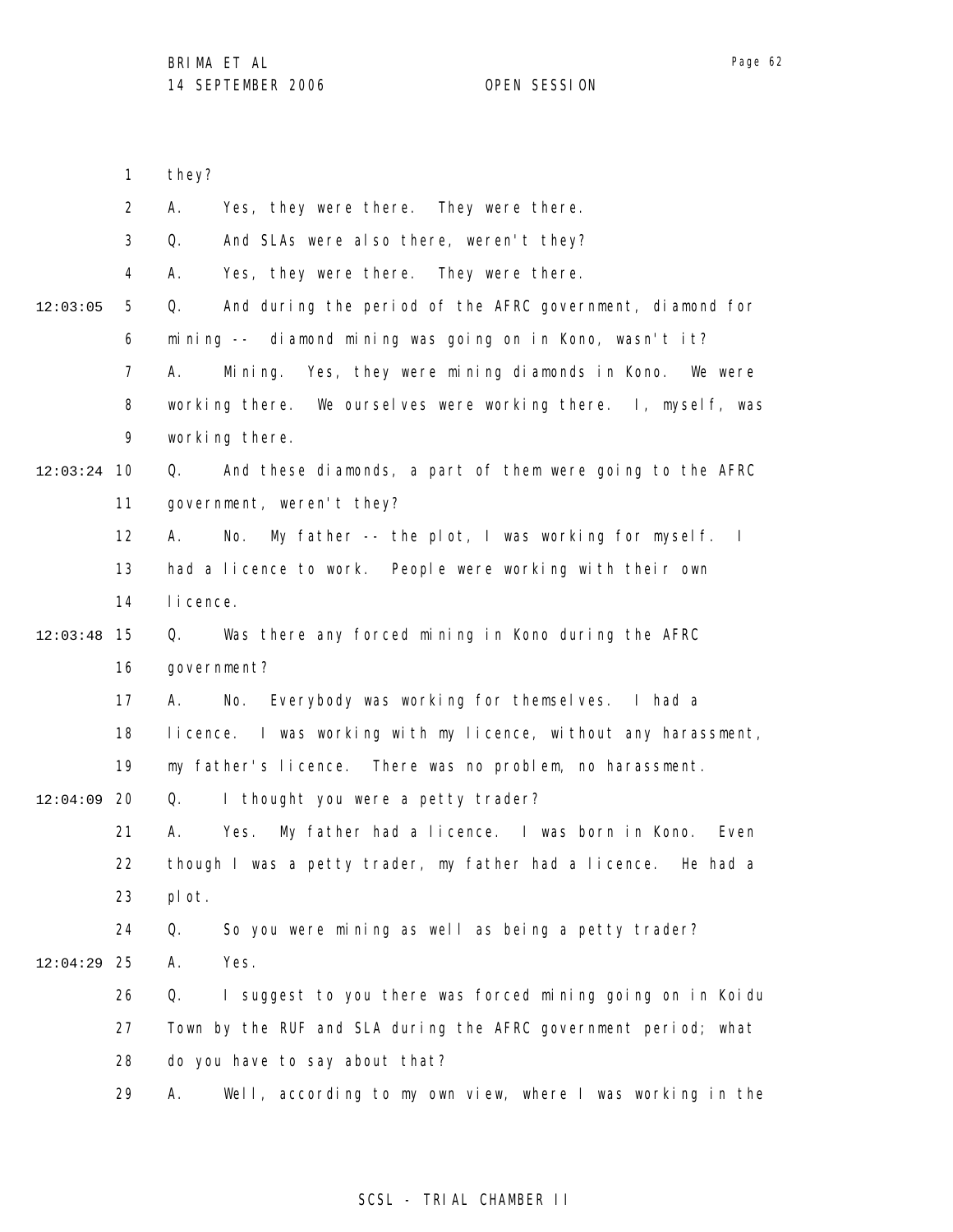1 2 3 4 5 6 7 8 9 10 12:05:24 11 12 13 14 15 12:05:45 16 17 18 19 20 12:06:10 21 22 23 24 25 12:06:31 26 27 28 29 12:05:04 township, I don't know about the interior but, in the township, that wasn't happening. The area where I was working, that wasn't happening. Q. So according to you, there was no forced mining of civilians in Koidu Town; right? A. Within my area where I was working, where I was working. I don't know about the other areas, but, where I was working, that wasn't happening in my presence. Q. Well, where were you working? Were you working in Koidu Town? A. In Koidu, yes, sir. Q. Now, the AFRC had a secretariat in Kono, didn't they? A. Yes, sir. Q. And this AFRC secretariat was monitoring the mining activities, wasn't it? A. Well, I didn't have any business with them. We would not go close to them. We were busy with our mining and petty trading. Q. So who was manning the AFRC secretariat; was it soldiers? A. Well, they had soldiers, civilians. We would see them. We wouldn't go there. I wouldn't go there because I didn't have any business with them. I was about my own business. Q. So what was the AFRC secretariat doing? A. Well, they were just there. They were just within the township, sir. They had an office there. Q. But you don't know what they were doing? A. No, sir. I didn't know what they were doing because I didn't go there. Q. Have you heard of a person called Eddie Kanneh?

# SCSL - TRIAL CHAMBER II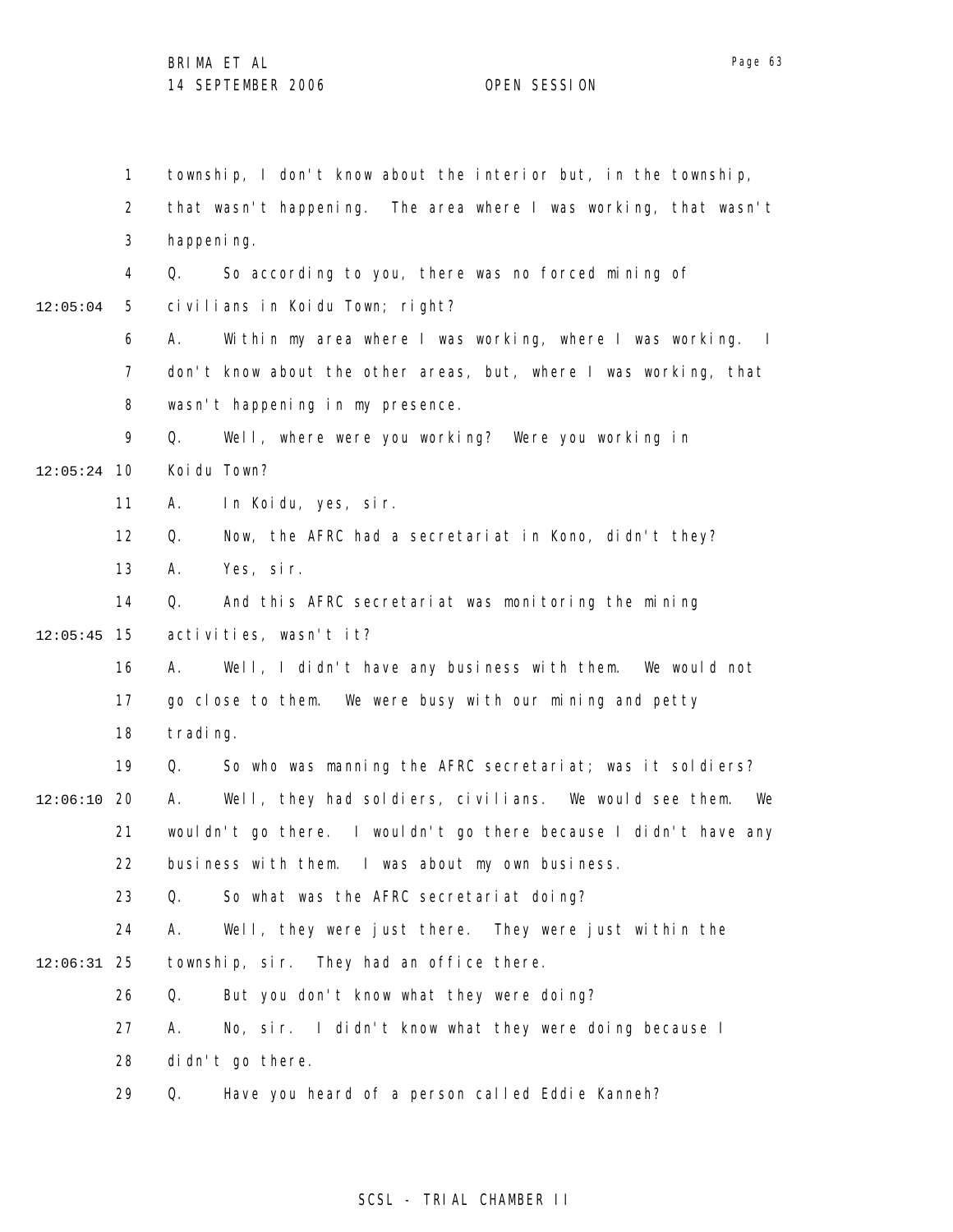|               | $\mathbf{1}$   | Eddie Kanneh? No, sir. I didn't have any business with<br>А.      |
|---------------|----------------|-------------------------------------------------------------------|
|               | $\overline{2}$ | that secretariat. I was afraid to go there.                       |
|               | 3              | But have you heard of a person called Eddie Kanneh?<br>Q.         |
|               | 4              | No, sir.<br>А.                                                    |
| 12:07:11      | 5              | Now, yesterday, you mentioned that Tamba Brima was present<br>Q.  |
|               | 6              | at Masingbi Road at Koidu Town; do you remember that?             |
|               | 7              | Yes, sir.<br>А.                                                   |
|               | 8              | Tamba Brima had his headquarters at Masingbi Road, didn't<br>Q.   |
|               | 9              | he?                                                               |
| 12:07:37      | 10             | It was at -- he was in a house in -- he was saying there,<br>А.   |
|               | 11             | in a house, in one house at Masingbi Road. That was where he was  |
|               | 12             | staying.                                                          |
|               | 13             | And he was staying there between January and February 1998,<br>Q. |
|               | 14             | wasn't he?                                                        |
| 12:07:52      | 15             | Within that time. I cannot recall the year but<br>Α.<br>Yes.      |
|               | 16             | within that period. The year, it has taken a long time. I         |
|               | 17             | cannot say anything about the year.                               |
|               | 18             | Yes, but the months between January and February; right?<br>Q.    |
|               | 19             | Maybe. I don't know. It has taken a long time and,<br>А.          |
| $12:08:16$ 20 |                | something that has taken a long time, I cannot recall that.       |
|               | 21             | Q.<br>Well, do you remember meeting anyone from the Special       |
|               | 22             | Court, to tell your story before coming to Freetown?              |
|               | 23             | Yes.<br>They met me at my house.<br>А.                            |
|               | 24             | And they took a statement from you about your version of<br>Q.    |
| 12:08:44      | 25             | the events, didn't they?                                          |
|               | 26             | Yes.<br>А.                                                        |
|               | 27             | We've been provided with a brief summary of that statement<br>Q.  |
|               | 28             | and I will read it to you as follows: Are you listening?          |
|               | 29             | Yes, sir.<br>Α.                                                   |

# SCSL - TRIAL CHAMBER II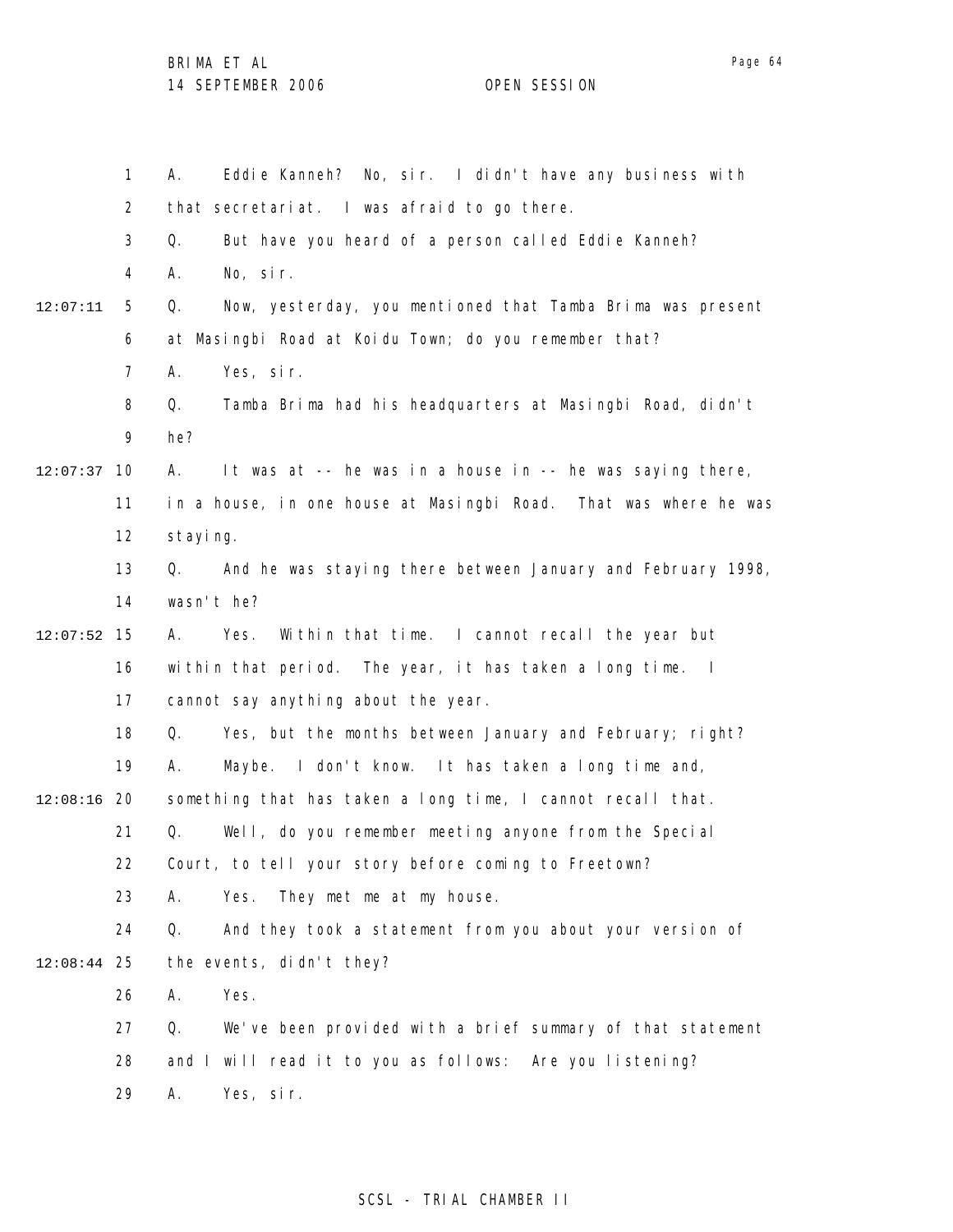1 2 3 4 5 6 7 8 9 12:09:56 10 11 12 12:09:32 Q. "Witness will testify he knew Tamba Brima as a member of the AFRC present at Masingbi Road at Koidu Town between January and February 1998." Do you remember telling that to the person who took your statement? A. Yes, sir. Q. So, is that correct? A. Yes, sir. Q. Now, how often did you see Tamba Brima at Masingbi Road? A. While he was there, because that area, we didn't have any business with that area. I was far off from that area. He came, he sat. He was born in Kono. He is a Kono man. So he was based there, but I didn't go around that area.

> 13 Q. Did you see him at all moving around Koidu Town?

14 15 12:10:20 16 17 A. No, I was not within that area. Where I was, and where he was, was far distance. Where I was was in a little corner. In the morning I will go about my petty trading and go to the mining si te.

18 19 12:10:39 20 Q. Mr Witness, you can very easily answer that question yes or no, so I ask it again: Did you see Tamba Brima moving at all in Koidu Town in January and February 1998? "Yes" or "no"?

> 21 A. No, sir.

22 23 Q. Now, you say Tamba Brima had soldiers with him, didn't you? A. Yes, sir.

24 25 12:11:11 Q. Now, you said you couldn't remember the number of soldiers, well?

> 26 27 28 29 A. No. Q. So I'm going to ask you again: Was it around five sol di ers? A. Except you want me to tell a lie? I cannot tell because I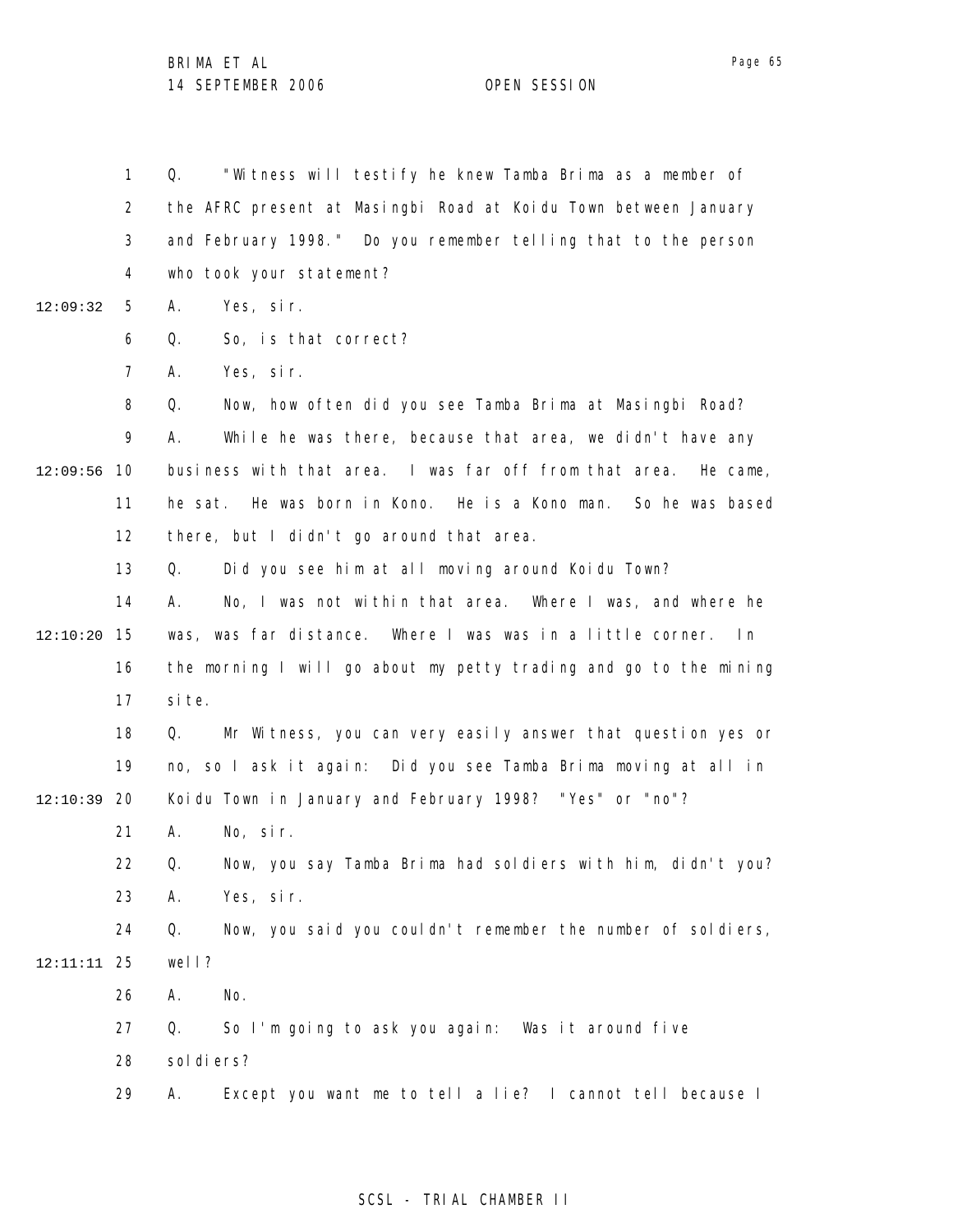1 2 3 4 5 6 7 8 9 10 12:12:15 11 12 13 14 15 12:12:48 16 17 18 19 12:13:08 20 21 22 23 24 25 12:13:35 26 27 28 29 12:11:52 was not there. I was not with him. Q. Okay. Now, as PLO 2 in the AFRC government Tamba Brima held an important position whilst in Koidu Town; would you agree with that? A. They referred to him as a big man. PLO 2. That was what we knew about in Koidu Town. They said big man. PLO 2. That was what he was referred to. They said he was a big man. I don't know what is PLO 2. I only heard them calling him PLO 2. Q. Now, you say that they called him a big man; was it well known in Koidu Town that Tamba Brima, as PLO 2, was a big man? A. That was what people knew in the township. It wasn't a secret to the people of Koidu. Q. Okay. Now, you said that you didn't know what Tamba Brima was doing in Koidu Town yesterday; do you remember that? A. Yes. Q. I suggest to you that Tamba Brima was supervising the mining activities in Koidu Town on behalf of the AFRC government; what do you have to say about that? A. Except I tell a lie, I don't know about that. What I know is what I am telling the Court, what I saw. What I came across is what I am telling the Court. Q. Now, was Tamba Brima a SLA soldier? A. I only know the man by the name. The name Tamba Brima, that's what I know. Q. But did you know him as a SLA soldier or an AFRC soldier? A. Well, I knew him as a SLA soldier. Q. So is there any difference between a SLA soldier and an AFRC soldier? A. Well, I don't know. That was how they referred to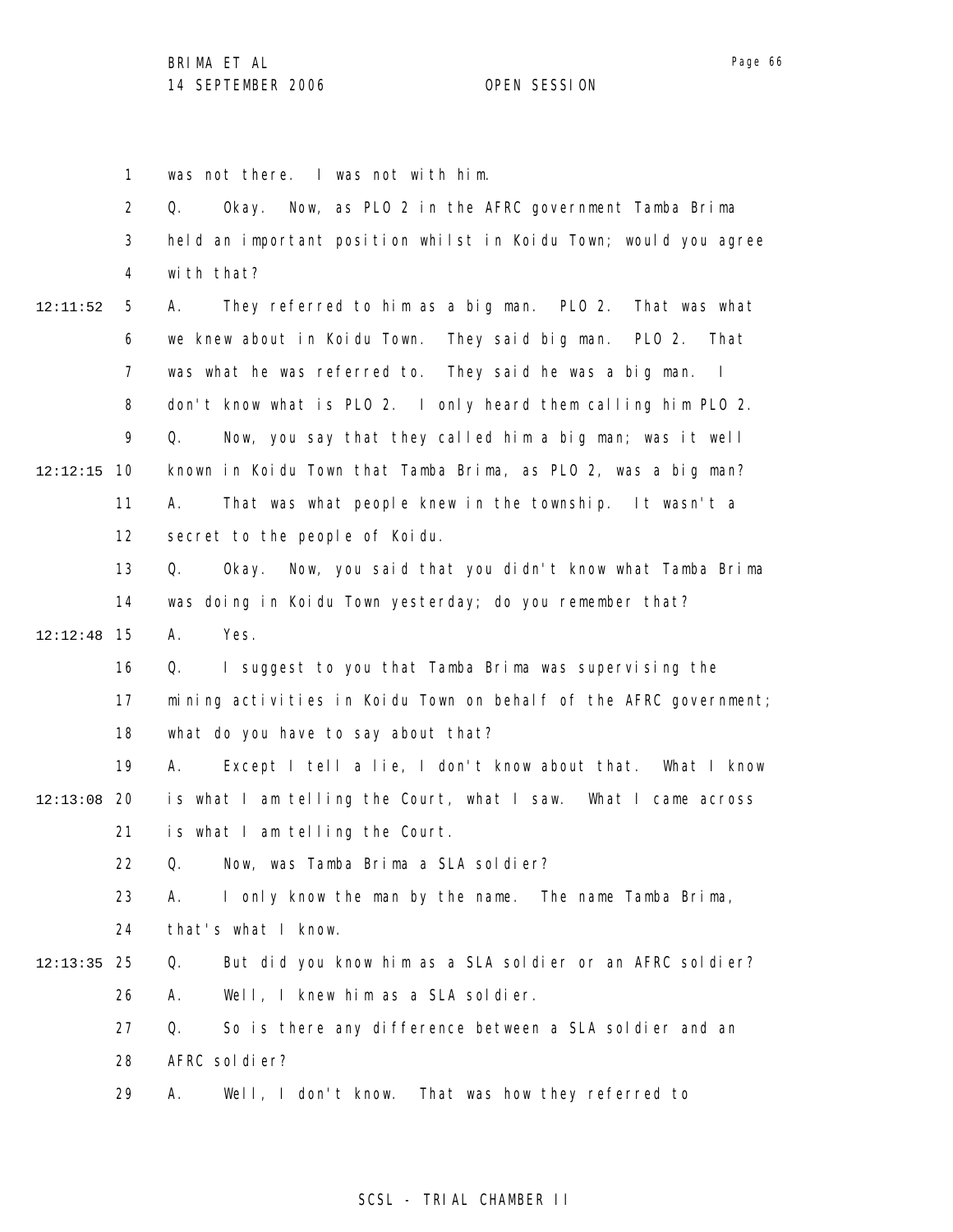1 2 3 4 5 6 7 8 9 10 12:14:50 11 12 13 14 15 12:15:13 16 17 18 19 20 12:15:28 21 22 23 24 25 12:15:54 26 27 28 29 12:14:28 themselves. The AFRC, I don't know the difference, because I only know Tamba Brima was a SLA soldier. I don't know the difference. They know the difference. Q. Do you know whether he was another ranked soldier? A. No, sir, I don't know anything about rank in the military. I didn't have any business with Tamba Brima. I only saw him at Masingbi Road. Q. So did you know him before the coup? A. No, sir. No, sir. Except when I heard his name, Tamba Brima, when he was based in Kono at Masingbi Road, that was when I knew him as Tamba Brima. I had never known him before. Q. And did you know that he played football? A. No, sir. Q. Now yesterday, you mentioned Operation Pay Yourself; do you remember that? A. Yes, sir. Q. I suggest to you that Tamba Brima and his men took part in the looting of property in Kono after Operation Pay Yourself; what do you have to say about that? A. For that, I wouldn't be able to say anything because the soldiers were many in the township. I said that yesterday. They were all over the township. Everywhere you go you would see sol diers. AFRC sol diers were everywhere. So I cannot tell whether they were Tamba Brima's soldiers or other soldiers. If I said that then I would be lying because I wasn't there. Q. So you don't know whether Tamba Brima or any of his soldiers carried out any looting; is that right? A. Yes, because the soldiers were mixed up. There were many. The only person I knew was the Commander Sinah. He was in charge

## SCSL - TRIAL CHAMBER II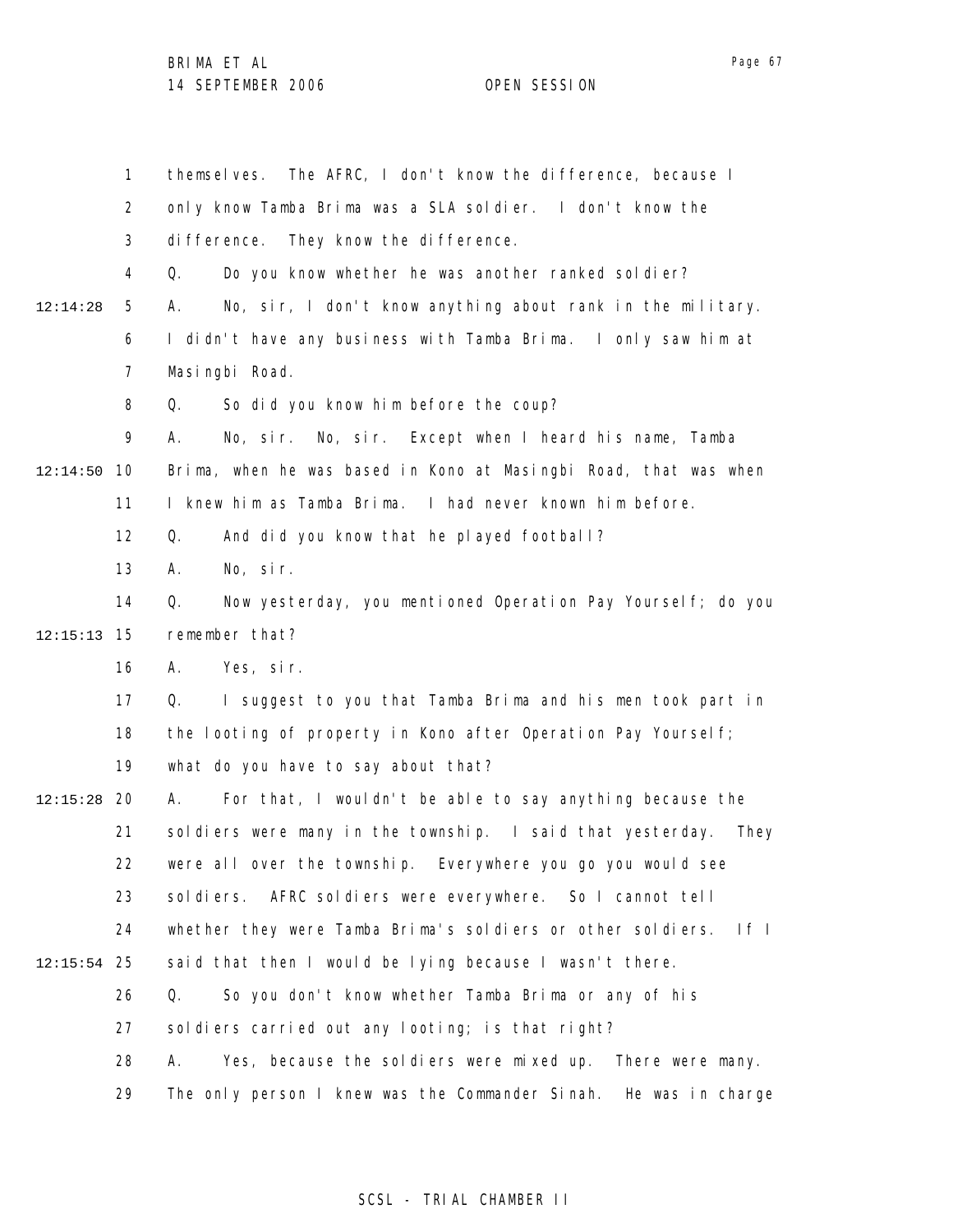1

2

of the soldiers in Ngaia. Tamba Brima was just at Masingbi Road. Q. How far is Ngaia from Masingbi Road, roughly?

Page 68

|          | 3              | Ngaia is out of the town, sir, around Freetown Highway,<br>А.         |
|----------|----------------|-----------------------------------------------------------------------|
|          | 4              | going towards Yengema, to Bumpe.                                      |
| 12:16:37 | 5              | Q.<br>But would you say it's five miles away, more, or less?          |
|          | 6              | А.<br>Yes, yes, sir.                                                  |
|          | $\overline{7}$ | What, that it is more than five miles or less than five<br>Q.         |
|          | 8              | miles?                                                                |
|          | 9              | А.<br>Within five miles. Ngaia headquarter, NDMC used to be           |
| 12:17:03 | 10             | there but, later, it was converted to the military headquarter.       |
|          | 11             | Did you personally see Tamba Brima leave Kono?<br>Q.                  |
|          | 12             | After Operation Pay Yourself we saw Tamba Brima in a<br>А.<br>Yes.    |
|          | 13             | He went out. Since then I never saw him and his men<br>vehi cl e.     |
|          | 14             | They went along Masingbi Road towards the highway.<br>From<br>agai n. |
| 12:17:33 | 15             | then, I didn't see Tamba Brima any more, together with his men.       |
|          | 16             | They only said that was Tamba going.                                  |
|          | 17             | Okay. So Tamba Brima left with his men from Masingbi Road<br>Q.       |
|          | 18             | and you didn't see him again; is that right?                          |
|          | 19             | Yes, yes.<br>А.                                                       |
| 12:17:57 | 20             | Now, in March 1998, Johnny Paul Koroma's forces dislodged<br>Q.       |
|          | 21             | the Kamajors from Koidu Town, didn't they?                            |
|          | 22             | Yes, sir.<br>А.                                                       |
|          | 23             | And Johnny Paul Koroma's forces consisted of former AFRC<br>Q.        |
|          | 24             | sol diers and RUF, didn't they?                                       |
| 12:18:23 | 25             | Yes, sir.<br>Α.                                                       |
|          | 26             | And did you hear that Johnny Paul Koroma ordered the<br>Q.            |
|          | 27             | burning of Koidu Town because the civilians had betrayed the SLAs     |
|          | 28             | to the Kamajors?                                                      |

29 A. No, sir.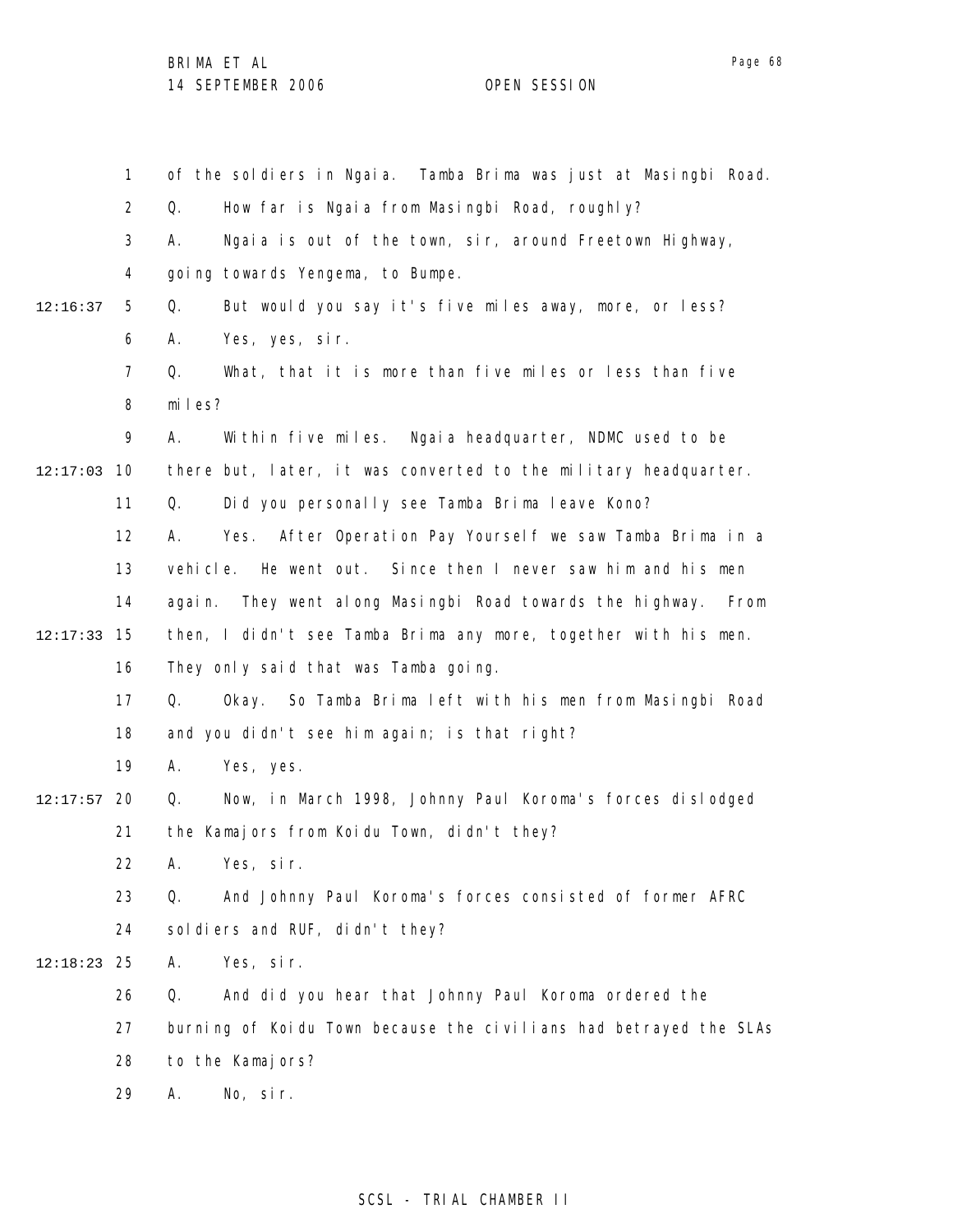|          | $\mathbf{1}$   | I suggest to you that Johnny Paul Koroma ordered the<br>Q.        |
|----------|----------------|-------------------------------------------------------------------|
|          | $\overline{2}$ | burning of Koidu Town when he arrived in around February, March   |
|          | 3              | 1998; what do you have to say about that?                         |
|          | 4              | Well, I don't know, except you want me to lie? What I know<br>А.  |
| 12:19:09 | 5              | is the time I was with the rebels --                              |
|          | 6              | It's sufficient for you to say you don't know. You don't<br>Q.    |
|          | 7              | have to explain beyond that.                                      |
|          | 8              | Okay, sir. Okay, sir.<br>А.                                       |
|          | 9              | Now, you say when Johnny Paul Koroma's forces attacked<br>Q.      |
| 12:19:24 | 10             | Koidu Town you ran away; is that right?                           |
|          | 11             | Α.<br>Yes, sir.                                                   |
|          | 12             | And you went into hiding?<br>Q.                                   |
|          | 13             | Yes, sir.<br>А.                                                   |
|          | 14             | Q.<br>And you say that after about four days the RUF came and you |
| 12:19:39 | 15             | heard people being attacked?                                      |
|          | 16             | Yes, sir. That was --<br>А.                                       |
|          | 17             | I suggest to you that it was both RUF and SLA soldiers who<br>Q.  |
|          | 18             | had come with Johnny Paul Koroma who were carrying out that       |
|          | 19             | attack; what do you have to say about that?                       |
| 12:20:01 | -20            | Well, I don't know.<br>А.                                         |
|          | 21             | Q.<br>Now, you hid between April and June 1998, didn't you?       |
|          | 22             | Yes, sir.<br>А.                                                   |
|          | 23             | Now, both RUF and AFRC forces were working together<br>Q.         |
|          | 24             | fighting against the Kamajors in Kono between March and June      |
| 12:20:38 | 25             | 1998, weren't they?                                               |
|          | 26             | That period I was in hiding, I was in the bush. I don't<br>А.     |
|          | 27             | know.                                                             |
|          | 28             | So would it be fair to say that between April and June 1998<br>Q. |
|          | 29             | you wouldn't be able to say anything about what was happening in  |
|          |                |                                                                   |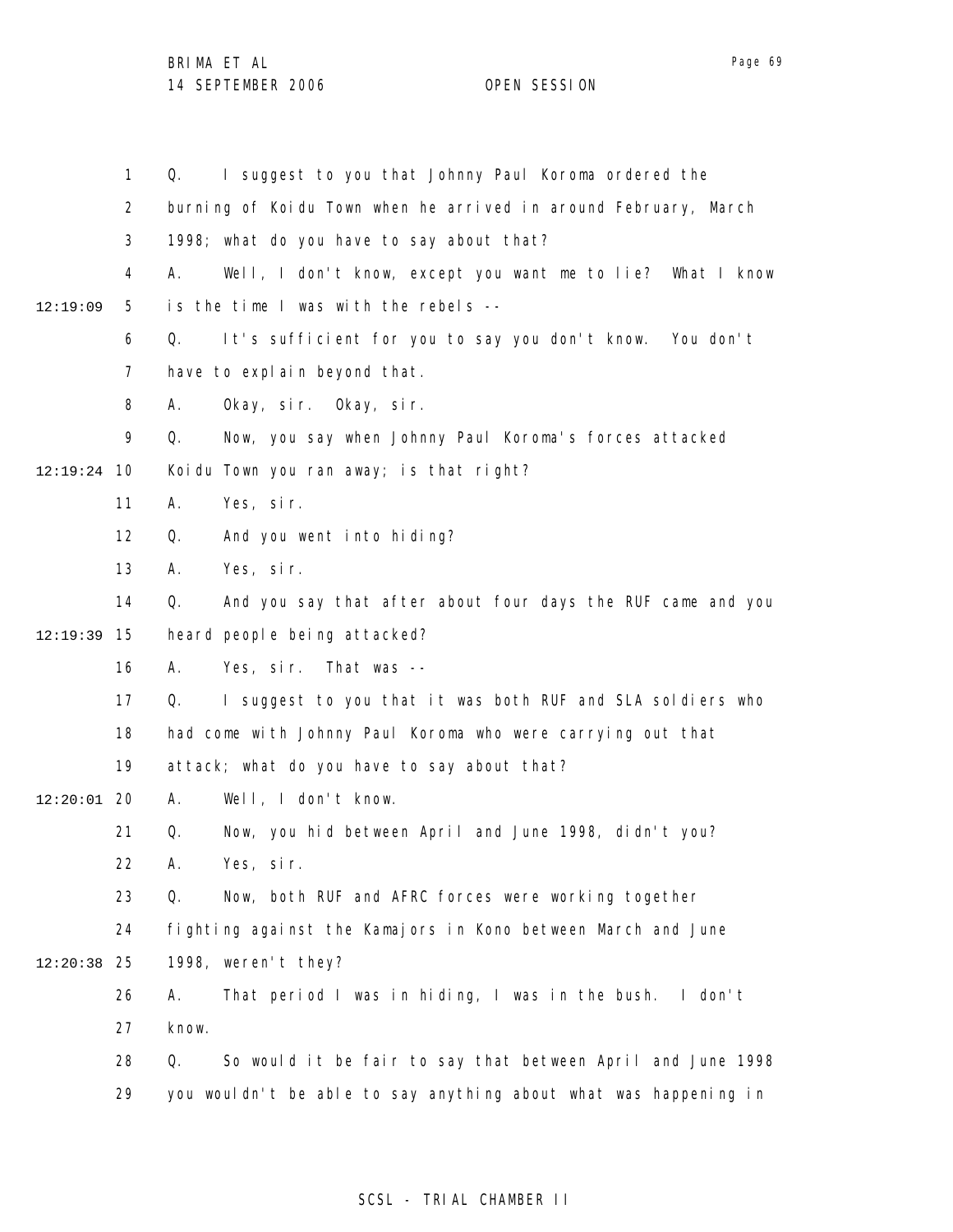the Kono District?

1

Page 70

2 3 4 5 6 7 8 9 10 12:21:47 11 12 13 14 15 12:22:06 16 17 18 19 12:22:19 20 21 22 23 24 25 12:22:32 26 27 28 29 12:21:22 A. I was in the bush. Q. So would it be fair to say you couldn't comment on what was happening in the rest of Kono? A. I didn't see. What would I be able to say, except I tell a lie to the Court. I wasn't there. What I saw is what I am speaking about in the Court. Q. Now, I say to you that Ibrahim Bazzy Kamara was the most senior SLA commander operating in Kono between February and June 1998; what do you have to say about that? MR DANIELS: Objection, Your Honour. I think the question has al ready been asked, whether he heard about Ibrahim Bazzy Kamara and his answer was answered no; he said not at all. PRESIDING JUDGE: Yes. What do you say, Mr Agha? MR AGHA: I'm just putting the Prosecution's case to him. PRESIDING JUDGE: All right. If that's the only basis it's put, I presume this will tie in with a submission at the end of the  $-$ MR AGHA: Yes, it ties in with the Prosecution case, Your Honour. PRESIDING JUDGE: All right. Go ahead. MR AGHA: Okay. Q. So, Witness, I say to you that Ibrahim Bazzy Kamara was the most senior SLA soldier operating in Kono between February and June 1998; what do you have to say about that? A. I don't know him, sir. I don't know. Q. Now, in July of 1998, the RUF found you and took you to another area in Koidu Town; is that right? They found you from your hiding place in July 1998?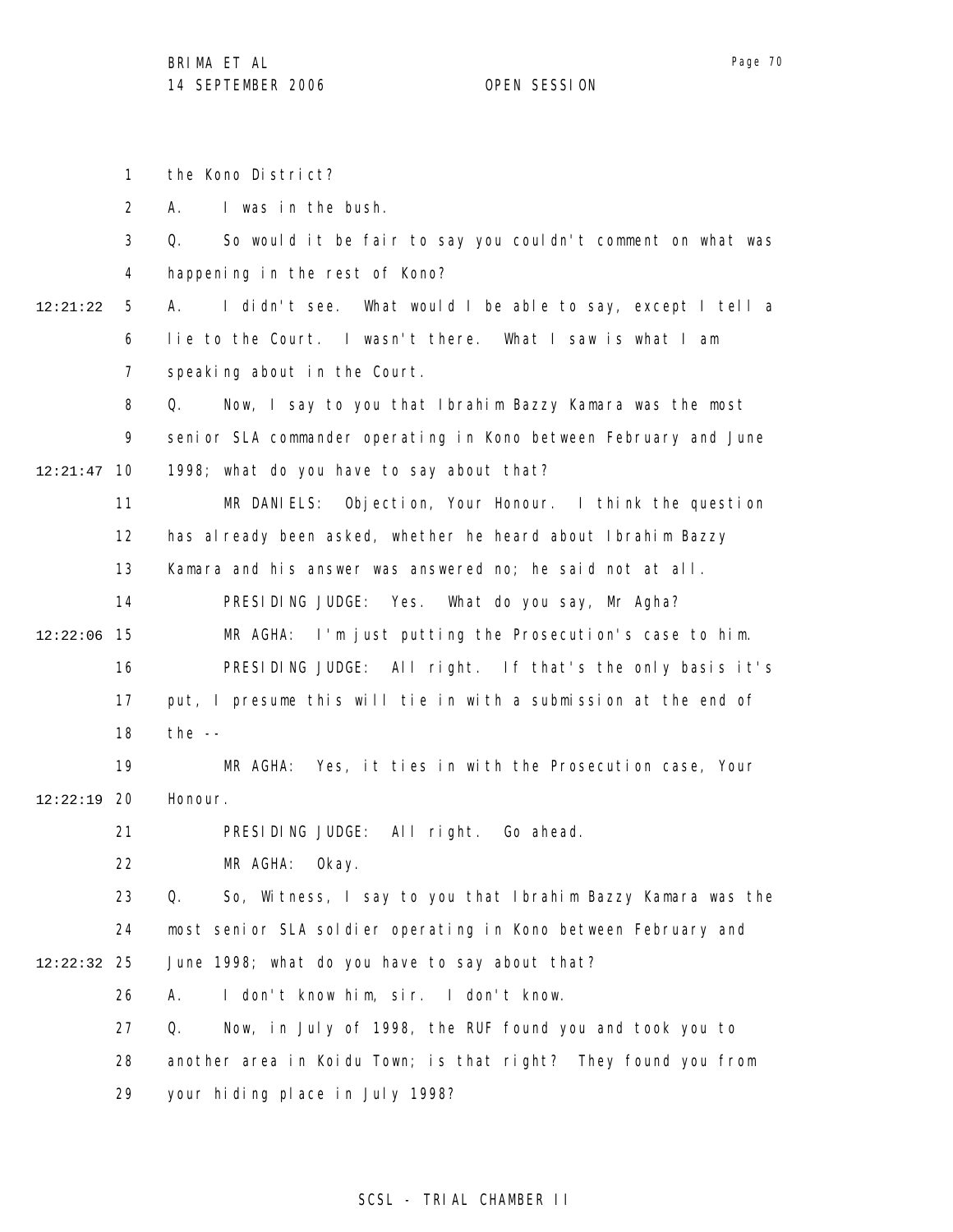Page 71

1 A. Yes.

2 3 4 5 12:23:22 Q. So would you agree with me that you could not comment on any events in Kono up until July 1998, when you were captured? A. No, because I was a captive. I couldn't move. Q. Yes.

> 6 A. On my own.

7 8 9 10 12:23:40 11 Q. Before you were captured, in July 1998, you would not be able to tell what was going on in the Kono District, would you? A. I didn't have enough time. I was busy with my petty trading and mining with my father. In the morning I would go about my business.

12 13 14 15 12:23:59 16 17 Q. Witness, I'm talking about the period when you were in hiding, when Johnny Paul Koroma has attacked Koidu Town, you've run away into hiding. Now, you've already said you were in hiding between April and June. Now, you were actually captured in July 1998 by the RUF from your hiding place; is that right? A. Yes, sir.

18 19 20 12:24:22 21 22 23 24 25 12:25:00 26 Q. So before the time you were captured, in July 1998, you could not say what was happening in Kono District, could you? A. No, I didn't know. I was in the bush. I was in hiding. Q. I say to you that after you were captured, in July 1998, nearly all the SLA soldiers had left Kono for Koinadugu District and the Northern Jungle; what do you have to say about that? A. For me, I don't know, sir. Those who captured me were RUF. Those are the ones I know. Q. I say to you that no SLAs were disarmed in Kailahun; what

27 do you have to say about that?

28 29 A. What I saw is what I'm talking about in front of the Court. When I went to Kailahun what I saw is what I have told the Court.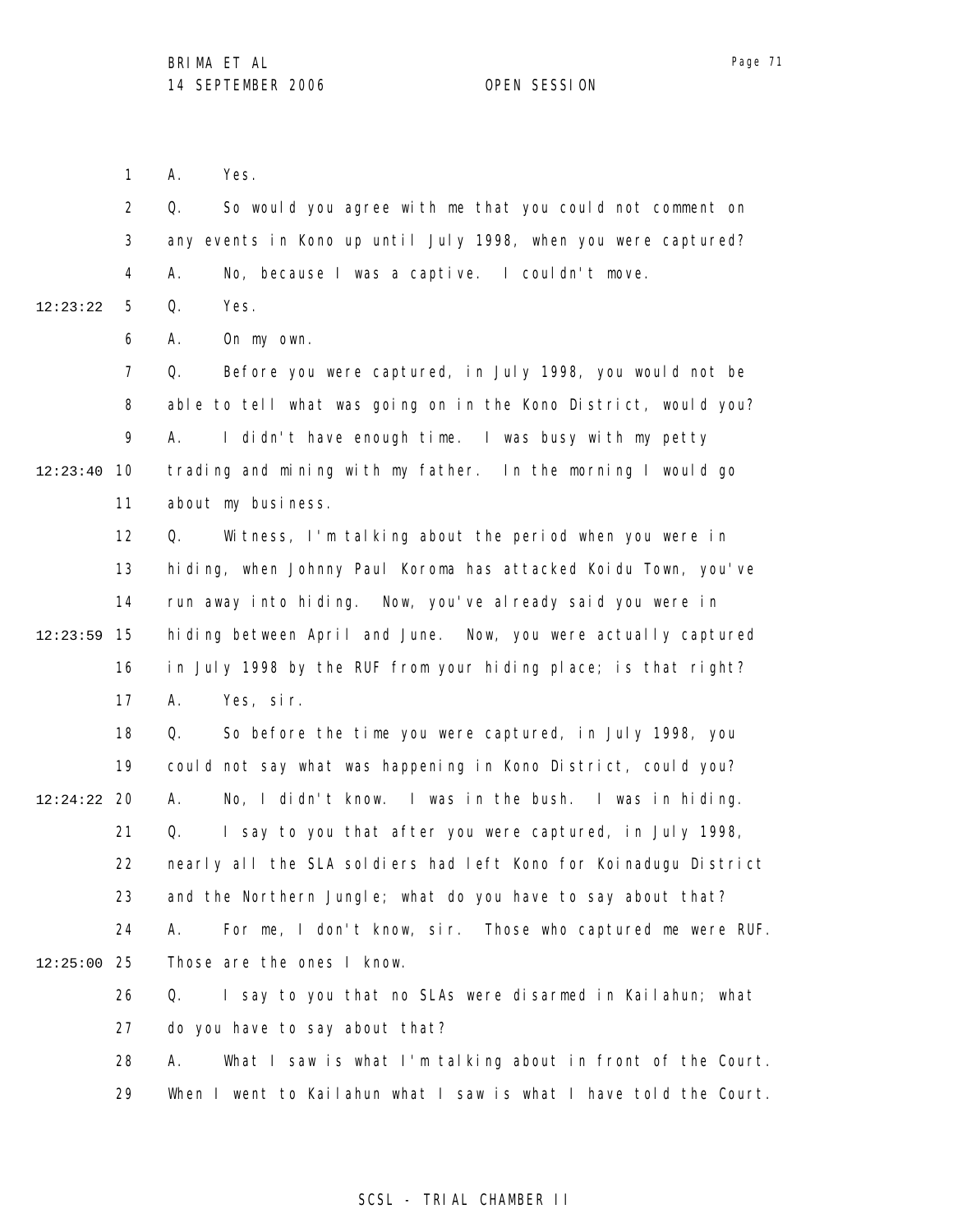1 2 3 4 5 6 7 8 9 10 12:26:16 11 12 13 14 15 12:26:37 16 17 18 19 12:27:03 20 21 22 23 24 25 12:27:17 26 27 28 29 12:25:53 Q. Now, you say, coming back to your capture from hiding, you were captured from hiding in July 1998 by the RUF and became a captive; yes? A. RUF captured me. I was with them until the cease fire. Q. So that whole period, where you were taken away to forcefully mine for diamonds, in Koidu, and then taken to Kailahun, where you found bananas, and then came back to Koidu, that was after you were captured by the RUF in July 1998, wasn't it? A. What? I don't understand what you are saying. JUDGE SEBUTINDE: It was a very long commentary. MR AGHA: Q. I will break it down for you. A. I don't understand, sir. Q. I will ask you again, witness, in a shorter manner. You've described, when you were captured by the RUF, that they made you forcefully mine for them; do you remember that? A. Yes, sir. Q. And this happened after they captured you in July 1998, didn't it? A. Yes, sir. Q. And they took you to Kailahun after they captured you, didn't they? A. Yes, sir. Q. And then, after that, you were brought back to Kono where you did some more mining, didn't you? A. Yes, sir. Q. And you then say that an attack was launched on Koidu Town by the RUF?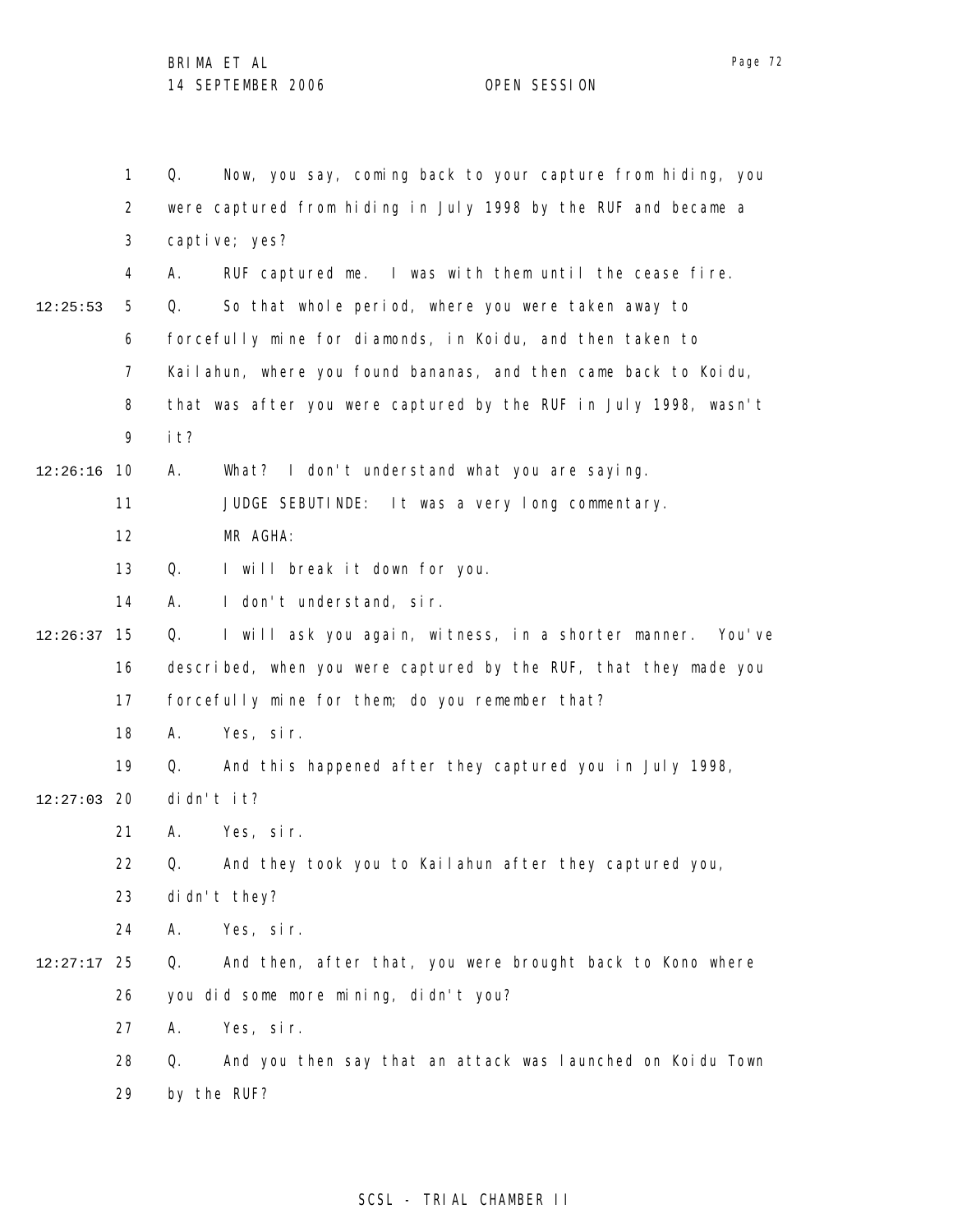BRIMA ET AL 14 SEPTEMBER 2006 OPEN SESSION

1 2 3 4 5 6 7 8 9 10 12:28:19 11 12 13 14 15 12:28:43 16 17 18 19 12:29:19 20 21 22 23 24 25 12:29:38 26 27 28 29 12:28:00 A. Yes, sir. The time we were in the bush we were doing mining with the RUF in the bush. Q. I say to you that that RUF attack on Koidu Town occurred in December 1998? A. Yes, I said that. I said they attacked Koidu Town in December. I said that. I said it was in December that they attacked Koidu Town. They came from Kailahun to attack Koidu Town in December. I said that, sir. I think we've gone through that, sir. I've said it. Q. Yes, I was just seeking your clarification on that, witness. Thank you. Did you come to hear about an attack on Freetown in January 1998? A. No, sir. MR AGHA: I have no further questions of this witness, Your Honour. That completes the cross-examination. PRESIDING JUDGE: Thank you, Mr Agha. Anything arising for re-examination? MR GRAHAM: No, Your Honours. PRESIDING JUDGE: Well, I'll tell counsel it's not much point bringing another witness on now. We will take an early lunch break. We will be breaking about 15 minutes early so that if necessary we will add 15 minutes on to our sitting time this afternoon. Mr Witness, we are going to adjourn now but, before we do, we want to thank you for coming along to Court and giving your evidence. We are very sorry you had to go through that unpleasant experience of telling about what happened to your family but it's all over now. You will be able to leave. So please, just sit there until we adjourn, and arrangements will be

#### SCSL - TRIAL CHAMBER II

Page 73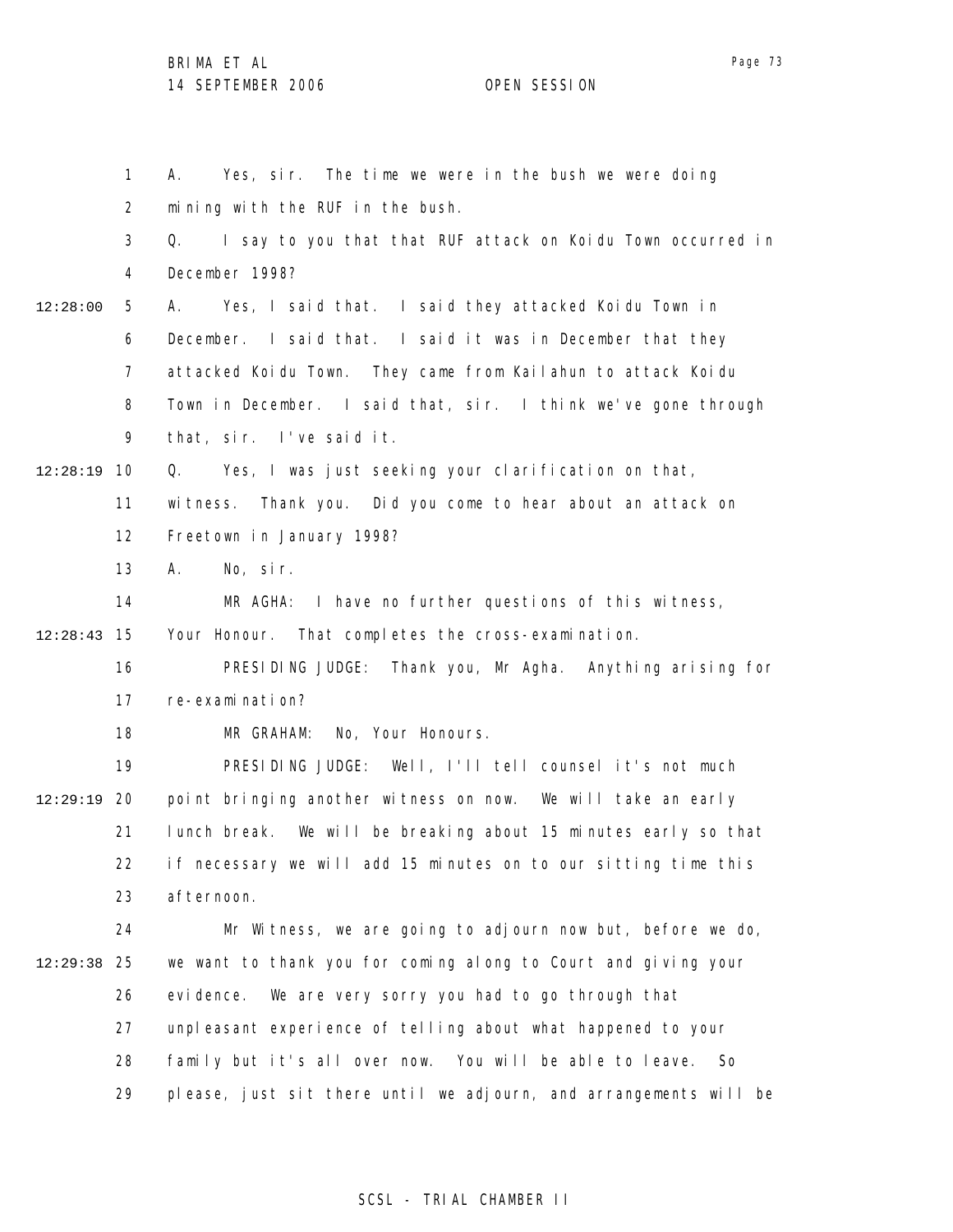BRIMA ET AL

14 SEPTEMBER 2006 OPEN SESSION

1 2 3 4 5 6 7 8 9 10 14:20:10 11 12 13 14 15 14:20:25 16 17 18 19 20 14:21:00 21 22 23 24 25 14:21:39 26 27 28 29 14:08:23 made for you to leave the courtroom. We will adjourn the Court until 2.15. [The witness withdrew] [Luncheon recess taken at 12.30 p.m.] [AFRC14SEP06 - MC] [Upon resuming at 2.20 p.m.] PRESIDING JUDGE: Well, firstly, we note none of the three accused are present in court. We are satisfied that the three accused have expressly waived their right to be present and the trial will continue in their absence. What is the next Defence witness to be called? MR MANLY-SPAIN: May it please Your Honour. PRESIDING JUDGE: Yes. MR MANLY-SPAIN: Your Honour, I crave your indulgence. I am respectfully requesting an adjournment of this matter until tomorrow morning. The reason being that we, all of us Defence Counsel and investigators, have been to see the accused persons in the detention centre. They have expressed their wish for proceedings in this matter to go on as we have been doing. But at the moment the situation is that we wish to have, and we need to have, further time with them to diffuse the present impasse. We hope, Your Honours, that you will understand our position and look at your application with some understanding. As counsel, we are usually bound by the instructions, even towards us, by our counsel's -- by our clients, while at the same time we realise that we are officers of the Court, and we have to behave in a certain manner of decorum to the Court where there comes a time when we have to balance the two. Similar applications have been made to this Court before,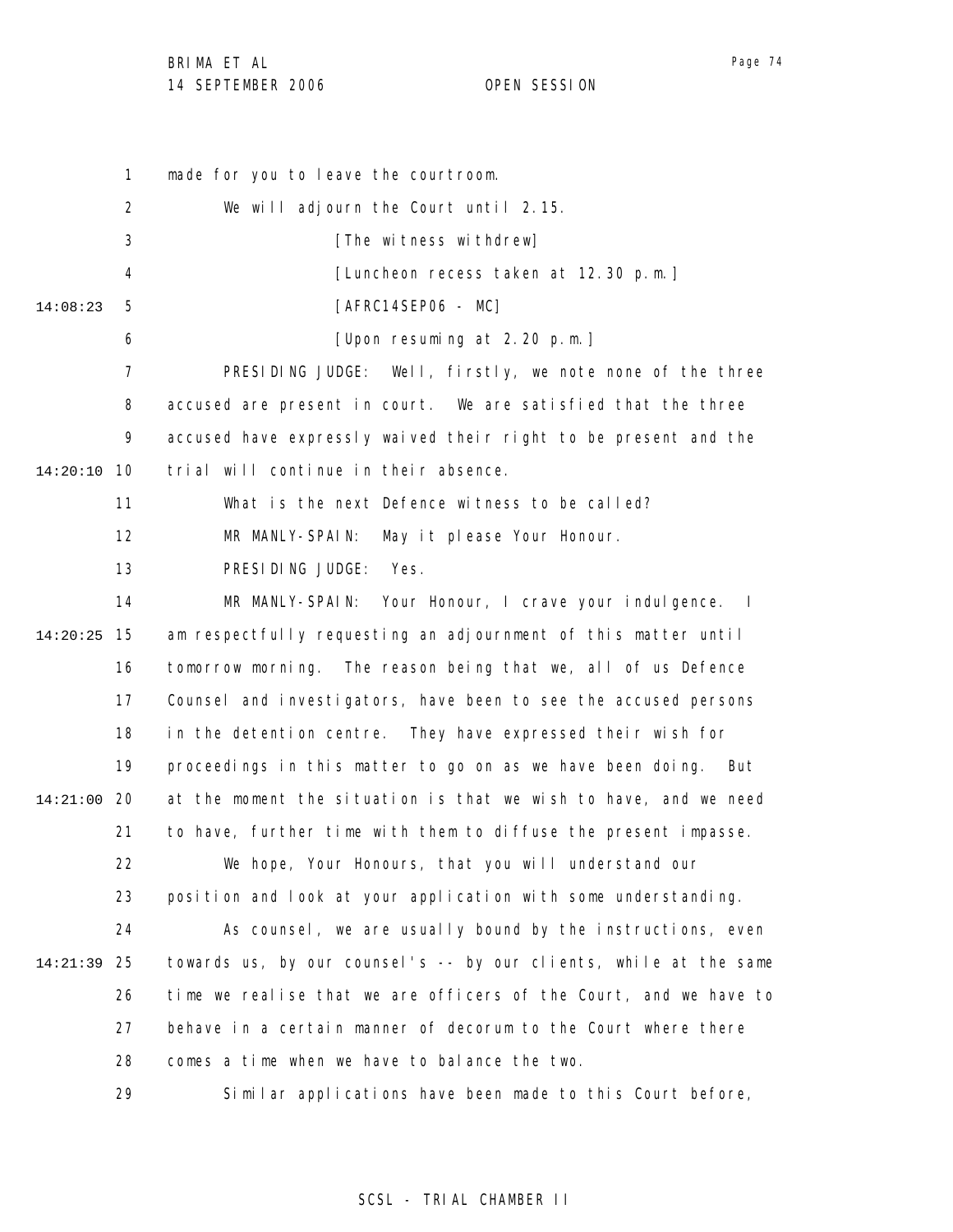1 which you have treated with understanding and which we

2 appreciate.

3 4 5 6 7 8 9 10 14:23:03 14:22:30 We humbly pray that you grant us this application, this adjournment, so that we can sort out things to -- with our clients. We -- I do not want to go into more details as to why it is necessary. Well, we hope that Your Honours will trust us that by tomorrow morning we will come and, most probably, the trial will continue in the manner that it should. That is, with the presence of the accused persons and their counsel having full representation, full instructions to represent them.

11 12 13 14 15 14:23:28 16 17 18 PRESIDING JUDGE: Thank you, Mr Manly-Spain. I might say that I wouldn't put this on the basis of -- whatever our decision on your application for an adjournment, it should not be on the basis of the Court lacking trust in counsel. I can assure you that has never been the case. But before we call on the Prosecution to deliver whatever response it may wish to, when you say you need time with your clients to solve the present impasse, what exactly is the present impasse?

19 20 14:23:52 21 22 I mean -- what I mean by that, is that all we could -- all we from the Bench could perceive this morning was a totally unjustified and bad-mannered interruption of the trial. How does that amount to an impasse?

23 24 25 14:24:12 26 MR MANLY-SPAIN: The impasse I'm talking about, Your Honours, is the fact the accused are not here. We want them to come. That is what I am talking about. It has nothing to do, between the Court and the accused persons.

27 28 29 JUDGE SEBUTINDE: How is that an impasse to the trial, in light of the rules which permit us to proceed in the absence of the accused persons where they have voluntarily absent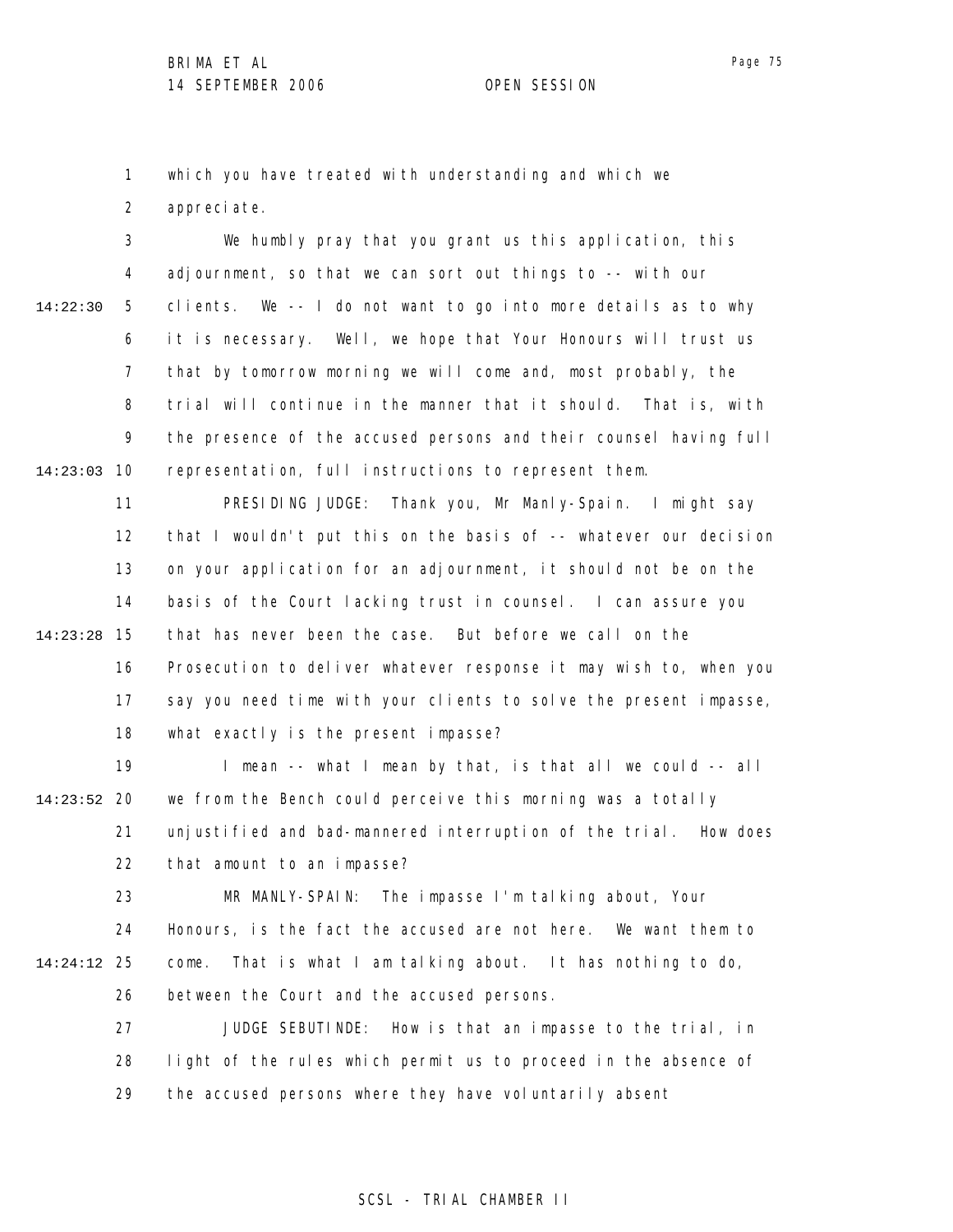BRIMA ET AL 14 SEPTEMBER 2006 OPEN SESSION

1 themselves? How is it an impasse?

2 3 4 5 6 7 8 9 10 14:24:58 11 12 13 14 15 14:25:41 16 17 18 19 20 14:25:59 21 22 23 24 25 14:26:20 26 27 28 29 14:24:41 MR MANLY-SPAIN:  $|I - - I| - |I - I|$  am not suggesting that you cannot proceed in the absence of the accused. I am merely asking for you to adjourn so that we can have the opportunity to diffuse the situation. PRESIDING JUDGE: Diffuse what situation? MR MANLY-SPAIN: Your Worship, we cannot go beside the fact that certain things happened in the Court this morning, which you have described, which we do not like. That is the situation I'm talking about. We don't want a repeat of it. They have their opinion. They have expressed it to us, and we want to get things settled. That is all we are asking for. [Trial Chamber conferred] PRESIDING JUDGE: Anything the Prosecution wishes to say in response? MR AGHA: Yes, Your Honours. Ordinarily, the Prosecution would object to such an adjournment on the basis that the Trial Chamber does have the power and the right, and is entitled, indeed, to continue with the case, and we wouldn't want to see it being a precedent. But on the basis that it is, quite hopefully, an unusual situation that arose this morning, and the Prosecution would actually be wanting to know that the Defence have proper instructions and can act accordingly, and would prefer the accused be present for the trial. Under these circumstances if the Court were to grant an adjournment until tomorrow morning, the Prosecution would have no objection. That is all the Prosecution would like to say. PRESIDING JUDGE: Thank you. Just before we deliver, Mr Manly-Spain --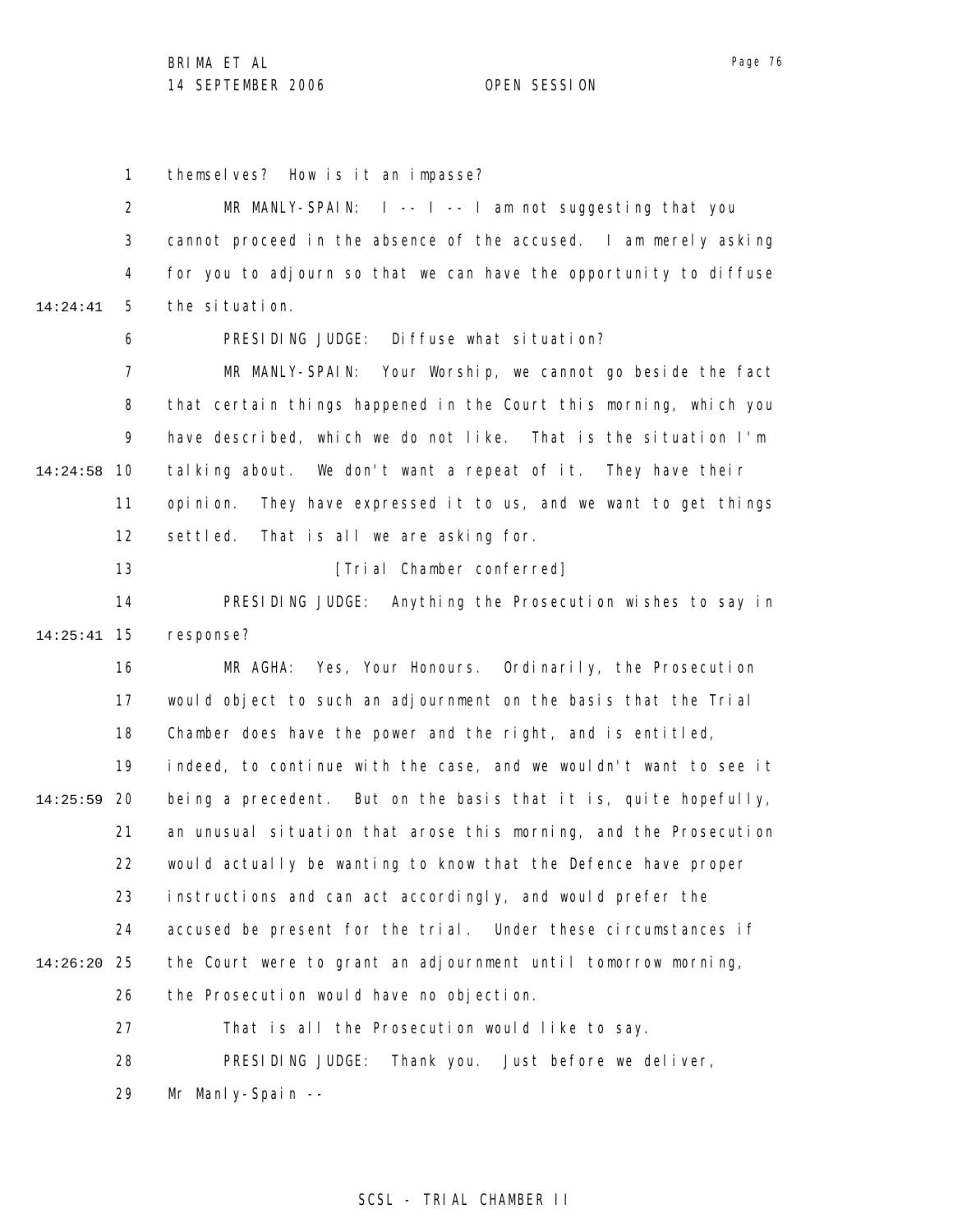1 MR MANLY-SPAIN: Yes, Your Honour.

2 3 4 5 6 7 8 9 10 14:27:25 11 12 13 14 15 14:27:43 16 17 18 19 20 14:28:03 21 22 23 24 25 14:28:20 26 14:26:52 PRESIDING JUDGE: -- two things I would like to make clear. This situation, as you know, has happened before in this trial, where the -- the accused have refused to come to court for one reason as another -- or another. I think that this particular occasion today has probably got the less support of any of those other occasions. But in any event, am I correct in assuming that what you're saying is that counsel more or less want to speak to the accused and remind them of their obligations as to their behaviour in court, and so that counsel, in fact, will never be embarrassed in that situation again? Am I seeing it that way? In other words, you're saying you are, in a way, going to read the riot act to them as to their behaviour? Or is it for some other reason? MR MANLY-SPAIN: Well, more or less, Your Honour. What I have been trying to say is that I mentioned that we have our obligation to our clients, and we have our obligation to the Court, which has to be balanced. But your message, the message you gave to me this morning was delivered, not exactly in the words -- exact words that you used, but it was delivered that the court can go on in their absence, and the court have gone on previously in the absence of the accused persons when they refuse to go to court. But we need, Your Honour, we need -- we are praying that you grant us the adjournment. We would need to reconcile our position as counsel.

> 27 28 PRESIDING JUDGE: Well -- well -- well, what exactly do you mean by reconcile your position?

29 MR MANLY-SPAIN: We need to have proper instructions to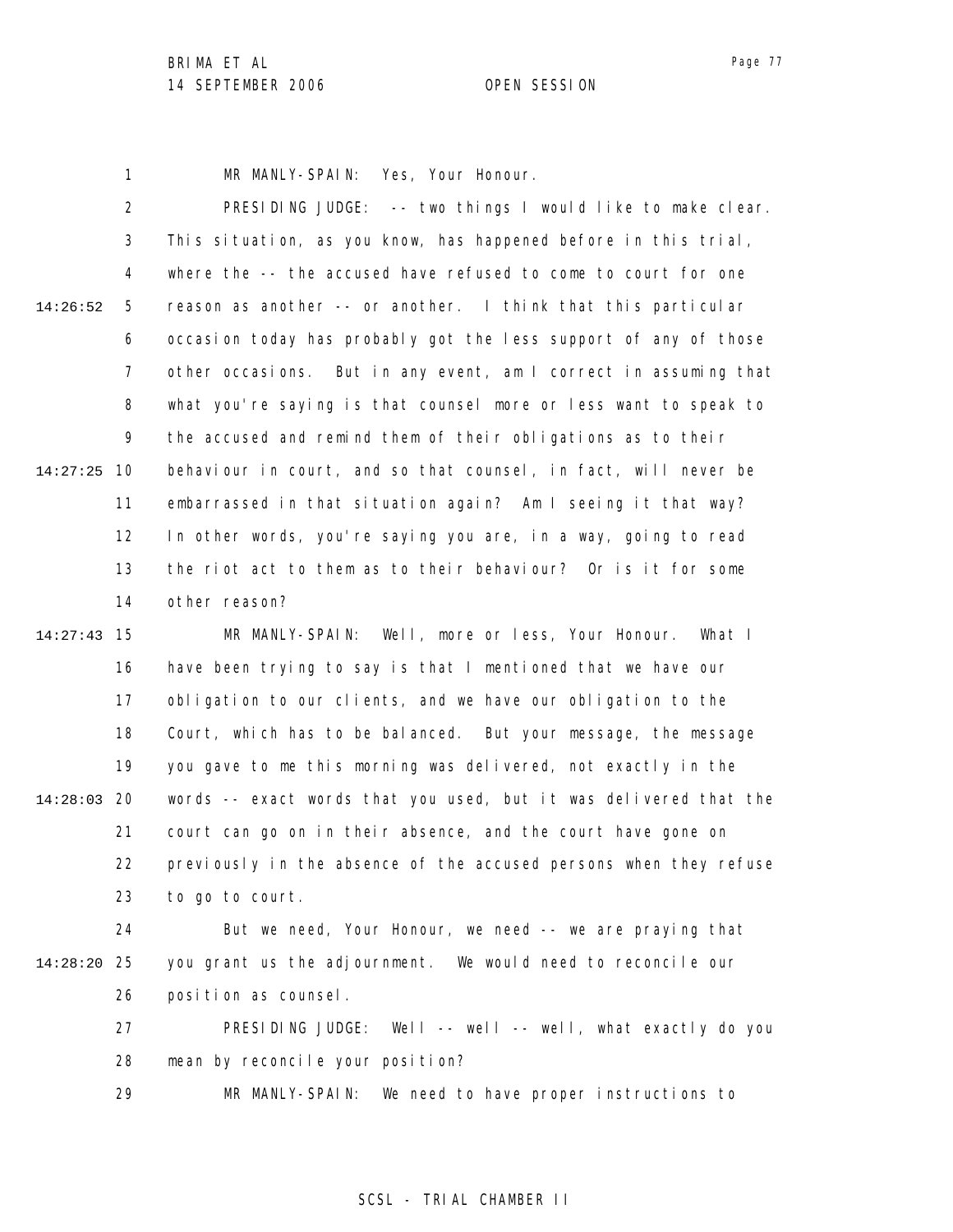1 continue.

|             | $\overline{2}$ | PRESIDING JUDGE: Well, look, this is starting to sound                     |
|-------------|----------------|----------------------------------------------------------------------------|
|             | 3              | like the last time the accused wouldn't come to court.<br>One of           |
|             | 4              | their reasons was they would not give their counsel instructions,          |
| 14:28:46    | 5              | if you remember that. And then counsel then used that as a                 |
|             | 6              | ground to apply to withdraw. And, as you know, the -- you cannot           |
|             | $\overline{7}$ | withdraw from representation without permission of this Court.             |
|             | 8              | So are we going down that road again?                                      |
|             | 9              | MR MANLY-SPAIN:<br>No, I don't believe that, Your Honours.<br>$\mathbf{I}$ |
| 14:29:08    | 10             | don't believe it would be retracted, or it would be like that,             |
|             | 11             | like what happened before. Even if that -- on that occasion, it            |
|             | 12             | wasn't every counsel that went along that line. So I don't                 |
|             | 13             | believe that is the way we are going. We just need time to                 |
|             | 14             | conclude talking to the accused persons.                                   |
| 14:29:36    | 15             | PRESIDING JUDGE: All right. Just pardon us for a minute,                   |
|             | 16             | pl ease.                                                                   |
|             | 17             | [Trial Chamber conferred]                                                  |
|             | 18             | PRESIDING JUDGE: Well, we, the Trial Chamber, do not                       |
|             | 19             | really think that the outburst by the accused this morning is a            |
| 14:30:57    | -20            | justification for an adjournment. However, we have heard from              |
|             | 21             | Defence Counsel, and we take Defence Counsel at their word that            |
|             | 22             | they will try to reconcile things with the accused, the ultimate           |
|             | 23             | view being that it is better to have the accused here for the              |
|             | 24             | trial than run the trial in their absence. We agree with that              |
| 14:31:22 25 |                | and we agree with the Prosecution's submission in that regard.             |
|             | 26             | However, we do say this: That the trial will go on                         |
|             | 27             | tomorrow morning, preferably with the accused present in court.            |
|             | 28             | But if they are not present, the trial will still go on.                   |
|             | 29             | Now, as to what instructions, or lack of instructions they                 |

Page 78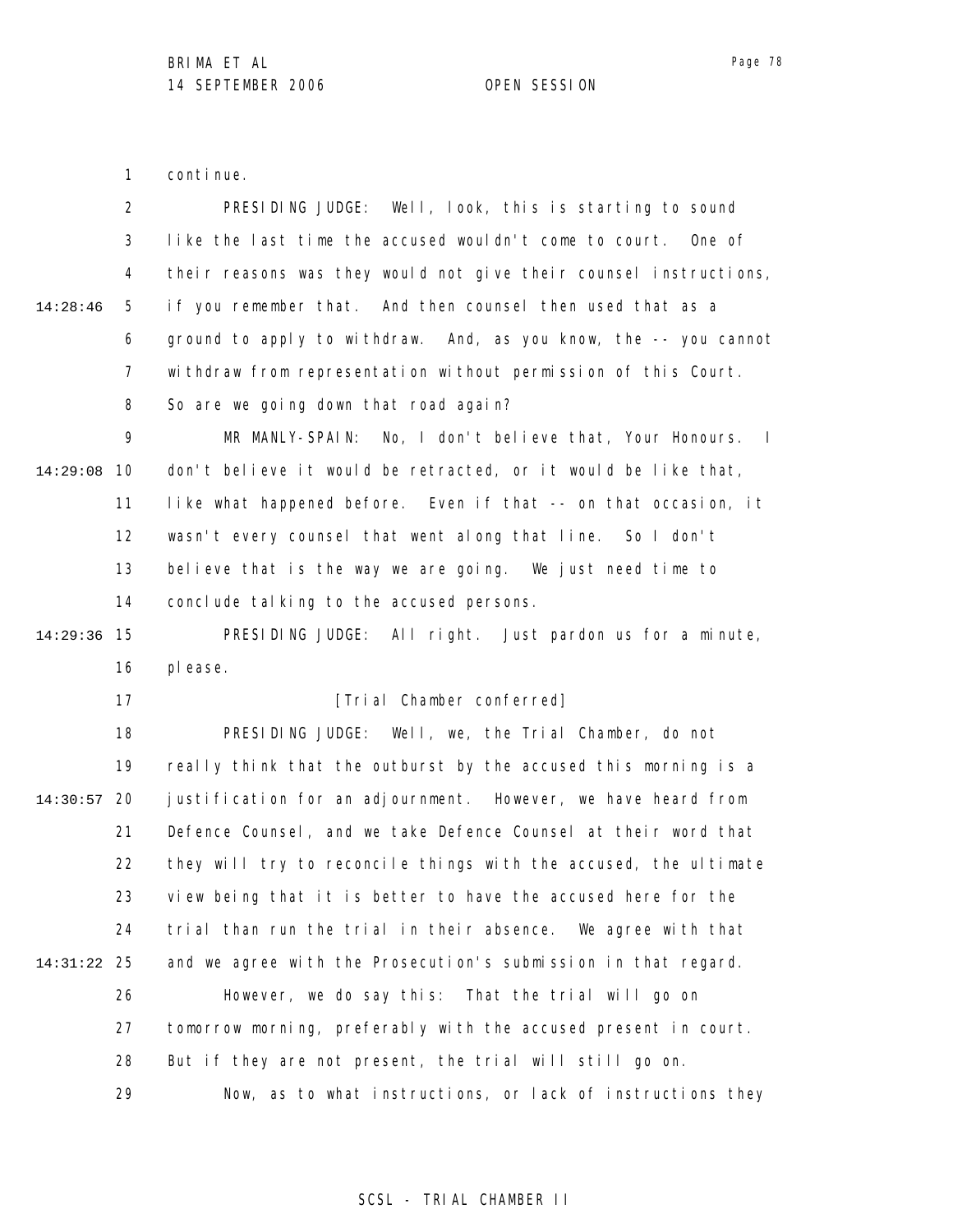BRIMA ET AL 14 SEPTEMBER 2006 OPEN SESSION

|          | $\mathbf{1}$ | may or may not give counsel, that may be a matter for another     |
|----------|--------------|-------------------------------------------------------------------|
|          | 2            | application. But until such an application is made and decided,   |
|          | 3            | the trial will go on tomorrow morning.                            |
|          | 4            | That being the case, we are going to grant your adjournment       |
| 14:32:06 | 5            | until 9.15 tomorrow morning.                                      |
|          | 6            | MR MANLY-SPAIN:<br>As Your Honour pleases.                        |
|          | 7            | PRESIDING JUDGE: But, Mr Manly-Spain, I hope I have made          |
|          | 8            | it clear - I want to be as forceful as I can - that whatever      |
|          | 9            | happens with your conversations with your clients this afternoon, |
| 14:32:23 | 10           | the trial is going on tomorrow morning.                           |
|          | 11           | MR MANLY-SPAIN: We are $--$ we are $--$ we know that, Your        |
|          | 12           | Honour.                                                           |
|          | 13           | PRESIDING JUDGE: All right, thank you. Well, the other            |
|          | 14           | thing I would ask of the Defence is that the witness sitting in   |
| 14:32:36 | 15           | the witness box now does not have any headphones on, but would    |
|          | 16           | you please give him the Court's apologies that we -- we can't     |
|          | 17           | hear him today and please explain to him why that was.            |
|          | 18           | MR MANLY-SPAIN: As Your Honour pleases.                           |
|          | 19           | PRESIDING JUDGE: Thank you. We will -- we will adjourn            |
| 14:32:52 | 20           | until -- you -- you have something to say?                        |
|          | 21           | No, Your Honour.<br>MR AGHA:                                      |
|          | 22           | PRESIDING JUDGE: All right. We will adjourn to 9.15               |
|          | 23           | tomorrow morning.                                                 |
|          | 24           | [Whereupon the hearing adjourned at 2.32 p.m., to be              |
|          | 25           | reconvened on Friday, the 15th day of September 2006              |
|          | 26           | at 9.15 a.m.]                                                     |
|          | 27           |                                                                   |
|          | 28           |                                                                   |
|          | 29           |                                                                   |

Page 79